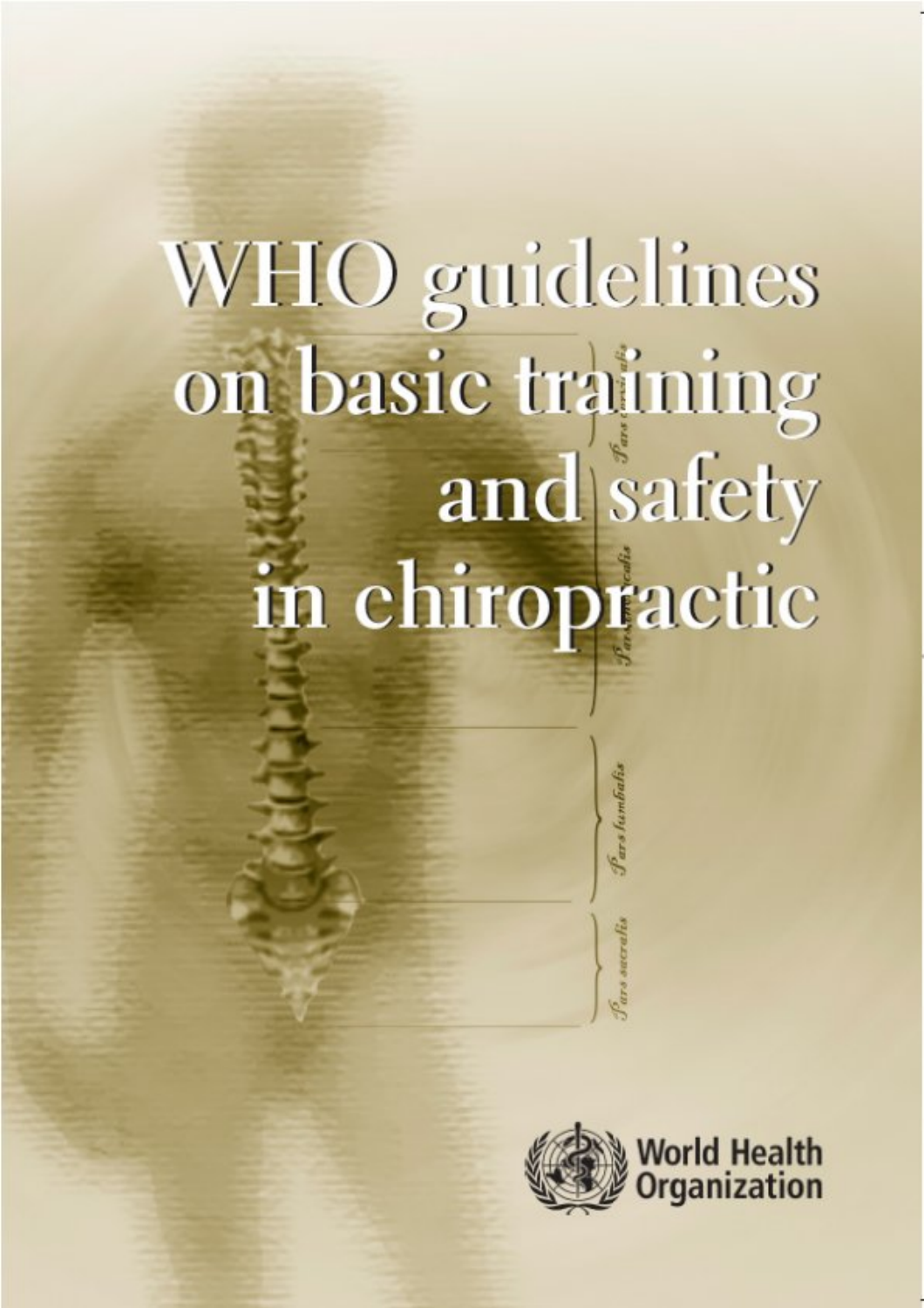# **WHO guidelines on basic training and safety in chiropractic**



Geneva 2005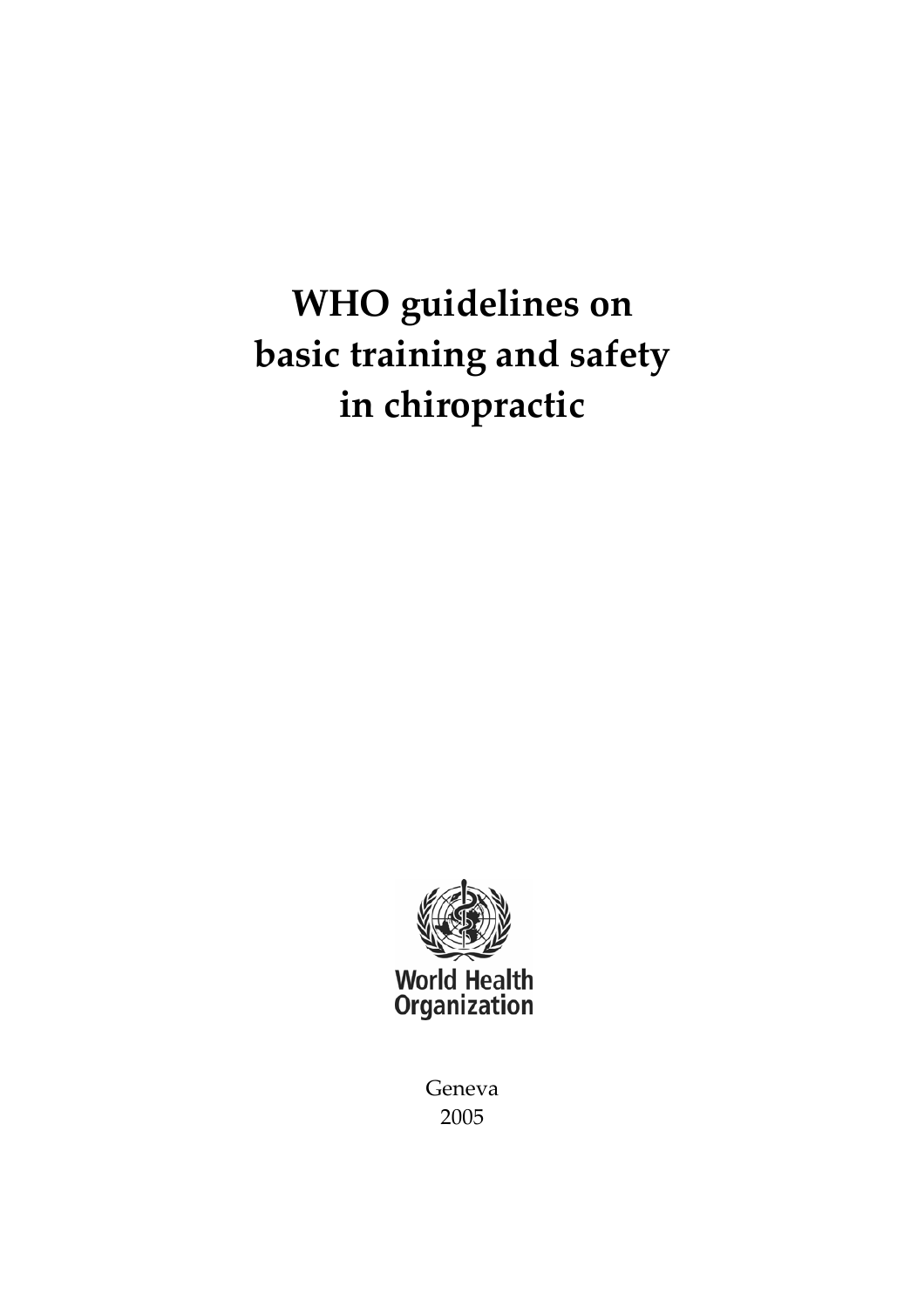WHO Library Cataloguing‐in‐Publication Data

World Health Organization. WHO guidelines on basic training and safety in chiropractic.

1.Chiropractic ‐ education 2.Chiropractic ‐ standards 3.Guidelines I.Title.

ISBN 92 4 159371 7 (NLM classification: WB 905.7)

#### **© World Health Organization 2005**

All rights reserved. Publications of the World Health Organization can be obtained from WHO Press, World Health Organization, 20 Avenue Appia, 1211 Geneva 27, Switzerland (tel: +41 22 791 2476; fax: +41 22 791 4857; email: bookorders@who.int). Requests for permission to reproduce or translate WHO publications – whether for sale or for noncommercial distribution – should be addressed to WHO Press, at the above address (fax: +41 22 791 4806; email: permissions@who.int).

The designations employed and the presentation of the material in this publication do not imply the expression of any opinion whatsoever on the part of the World Health Organization concerning the legal status of any country, territory, city or area or of its authorities, or concerning the delimitation of its frontiers or boundaries. Dotted lines on maps represent approximate border lines for which there may not yet be full agreement.

The mention of specific companies or of certain manufacturers' products does not imply that they are endorsed or recommended by the World Health Organization in preference to others of a similar nature that are not mentioned. Errors and omissions excepted, the names of proprietary products are distinguished by initial capital letters.

All reasonable precautions have been taken by WHO to verify the information contained in this publication. However, the published material is being distributed without warranty of any kind, either express or implied. The responsibility for the interpretation and use of the material lies with the reader. In no event shall the World Health Organization be liable for damages arising from its use.

Printed in Switzerland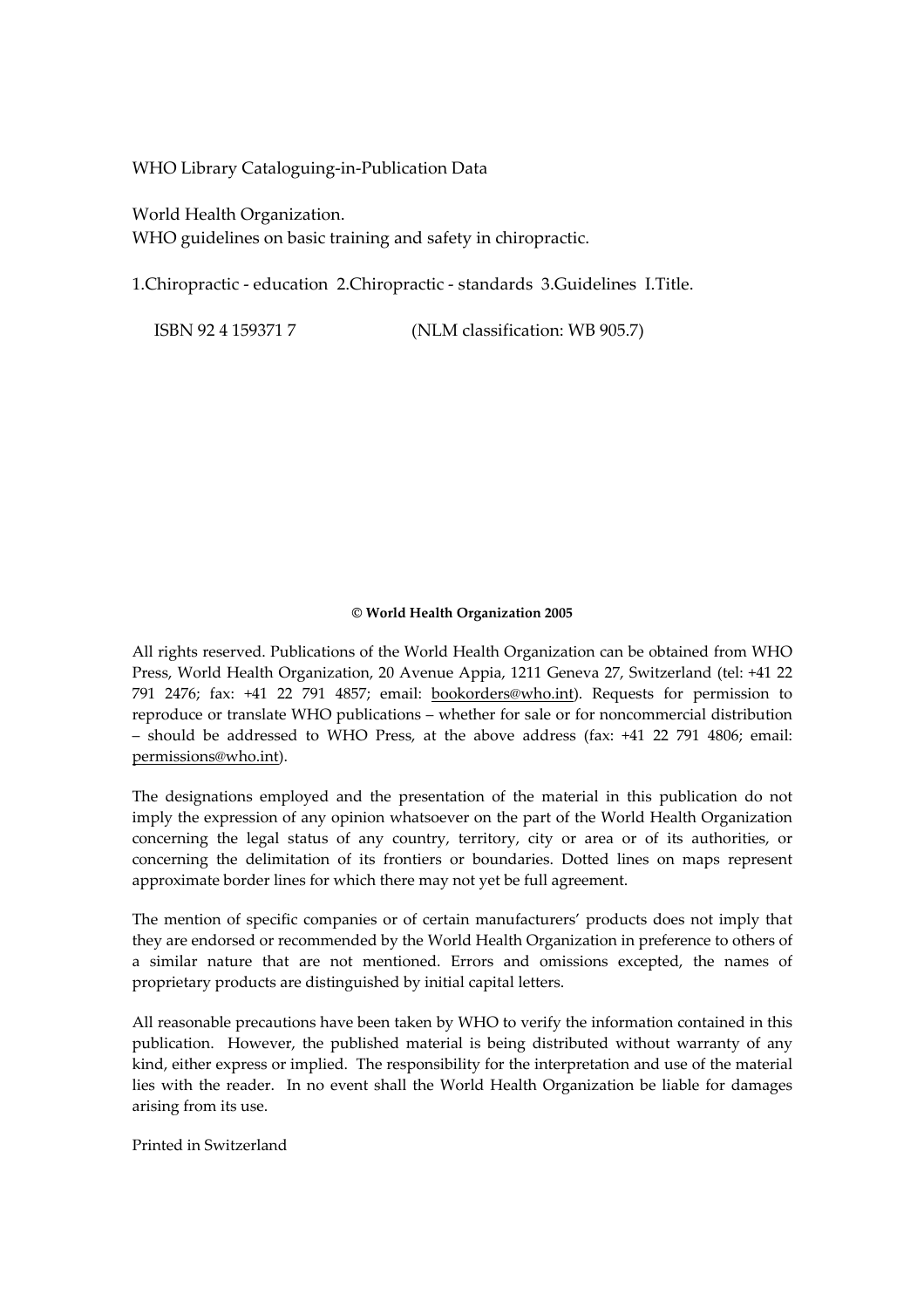# **Contents**

| 2. |  |
|----|--|
|    |  |
|    |  |
| 3. |  |
|    |  |
|    |  |
|    |  |
|    |  |
| 4. |  |
|    |  |
|    |  |
|    |  |
|    |  |
|    |  |
| 5. |  |
|    |  |
|    |  |
|    |  |
| 6. |  |
|    |  |
|    |  |
|    |  |
| 7. |  |
|    |  |
|    |  |
|    |  |
| 8. |  |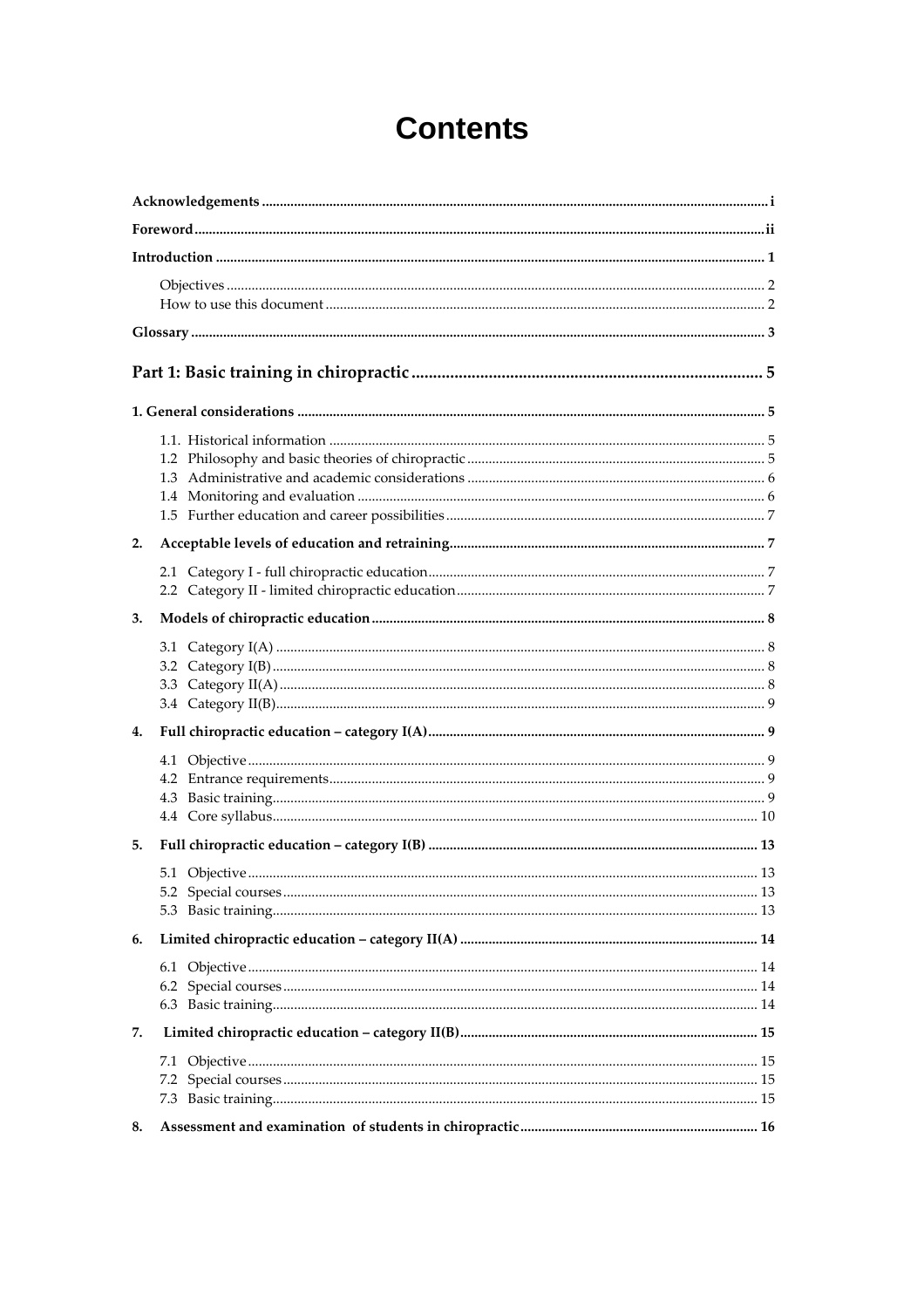| 9. |  |  |  |  |  |  |  |  |  |
|----|--|--|--|--|--|--|--|--|--|
|    |  |  |  |  |  |  |  |  |  |
|    |  |  |  |  |  |  |  |  |  |
|    |  |  |  |  |  |  |  |  |  |
|    |  |  |  |  |  |  |  |  |  |
|    |  |  |  |  |  |  |  |  |  |
| 1. |  |  |  |  |  |  |  |  |  |
| 2. |  |  |  |  |  |  |  |  |  |
|    |  |  |  |  |  |  |  |  |  |
| 3. |  |  |  |  |  |  |  |  |  |
|    |  |  |  |  |  |  |  |  |  |
|    |  |  |  |  |  |  |  |  |  |
|    |  |  |  |  |  |  |  |  |  |
|    |  |  |  |  |  |  |  |  |  |
|    |  |  |  |  |  |  |  |  |  |
| 4. |  |  |  |  |  |  |  |  |  |
|    |  |  |  |  |  |  |  |  |  |
|    |  |  |  |  |  |  |  |  |  |
| 5. |  |  |  |  |  |  |  |  |  |
|    |  |  |  |  |  |  |  |  |  |
|    |  |  |  |  |  |  |  |  |  |
|    |  |  |  |  |  |  |  |  |  |
|    |  |  |  |  |  |  |  |  |  |
|    |  |  |  |  |  |  |  |  |  |
| 6. |  |  |  |  |  |  |  |  |  |
|    |  |  |  |  |  |  |  |  |  |
|    |  |  |  |  |  |  |  |  |  |
|    |  |  |  |  |  |  |  |  |  |
|    |  |  |  |  |  |  |  |  |  |
|    |  |  |  |  |  |  |  |  |  |
|    |  |  |  |  |  |  |  |  |  |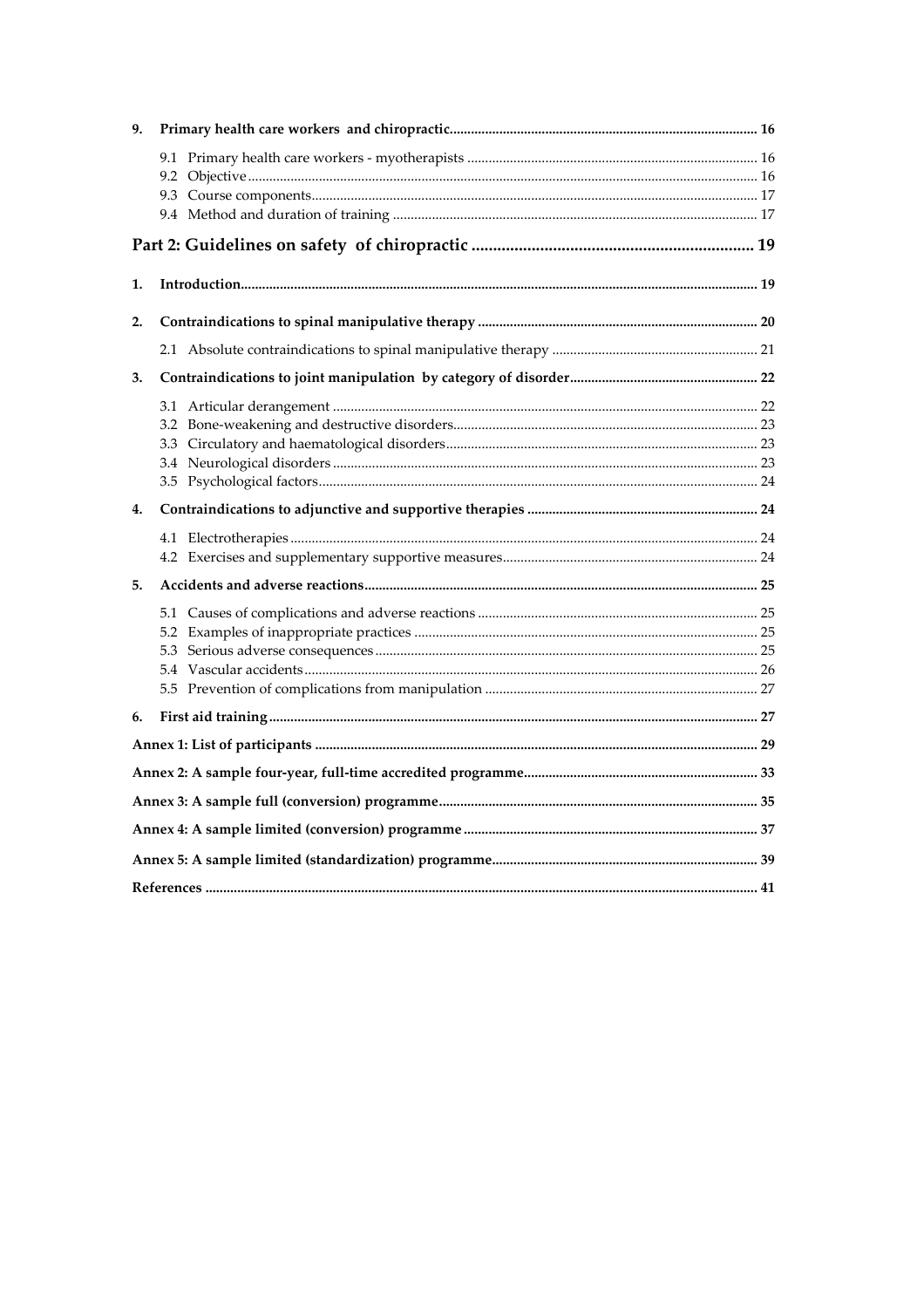# **Acknowledgements**

The World Health Organization (WHO) greatly appreciates the financial and technical support provided by the Regional Government of Lombardy, Italy, for the development and publication of these guidelines, as part of the implementation of collaborative projects with WHO in the field of traditional medicine. The Region of Lombardy kindly hosted and provided financial support for the WHO Consultation on Chiropractic, held in Milan, Italy, in December 2004.

Thanks to Dr John A. Sweaney, New Lambton, Australia, who prepared the original text.

WHO acknowledges its indebtedness to over 160 reviewers, including experts and national authorities and professional and nongovernmental organizations, in over 54 countries who provided comments and advice on the draft text.

Special thanks are due to participants of the WHO Consultation on Chiropractic (see Annex 1), who worked towards reviewing and finalizing the draft guidelines, and to the WHO Collaborating Centre for Traditional Medicine at the State University of Milan, Italy, in particular to Professor Umberto Solimene, the Director, and to Miss Elisabetta Minelli, the International Liaison Officer, for their assistance to WHO in organizing the Consultation.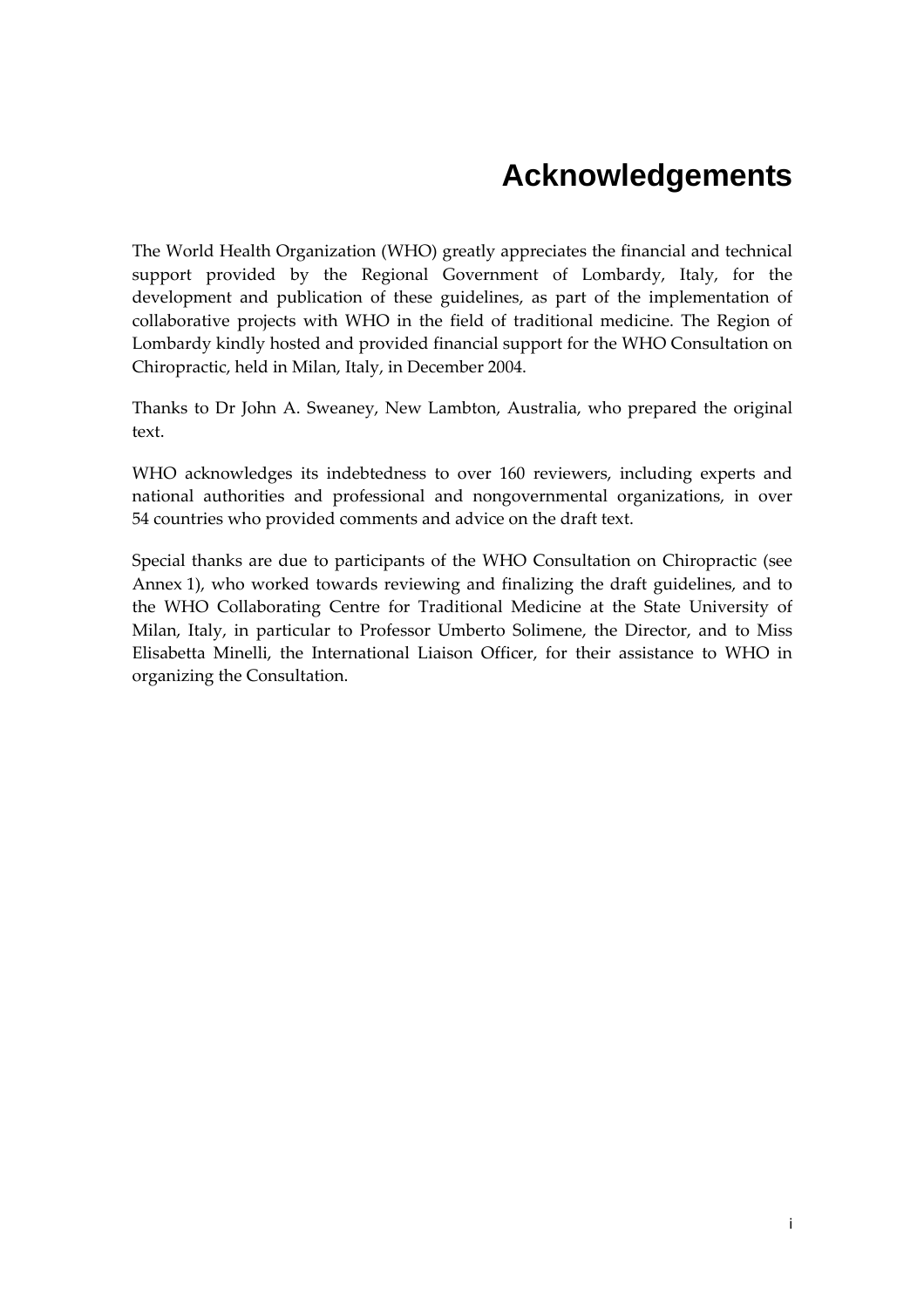# **Foreword**

During the last decade, the use of traditional and complementary/alternative medicine (TM/CAM) has increased considerably not only in developing countries, where it often represents the only possibility for health protection, but also in developed countries. The percentage of the population that uses TM/CAM is in the order of 50% in many of high income countries, such as Canada, France, Germany, United Kingdom and United States of America. This occurs also in Italy (not less than 15%) as well as for certain Italian regions, including the Lombardy Region, where the percentage is around 20% and continues rising.

Facing this challenge, it is extremely important to create the conditions for the correct and appropriate use of methods which, if used correctly, can contribute to the protection and enhancement of citizens' health and well being. The development of these practices can only be obtained according to safety, efficacy and quality criteria. Such principles characterize the modern medical practice and are the essential basis for consumers' protection.

TM/CAM activities undertaken by the Regional Government of Lombardy have always been guided by the abovementioned criteria. TM/CAM was included in the Regional Community Healthcare Plan (2002‐2004), and a comprehensive framework for the protection of consumers and practitioners has been developed accordingly ‐ thanks to a series of administrative provisions. The four‐year cooperation plan between the World Health Organization and the Regional Government of Lombardy on the use and evaluation of TM/CAM is a keystone in such a process. The promotion of several clinical and observational studies on the regional territory is also to be considered an important step for the evaluation of the efficacy of TM/CAM methods.

The quality of the practice depends mainly on the training performed by the practitioner. For this reason, the Regional Government of Lombardy supported the development of the *WHO Guidelines on Basic Training and Safety in Chiropractic* that aim at defining the requisites for chiropractic practitioners. The process of development of these Guidelines included the WHO Consultation meeting held in Milan in December 2004, which brought together experts, national authorities and professional organizations from all over the world. One of the conclusions of the Consultation was that these guidelines were appropriate as resources not only for the Lombardy Region, but also for various country situations worldwide. With this in mind, this document is to be considered an important reference point for those, among practitioners, political and administrative authorities, that want chiropractic to be a safe and efficacious aid for citizens' health and for any regulatory and licensing act.

Alessandro Cè Regional Minister of Health Regional Government of Lombardy

Giancarlo Abelli Regional Minister of Family and Social Solidarity Regional Government of Lombardy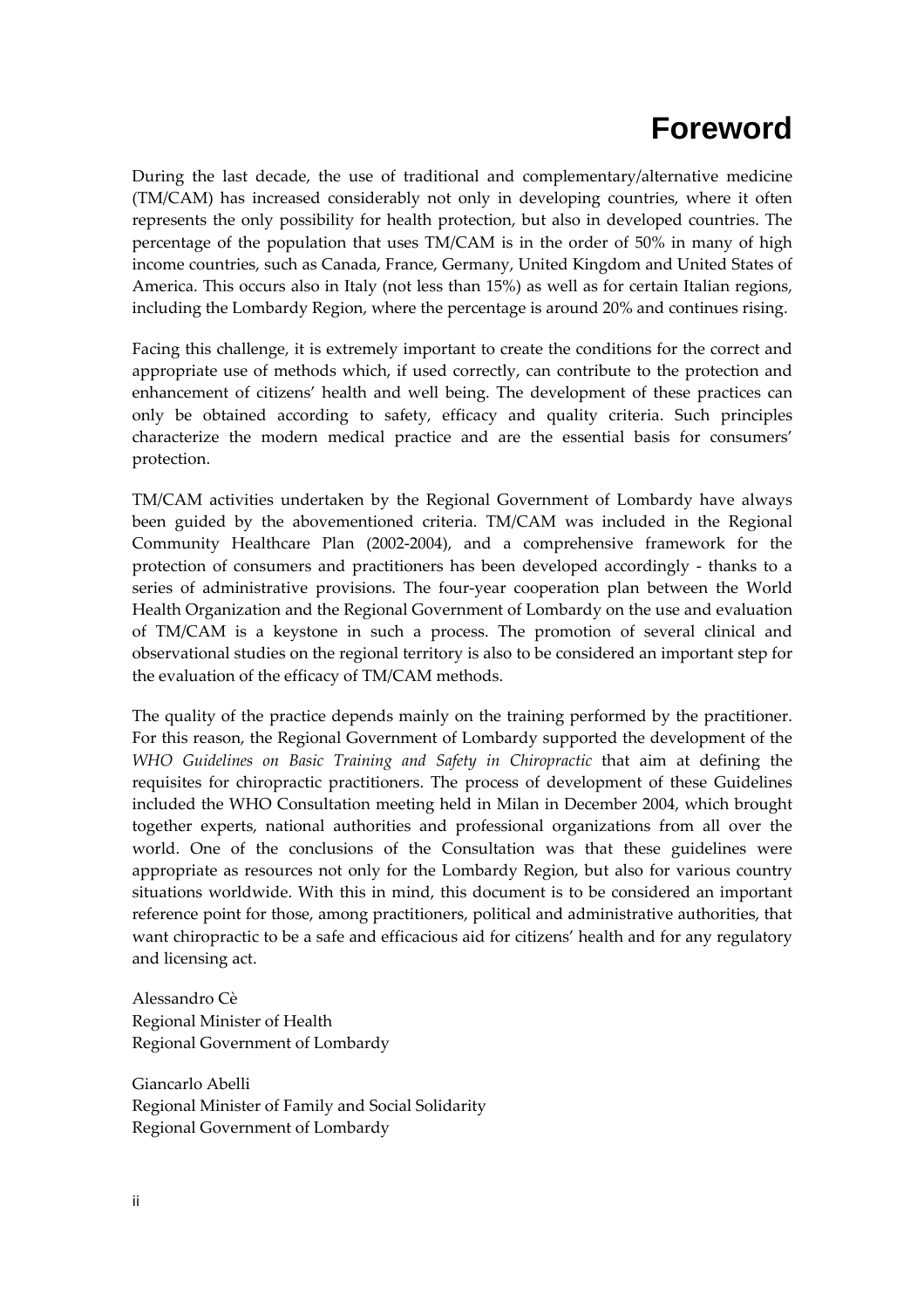# **Introduction**

Chiropractic is one of the most popularly used forms of manual therapy. It is now practised worldwide and regulated by law in some 40 national jurisdictions.

As a health care service, chiropractic offers a conservative management approach and, although it requires skilled practitioners, it does not always need auxiliary staff and therefore generates minimal add‐on costs. Therefore, one of the benefits of chiropractic may be that it offers potential for cost-effective management of neuromusculoskeletal disorders (1, 2, 3).

The World Health Organization (WHO) encourages and supports countries in the proper use of safe and effective medication, products and practices in national health services. In the light of the situation described above, there is a need to develop guidelines on chiropractic education and safe practice, including information on contraindications for such care.

Regulations for chiropractic practice vary considerably from country to country. In some countries, e.g. the United States of America, Canada and some European countries, chiropractic has been legally recognized and formal university degrees have been established. In these countries, the profession is regulated and the prescribed educational qualifications are generally consistent, satisfying the requirements of the respective accrediting agencies.

However, many countries have not yet developed chiropractic education or established laws to regulate the qualified practice of chiropractic. In addition, in some countries, other qualified health professionals and lay practitioners may use techniques of spinal manipulation and claim to provide chiropractic services, although they may not have received chiropractic training in an accredited programme.

With the rapid growth in demand for chiropractic services, other health care practitioners may wish to gain additional qualifications in chiropractic. Conversion programmes have been developed to enable persons with substantial basic medical training to acquire the additional necessary education and skills to become chiropractors, and these could be further expanded. Such programmes should be flexible in order to take account of different educational backgrounds and previous medical training.

In countries where no regulatory legislation currently exists, there may be no educational, professional or legal framework governing the practice of chiropractic. The minimum educational requirements needed to encourage practitioners to register and to protect patients are outlined in this document. The recognition and implementation of these minimum requirements will depend on individual country situations.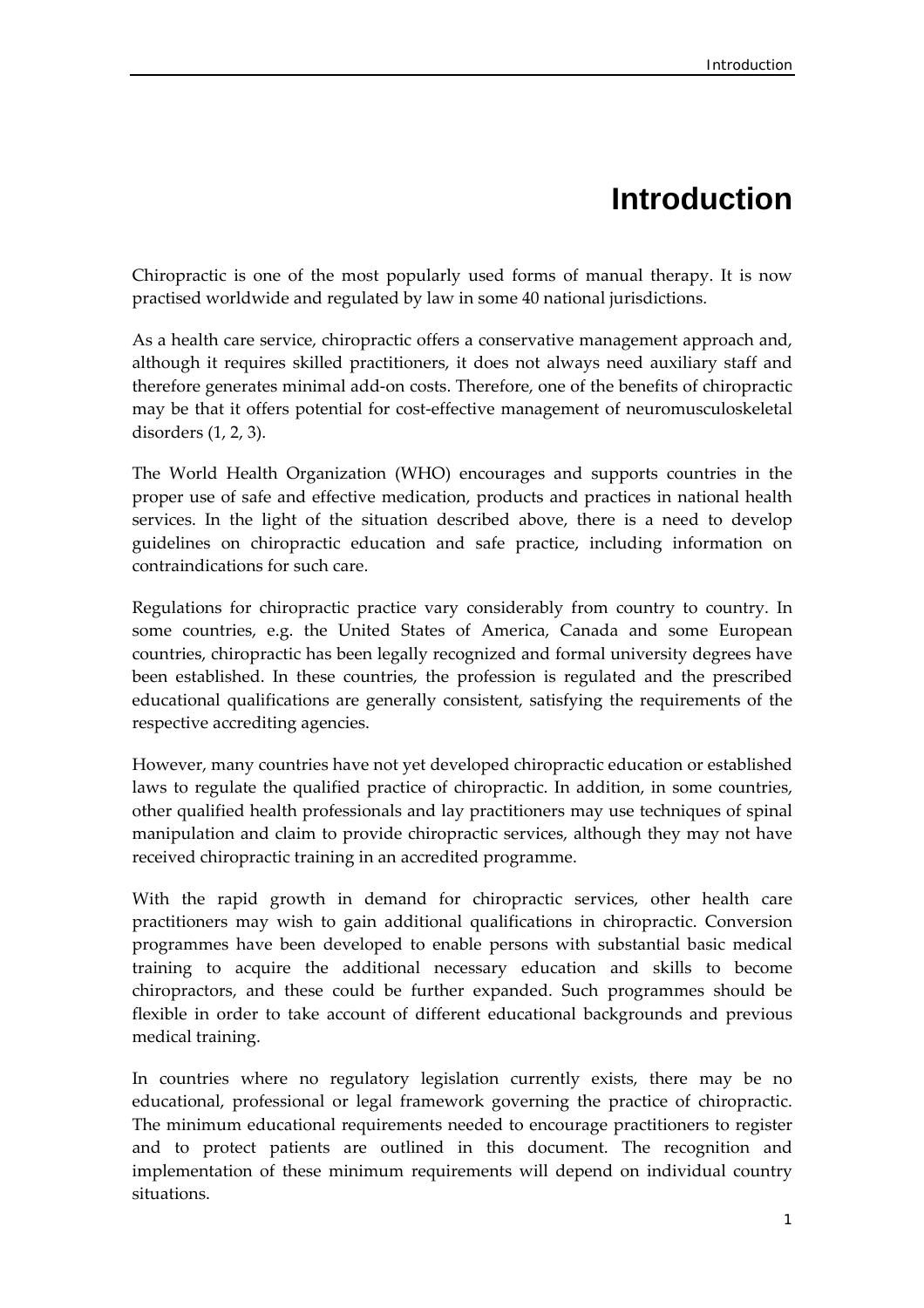In some countries with educational limitations, lack of financial resources or unsatisfactory integration of indigenous communities into mainstream society, primary health care workers specifically trained in myotherapy may help to enhance health care services. This may also form the basis for introducing some chiropractic principles of health care and therapeutic interventions into national health systems which would otherwise be unavailable for the management of common musculoskeletal conditions and the optimization of health. Such programmes are identified in Part 1, Section 9 below.

## **Objectives**

In order to facilitate qualified and safe practice of chiropractic as well as to protect the public and patients, the objectives of these guidelines are:

- to provide minimum requirements for chiropractic education
- to serve as a reference for national authorities in establishing an examination and licensing system for the qualified practice of chiropractic
- to review contraindications in order to minimize the risk of accidents and to advise on the management of complications occurring during treatment and to promote the safe practice of chiropractic.

## **How to use this document**

Part I of the guidelines covers basic requirements for different training programmes, each one designed for trainees with various educational backgrounds, including nonmedics, physicians wishing to use chiropractic and primary health care workers. This part provides a reference for the establishment of various training programmes, particularly where no formal education degree has been established. If national health authorities wish to evaluate the training programme, they may consult Councils on Chiropractic Education International (CCEI – www.cceintl.org). This organization does not function as an accrediting agency, but promotes an understanding of the variations between recognized accrediting bodies through dialogue and communication.

A system of examination and licensing may be established or adapted on the basis of this training programme to ensure the competence of the trainees and to avoid the practice of chiropractic by unqualified persons. It is to be hoped that this will deter commercial exploitation of chiropractic education and practice, which is a significant and growing problem in some countries.

Part II of the guidelines deals with the safety of spinal manipulative therapy and the contraindications to its use.

> Dr Xiaorui Zhang Coordinator, Traditional Medicine Department of Technical Cooperation for Essential Drugs and Traditional Medicine World Health Organization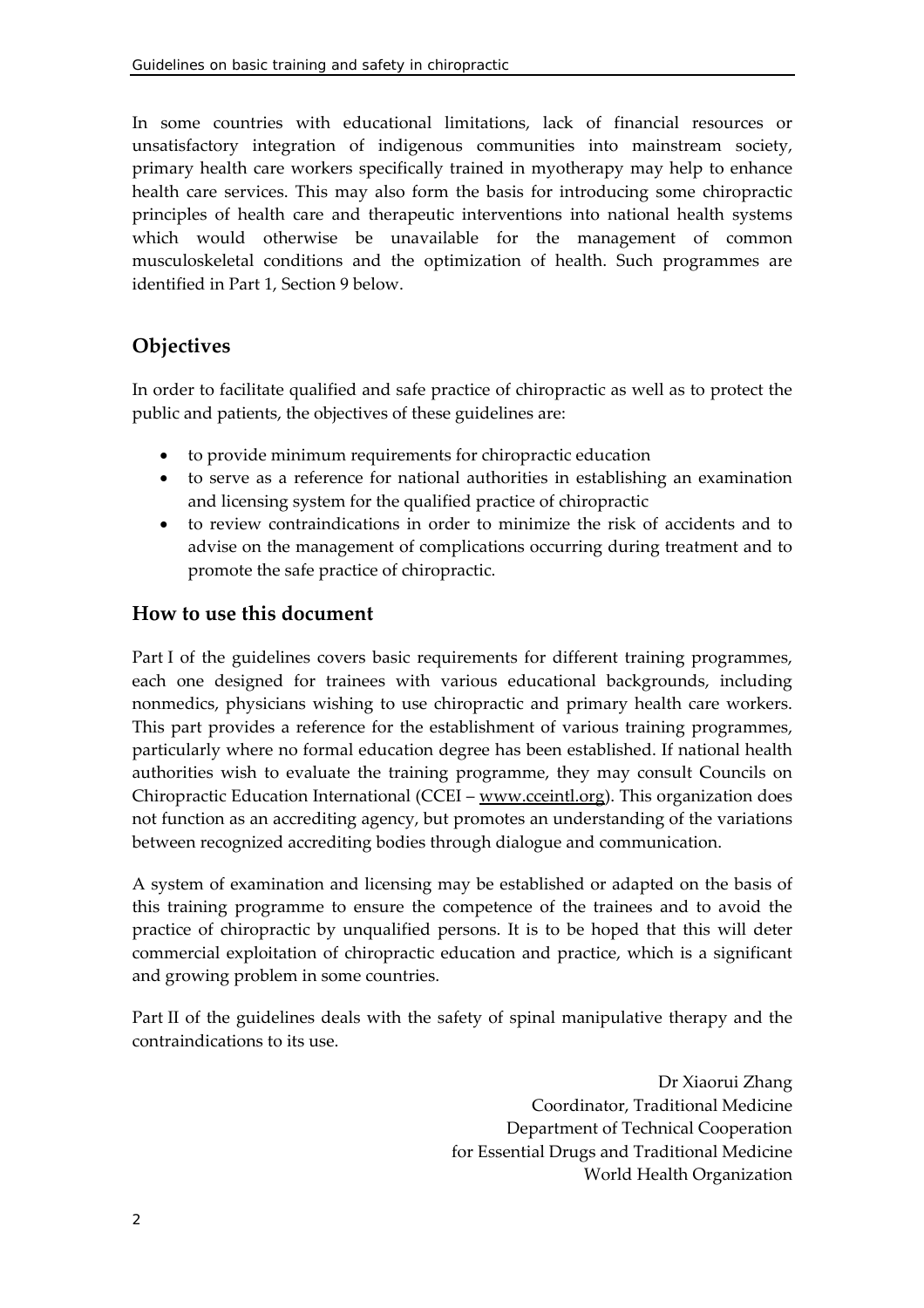# **Glossary**

The terms used in these guidelines are defined as follows.

#### *Adjustment*

Any chiropractic therapeutic procedure that ultimately uses controlled force, leverage, direction, amplitude and velocity, which is applied to specific joints and adjacent tissues. Chiropractors commonly use such procedures to influence joint and neurophysiological function.

#### *Biomechanics*

The study of structural, functional and mechanical aspects of human motion. It is concerned mainly with external forces of either a static or dynamic nature, dealing with human movement.

#### *Chiropractic*

A health care profession concerned with the diagnosis, treatment and prevention of disorders of the neuromusculoskeletal system and the effects of these disorders on general health. There is an emphasis on manual techniques, including joint adjustment and/or manipulation, with a particular focus on subluxations.

#### *Fixation*

The state whereby an articulation has become fully or partially immobilized in a certain position, restricting physiological movement.

#### *Joint manipulation*

A manual procedure involving directed thrust to move a joint past the physiological range of motion, without exceeding the anatomical limit.

#### *Joint mobilization*

A manual procedure without thrust, during which a joint normally remains within its physiological range of motion.

#### *Neuromusculoskeletal*

Pertaining to the musculoskeletal and nervous systems in relation to disorders that manifest themselves in both the musculoskeletal and nervous systems, including disorders of a biomechanical or functional nature.

#### $Palpation$

(1) The act of feeling with the hands. (2) The application of variable manual pressure through the surface of the body for the purpose of determining the shape, size, consistency, position, inherent motility and health of the tissues beneath.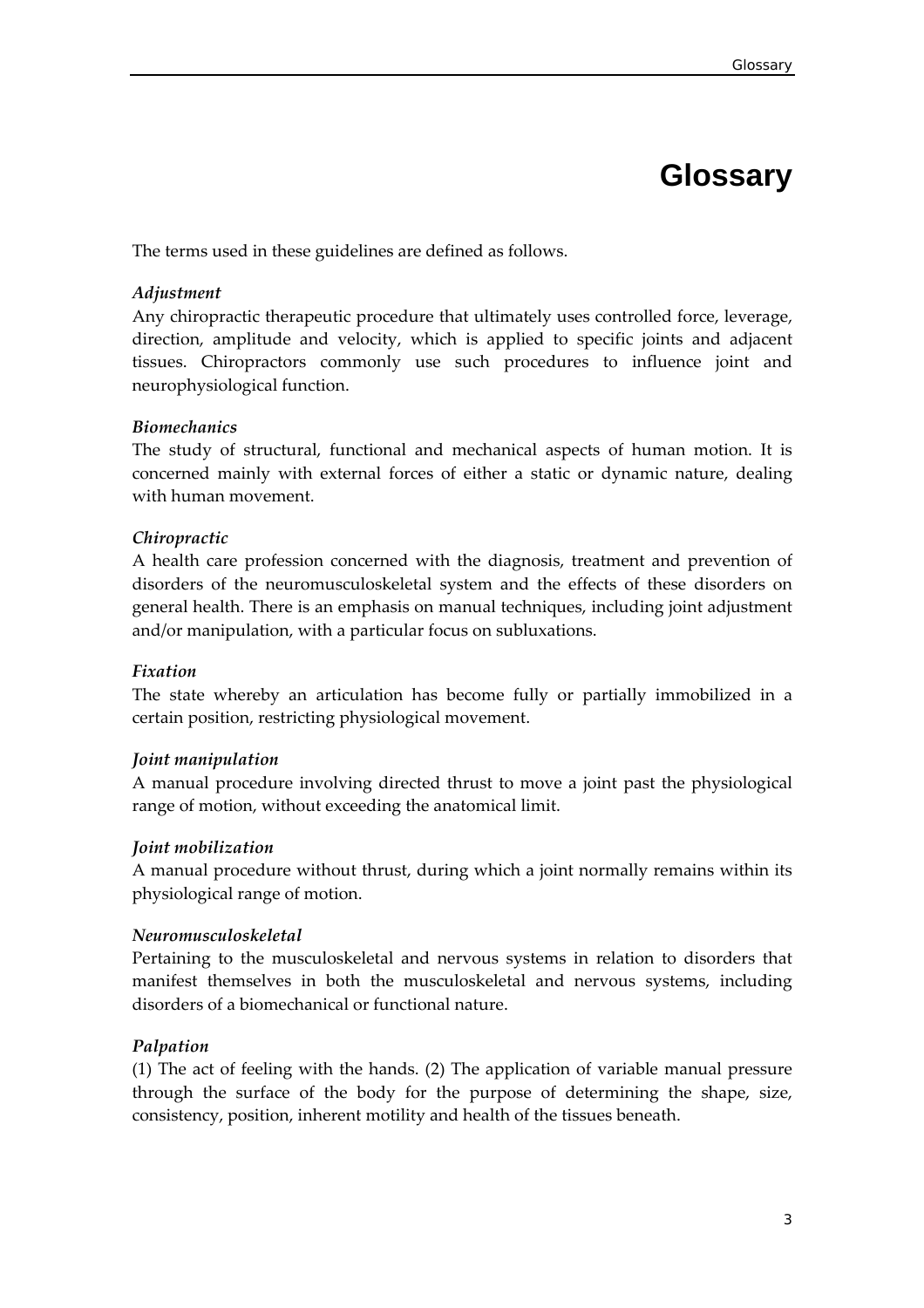#### $Posture$

(1) The attitude of the body. (2) The relative arrangement of the parts of the body. Good posture is that state of muscular and skeletal balance that protects the supporting structures of the body against injury or progressive deformity irrespective of the attitude (erect, lying, squatting, stooping) in which the structures are working or resting.

#### *Spinal manipulative therapy*

Includes all procedures where the hands or mechanical devices are used to mobilize, adjust, manipulate, apply traction, massage, stimulate or otherwise influence the spine and paraspinal tissues with the aim of influencing the patient's health.

#### *Subluxation1*

A lesion or dysfunction in a joint or motion segment in which alignment, movement integrity and/or physiological function are altered, although contact between joint surfaces remains intact. It is essentially a functional entity, which may influence biomechanical and neural integrity.

#### *Subluxation complex (vertebral)*

<u> 1989 - Johann Barn, mars eta bainar eta bainar eta baina eta baina eta baina eta baina eta baina eta baina e</u>

A theoretical model and description of the motion segment dysfunction, which incorporates the interaction of pathological changes in nerve, muscle, ligamentous, vascular and connective tissue.

#### *Thrust*

The sudden manual application of a controlled directional force upon a suitable part of the patient, the delivery of which effects an adjustment.

<sup>&</sup>lt;sup>1</sup> This definition is different from the current medical definition, in which subluxation is a significant structural displacement, and therefore visible on static imaging studies.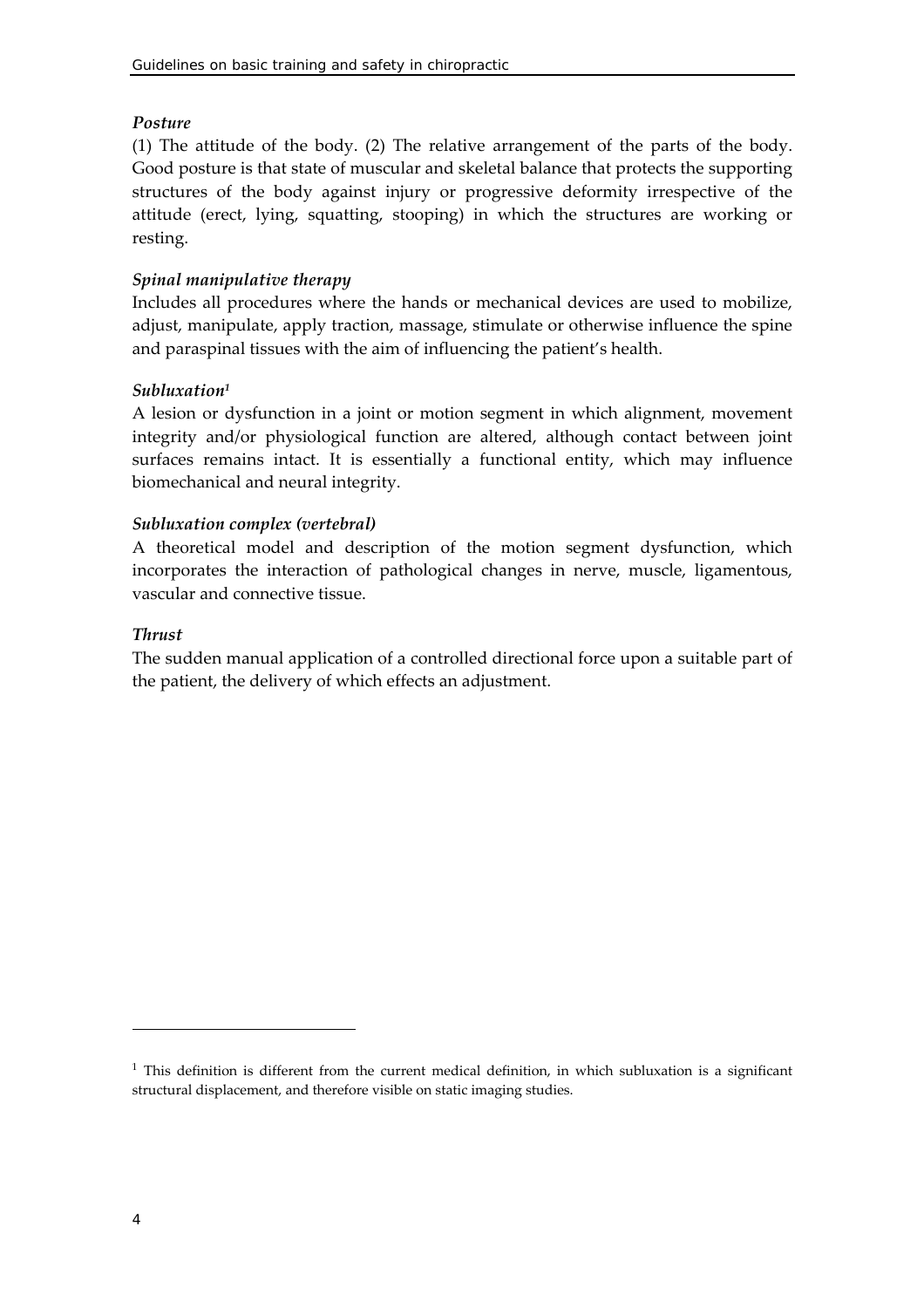# **Part 1: Basic training in chiropractic**

# **1. General considerations**

## **1.1. Historical information**

Although spinal manipulation dates back to Hippocrates and the ancient Greek physicians (4), the discovery of chiropractic is attributed to D.D. Palmer in 1895 (5), with the first school for the training of chiropractors commencing in the United States of America in Davenport, Iowa in 1897 (6).

Palmer developed the chiropractic theory and method from a variety of sources, including medical manipulation, bonesetting and osteopathy, as well as incorporating unique aspects of his own design. The term "chiropractic", derived from Greek roots to mean *"done by hand"*, originated with Palmer and was coined by a patient, the Reverend Samuel H. Weed (7).

Chiropractic developed in the United States of America during a period of significant reformation in medical training and practice. At the time, there was a great variety of treatment options, both within conventional medicine and among innumerable other alternative health care approaches (8).

## **1.2 Philosophy and basic theories of chiropractic**

Chiropractic is a health care profession concerned with the diagnosis, treatment and prevention of disorders of the neuromusculoskeletal system and the effects of these disorders on general health. There is an emphasis on manual techniques, including joint adjustment and/or manipulation, with a particular focus on the subluxation.

The concepts and principles that distinguish and differentiate the philosophy of chiropractic from other health care professions are of major significance to most chiropractors and strongly influence their attitude and approach towards health care.

A majority of practitioners within the profession would maintain that the philosophy of chiropractic includes, but is not limited to, concepts of holism, vitalism, naturalism, conservatism, critical rationalism, humanism and ethics (9).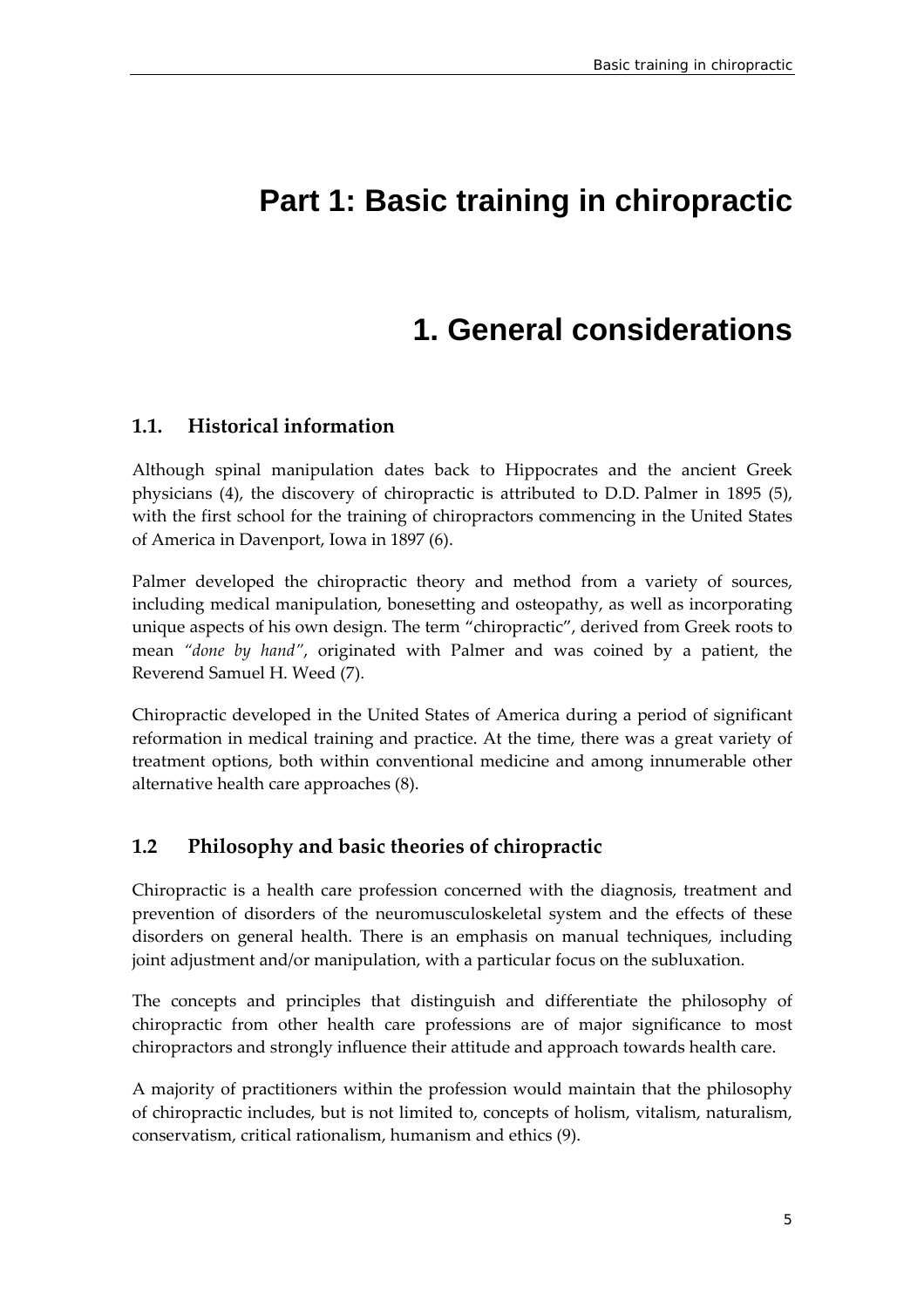The relationship between structure, especially the spine and musculoskeletal system, and function, especially as coordinated by the nervous system, is central to chiropractic and its approach to the restoration and preservation of health (9, 10:167).

It is hypothesized that significant neurophysiological consequences may occur as a result of mechanical spinal functional disturbances, described by chiropractors as subluxation and the vertebral subluxation complex (9, 10:169-170, 11).

Chiropractic practice emphasizes the conservative management of the neuromusculoskeletal system, without the use of medicines and surgery (10:169‐170, 11). Biopsychosocial causes and consequences are also significant factors in management of the patient.

As primary-contact health care practitioners, chiropractors recognize the importance of referring to other health care providers when it is in the best interests of the patient (10).

# **1.3 Administrative and academic considerations**

The training of chiropractors involves certain administrative and academic considerations, for example:

- who could be trained?
- what would be the practitioner's role and responsibilities?
- what education would be required?
- where would such education be provided, and by whom?
- would suitable programmes have to be developed from scratch, or could existing substandard courses be strengthened or appropriately modified?
- are suitably qualified chiropractic educators available, or would they have to be trained?
- what would be the mechanisms for official recognition of practitioners, programmes, educators and institutions?

# **1.4 Monitoring and evaluation**

In order to introduce qualified practice and proper use of chiropractic, systems are needed to monitor the entire profession, the performance of practitioners and the education and training of practitioners.

Most countries that regulate the profession use national, regional, state or provincial examinations. Alternatively, health authorities may delegate to professional associations the right to regulate themselves and to ensure the competence of individuals.

As has been the case in a number of countries or regions in the past, prior to the legislative recognition of chiropractic, a government may wish to evaluate both the positive and negative consequences of including it within the health care service (12, 13, 14, 15, 16, 17).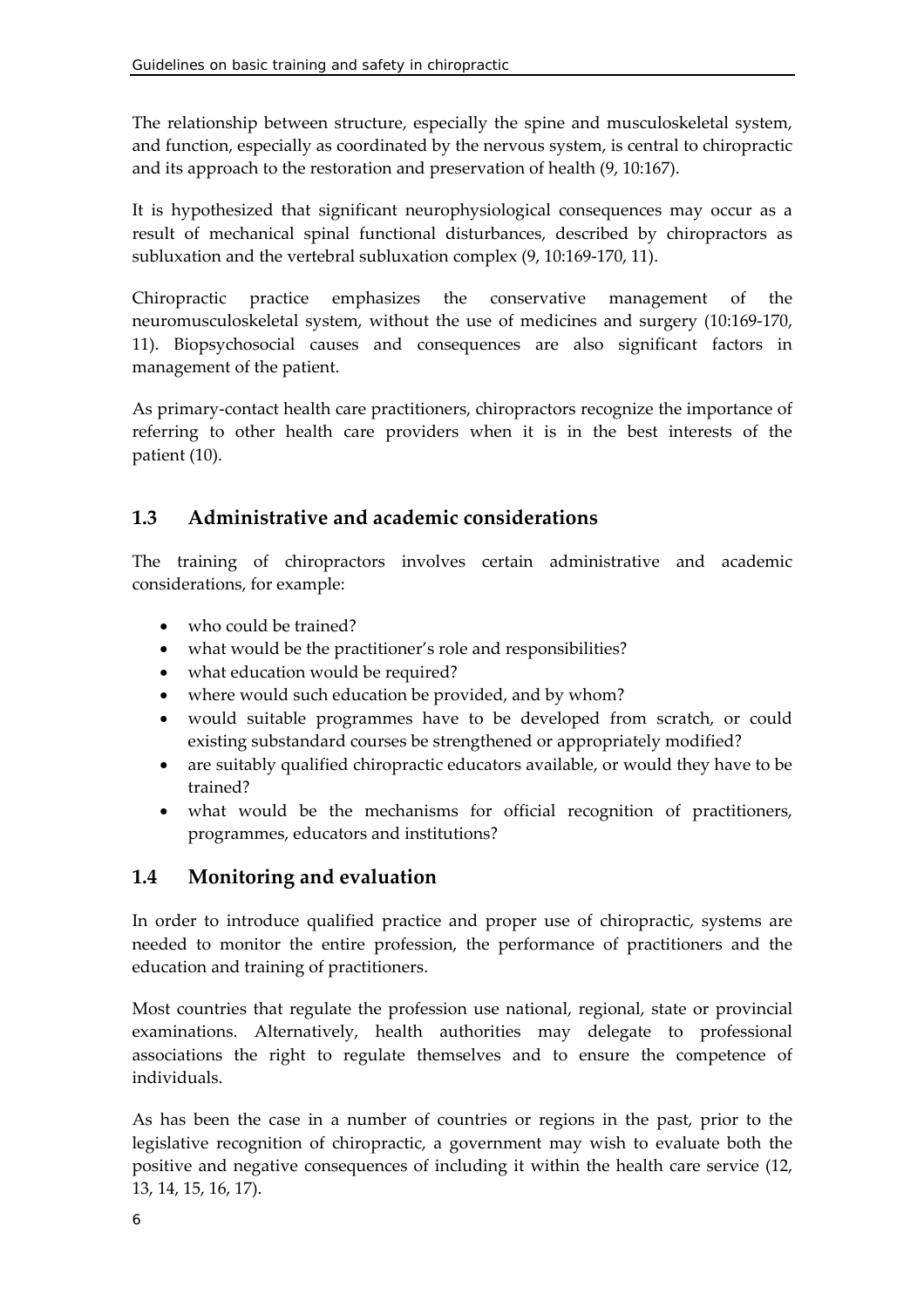## **1.5 Further education and career possibilities**

It is recognized that, as an interim measure prior to the establishment of a full chiropractic programme, it may be necessary to provide "limited" programmes to supplement existing health care education, in order to begin to register chiropractors in these countries and ensure qualified practice of chiropractic. How countries will recognize chiropractors with "limited" programmes will vary according to individual country situations.

Practitioners with limited or no formal chiropractic education, practising as "chiropractors", should upgrade their education to meet the requirements laid down by their government when regulations are put into place. In this way such personnel can be effectively incorporated into the domestic professional workforce.

# **2. Acceptable levels of education and retraining**

Summarizing various training programmes in different countries, these guidelines address two levels and four different settings for chiropractic education, each preparing health care practitioners to practise in the health care system as a chiropractor. These options are available to countries to meet their individual needs.

## **2.1 Category I ‐ full chiropractic education**

- for students with no prior health care education or experience
- as the supplementary education required for medical doctors or other appropriate health care professionals to acquire a recognized qualification as a chiropractor

# **2.2 Category II ‐ limited chiropractic education**

• *A limited training programme for medical personnel and other appropriate health care professionals in countries or regions introducing chiropractic where no current legislation governing the practice exists; it does not lead to full qualification.*

Such training should be conducted as a temporary measure to establish a provision of chiropractic and/or as the first stage in the development of a full chiropractic programme. Such a course is established as a minimum registerable requirement and courses of this type should be replaced by appropriate full‐time programmes as soon as it is practical to do so.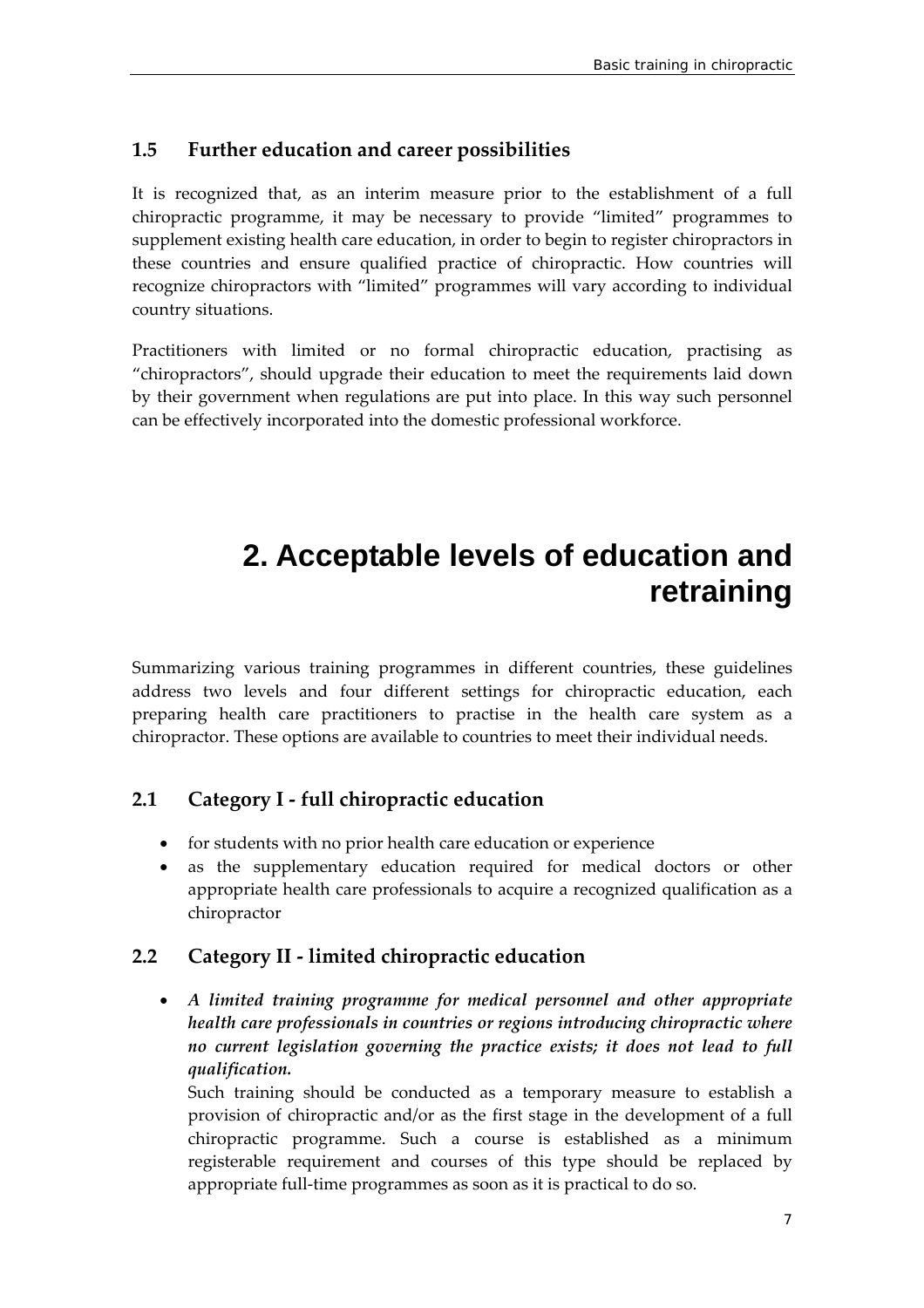• *The training required to attain a minimally acceptable level of competency for students who represent existing providers of chiropractic in countries or regions without regulations but intending to introduce legislation governing the practice of chiropractic.*

This provision does not lead to a full qualification, but to a minimal registerable standard. Courses of this type are a temporary measure, and should be replaced by appropriate full-time programmes as soon as it is practical to do so.

# **3. Models of chiropractic education**

## **3.1 Category I(A)**

There are many slight variations on the following models: however, in general, there are three major educational paths involving full‐time education:

- A four-year full-time programme within specifically designated colleges or universities, following 1‐4 years of suitable pre‐chiropractic training in basic sciences at university level; for an example, see Annex 2.
- A five-year bachelor integrated chiropractic degree programme offered within a public or private university, with student entrance based upon the applicant's matriculation status and the university's admission requirements and quota restrictions.
- A two or three‐year pre‐professional Masters programme following the satisfactory completion of a specifically designed bachelor degree programme in chiropractic or a suitably adapted health science degree.

## **3.2 Category I(B)**

Programmes for persons with prior medical or other health care professional education. Such courses would vary in length and subject requirements, depending on the applicant's previous educational background. For an example, see Annex 3.

## **3.3 Category II(A)**

Conversion programmes for persons with prior medical or other health care professional education to obtain a "limited" chiropractic educational qualification should be conveniently structured, of a part‐time nature, satisfying at least all the minimum requirements though not leading to a full qualification. For an example, see Annex 4.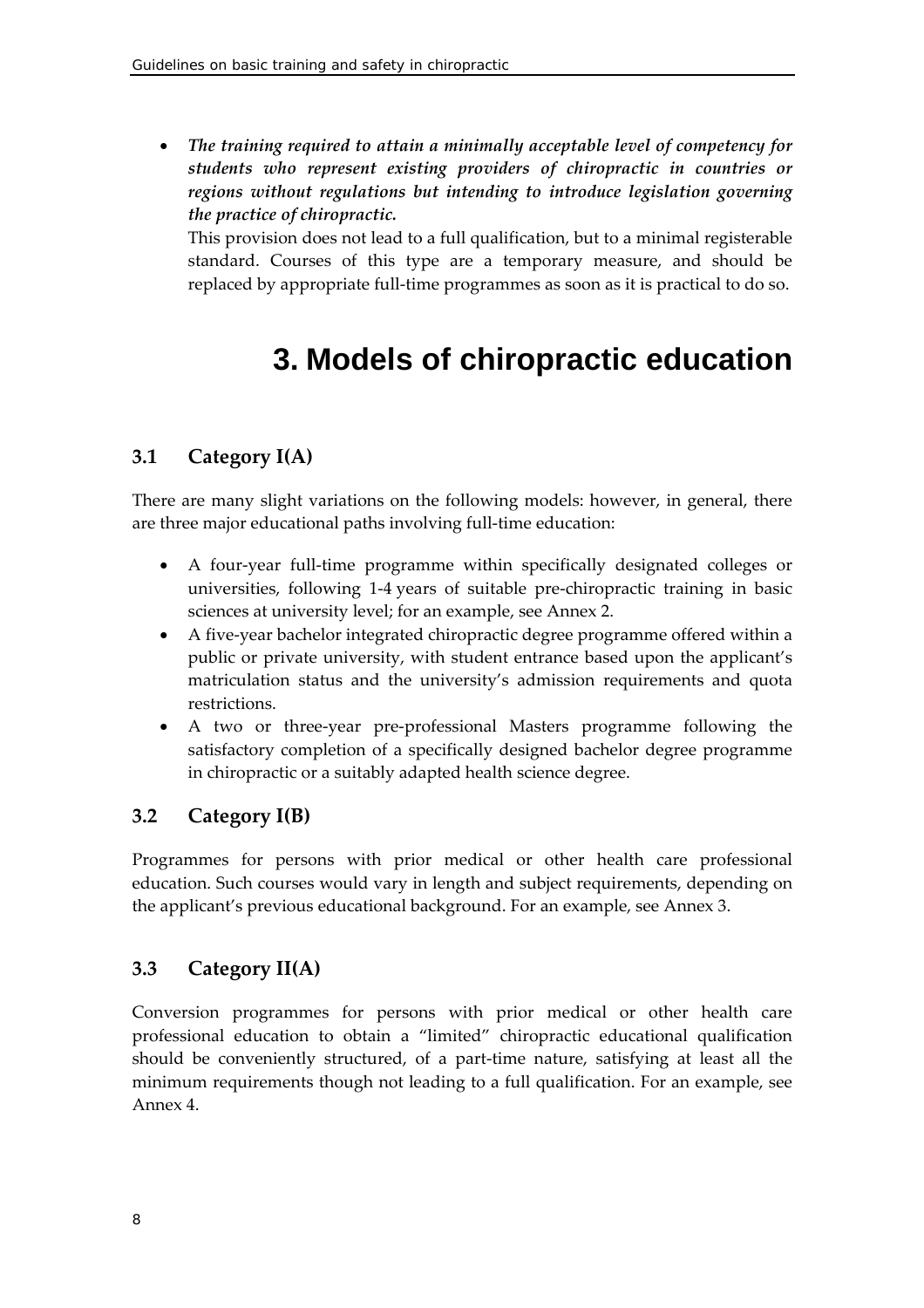## **3.4 Category II(B)**

In these programmes, the course content and length may also vary greatly depending upon the applicant's previous training and experience. On completion of the programmes, students will have met the requirements of a first bachelor‐level programme in chiropractic through part‐time study and acquired the necessary knowledge and skills to provide safe, if basic, chiropractic care. Such courses do not lead to a full chiropractic qualification. For an example, see Annex 5.

# **4. Full chiropractic education – category I(A)**

This refers to the training programme for persons without previous medical or other health care professional education.

## **4.1 Objective**

The aim at this level is to provide an education consistent with the requirements established in those countries where government regulations have been enacted. Based upon this education, chiropractors practise as primary‐contact health care providers, either independently or as members of health care teams at the community level within health care centres or hospitals.

#### **4.2 Entrance requirements**

An acceptable applicant would have completed secondary schooling, university entrance or its equivalent with appropriate training in basic sciences, as required by the particular programme.

#### **4.3 Basic training**

Irrespective of the model of education utilized, for those without relevant prior health care education or experience, not less than 4200 student/teacher contact hours are required, or the equivalent, in four years of full-time education. This includes not less than 1000 hours of supervised clinical training.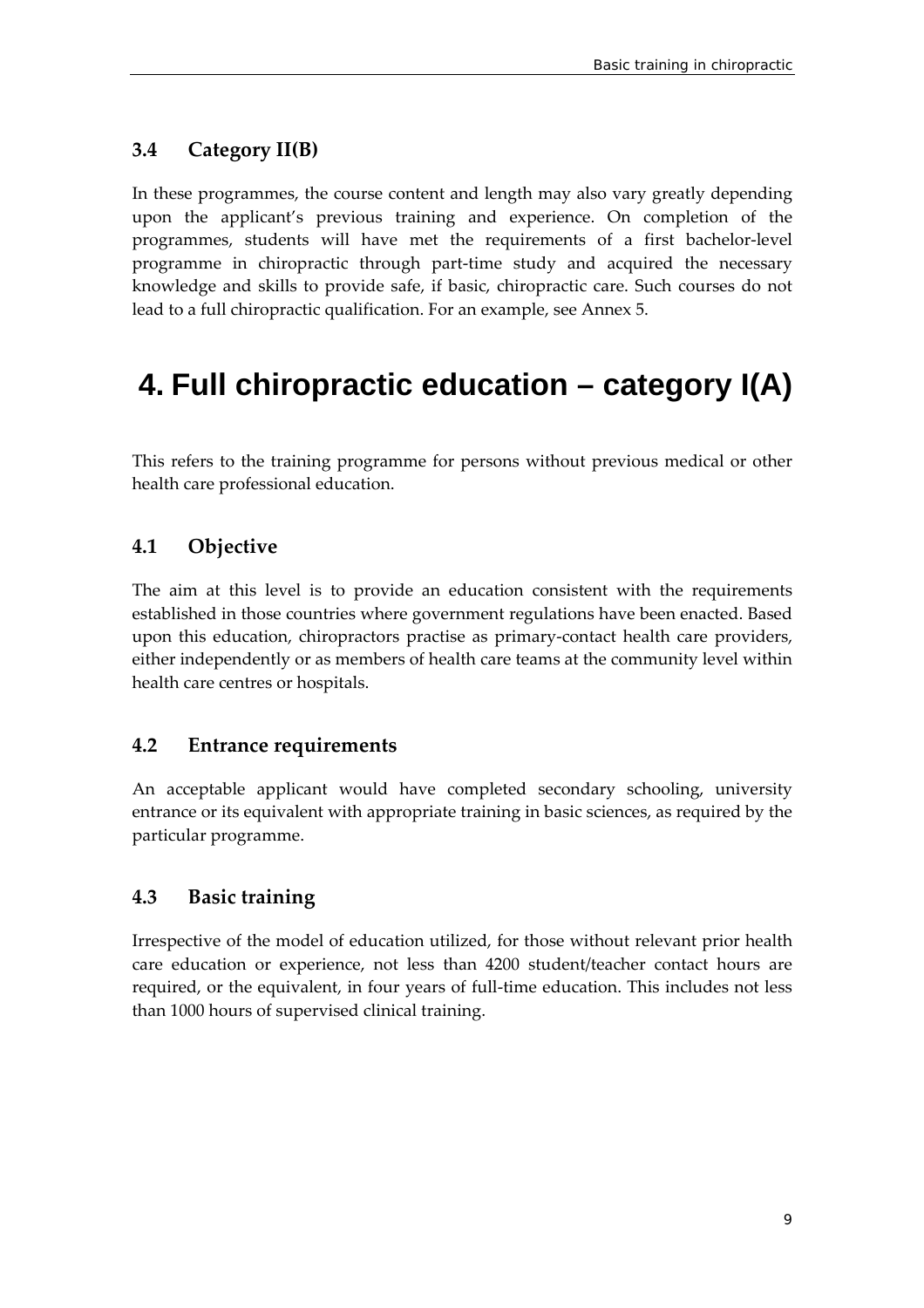# **4.4 Core syllabus**

#### **4.4.1 Educational objectives**

Competence in the practice of chiropractic requires the acquisition of relevant knowledge, understanding, attitudes, habits and psychomotor skills. The curriculum and the student evaluation processes should be designed to ensure that the chiropractic graduate demonstrates the following skills.

#### *He/she should possess a comprehensive understanding and command of the skills and knowledge that constitute the basis of chiropractic in its role as a health care profession, as follows:*

- achieve a fundamental knowledge of health sciences, with a particular emphasis on those related to vertebral subluxation and the neuromusculoskeletal systems;
- achieve a comprehensive theoretical understanding of the biomechanics of the human locomotor system in normal and abnormal function and, in particular, possess the clinical ability needed for an expert assessment of spinal biomechanics;
- appreciate chiropractic history and the unique paradigm of chiropractic health care;
- achieve a level of skill and expertise in the manual procedures emphasizing spinal adjustment/manipulation regarded as imperative within the chiropractic field;
- possess the ability to decide whether the patient may safely and suitably be treated by chiropractic or should be referred to another health professional or facility for separate or comanaged care.

#### *He/she should perform at the clinical level expected of a primary‐contact health care practitioner, as follows:*

- competently perform a differential diagnosis of the complaints presented by patients;
- achieve particular expertise in diagnostic imaging, orthopaedics, pain management and rehabilitation of the neuromusculoskeletal system and/or diagnosis and management of vertebral subluxation;
- achieve competence in interpreting clinical laboratory findings;
- acquire the ability to appraise scientific and clinical knowledge critically:
- understand and apply fundamental scientific/medical information, and be capable of consulting with and/or referring to other health care providers;
- generally possesses the necessary knowledge and skill to serve and communicate with members of the public in an effective and safe manner.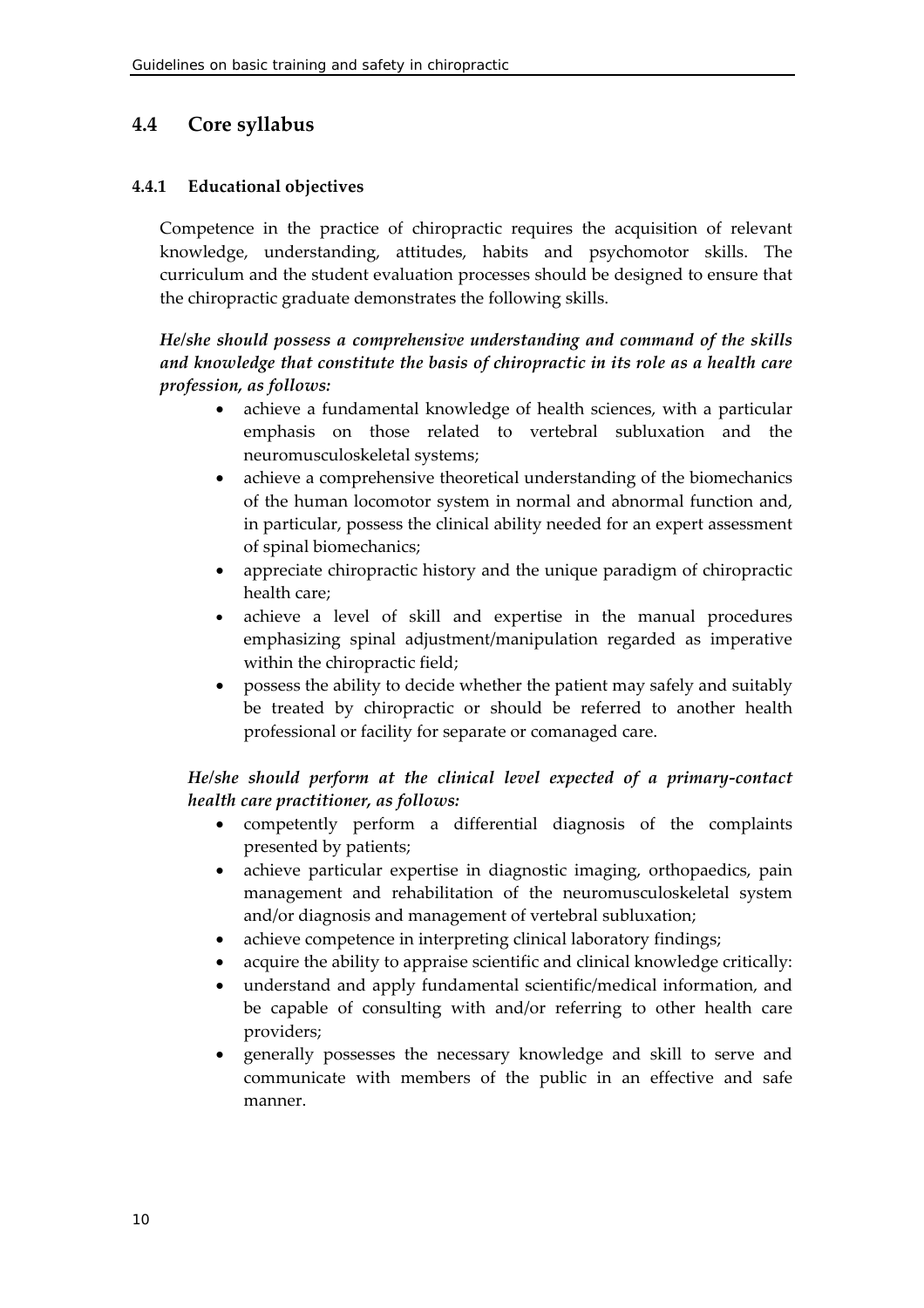*He/she should be able to:* 

- apply fundamental scientific knowledge of the human body
- understand the nature of normal and abnormal biomechanics and posture, as well as the pathophysiology of the neuromusculoskeletal system and its relationship to other anatomical structures
- establish a satisfactory rapport with patients
- gather and record clinical information and communicate such information
- accurately interpret clinical laboratory findings and diagnostic imaging of the neuromusculoskeletal system
- establish an accurate clinical diagnosis
- accept responsibility for the patient's welfare
- apply sound judgment in deciding on appropriate care
- provide competent treatment
- provide competent continuing health care
- understand the application of contemporary methods and techniques in wellness care
- accept the responsibilities of a chiropractor
- appreciate the expertise and scope of chiropractic and other health care professions in order to facilitate intradisciplinary and interdisciplinary cooperation and respect
- select research subjects, design simple research projects, critically appraise clinical studies and participate in multi‐disciplinary research programmes
- commit to the need for lifelong learning and ongoing professional development.

#### **4.4.2 Basic science components**

Recognized programmes either require essential basic science components as prerequisites, or include necessary units of chemistry, physics and biology within the first‐year curriculum.

#### **4.4.3 Preclinical science components**

The preclinical science components within chiropractic programmes generally include:

anatomy, physiology, biochemistry, pathology, microbiology, pharmacology and toxicology, psychology, dietetics and nutrition, and public health.

#### **4.4.4 Clinical science components**

Clinical science components would include or cover:

history-taking skills, general physical examination, laboratory diagnosis, differential diagnosis, radiology, neurology, rheumatology, eyes, ears, nose and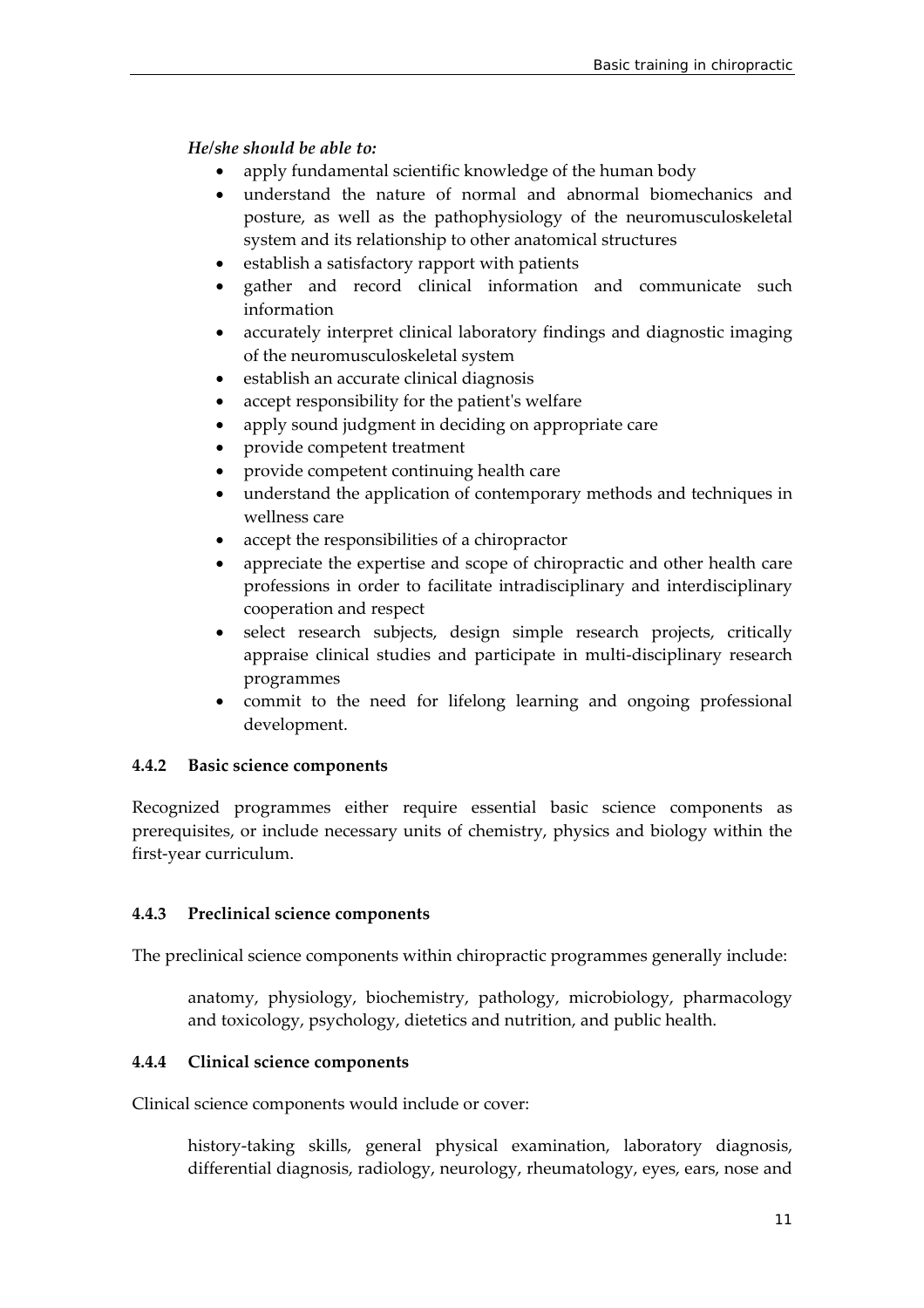throat, orthopaedics, basic paediatrics, basic geriatrics, basic gynaecology and obstetrics, and basic dermatology.

#### **4.4.5 Chiropractic sciences and additional subjects**

These generally include:

- *applied neurology and applied orthopaedics;*
- *clinical biomechanics, including, specific chiropractic/biomechanical patient assessment by methods such as:*
	- gait and postural analysis;
	- static and motion palpation of joints and bony structures;
	- assessment of soft-tissue tone and function;
	- diagnostic imaging and analysis;
- *history, principles and health care philosophy pertinent to chiropractic;*
- *ethics and jurisprudence pertaining to the practice of chiropractic;*
- *background studies of traditional medicine and complementary/alternative healthcare.*

#### **4.4.6 Patient management interventions**

#### *Including:*

- manual procedures, particularly spinal adjustment, spinal manipulation, other joint manipulation, joint mobilization, soft-tissue and reflex techniques;
- exercise, rehabilitative programmes and other forms of active care;
- psychosocial aspects of patient management;
- patient education on spinal health, posture, nutrition and other lifestyle modifications;
- emergency treatment and acute pain management procedures as indicated;
- other supportive measures, which may include the use of back supports and orthotics;
- recognition of contraindications and risk management procedures, the limitations of chiropractic care, and of the need for protocols relating to referral to other health professionals.

#### **4.4.7 Documentation and clinical record‐keeping**

#### *Including:*

- recording of the primary complaints, health history, physical examination findings, assessment, diagnosis and treatment plan;
- accurate documentation of every patient encounter;
- re-examination findings and documentation of any modifications to care plans;
- appreciation of confidentiality and privacy issues;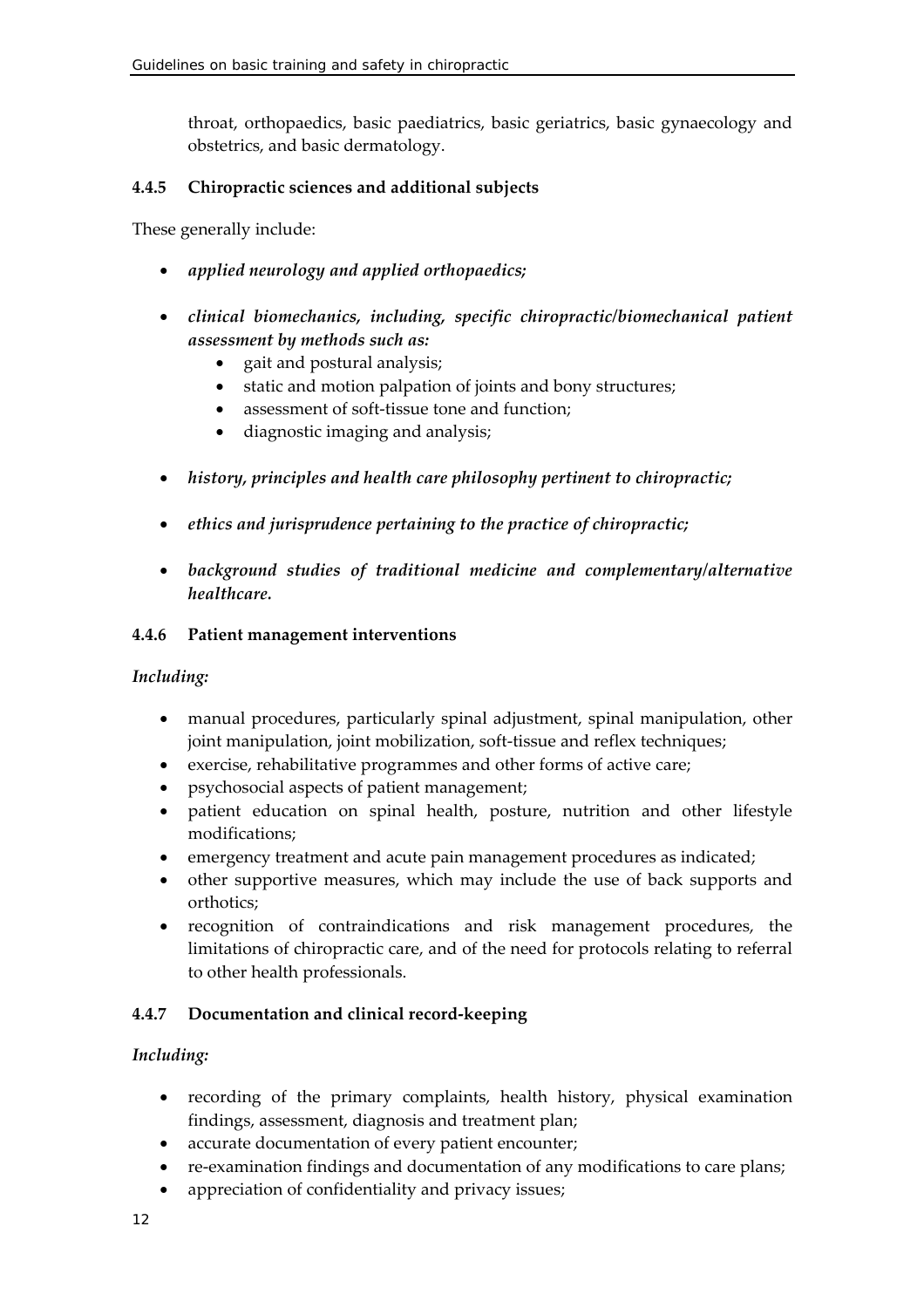- consent obligations;
- insurance and legal reporting.

#### **4.4.8 Research**

*Including:* 

- basic research methodology and biostatistics;
- interpretation of evidence-based procedures/protocols and best-practice principles;
- an epidemiological approach to clinical record-keeping, encouragement to document particular case‐studies and participate in field research projects;
- development of a critical‐thinking approach in clinical decision‐making, the consideration of published papers and relevant clinical guidelines;
- development of the necessary skills to keep abreast of the relevant current research and literature.

# **5. Full chiropractic education – category I(B)**

Full chiropractic education, including entrance requirements, generally requires from four to seven years' full-time tertiary study. The curriculum includes a study of the basic and preclinical sciences similar in duration and quality to that found in a medical education.

Medical doctors and other health care professionals may complete the requirements for a full chiropractic education over a shorter period because of credits granted in view of their prior education.

# **5.1 Objective**

The objective of such an educational programme is to enable suitable health care practitioners to qualify as chiropractors.

## **5.2 Special courses**

Such programmes may be full-time or part-time, depending upon the educational experience and circumstances of the student cohort. Programmes are designed to cover those subjects not addressed in previous health care education. This would include the specific chiropractic subjects and those medical science subjects where the training has been inadequate for the requirements of a chiropractor.

## **5.3 Basic training**

The duration of the training depends upon the credits received from previous education and experience, but should not be less than 2200 hours over a two- or three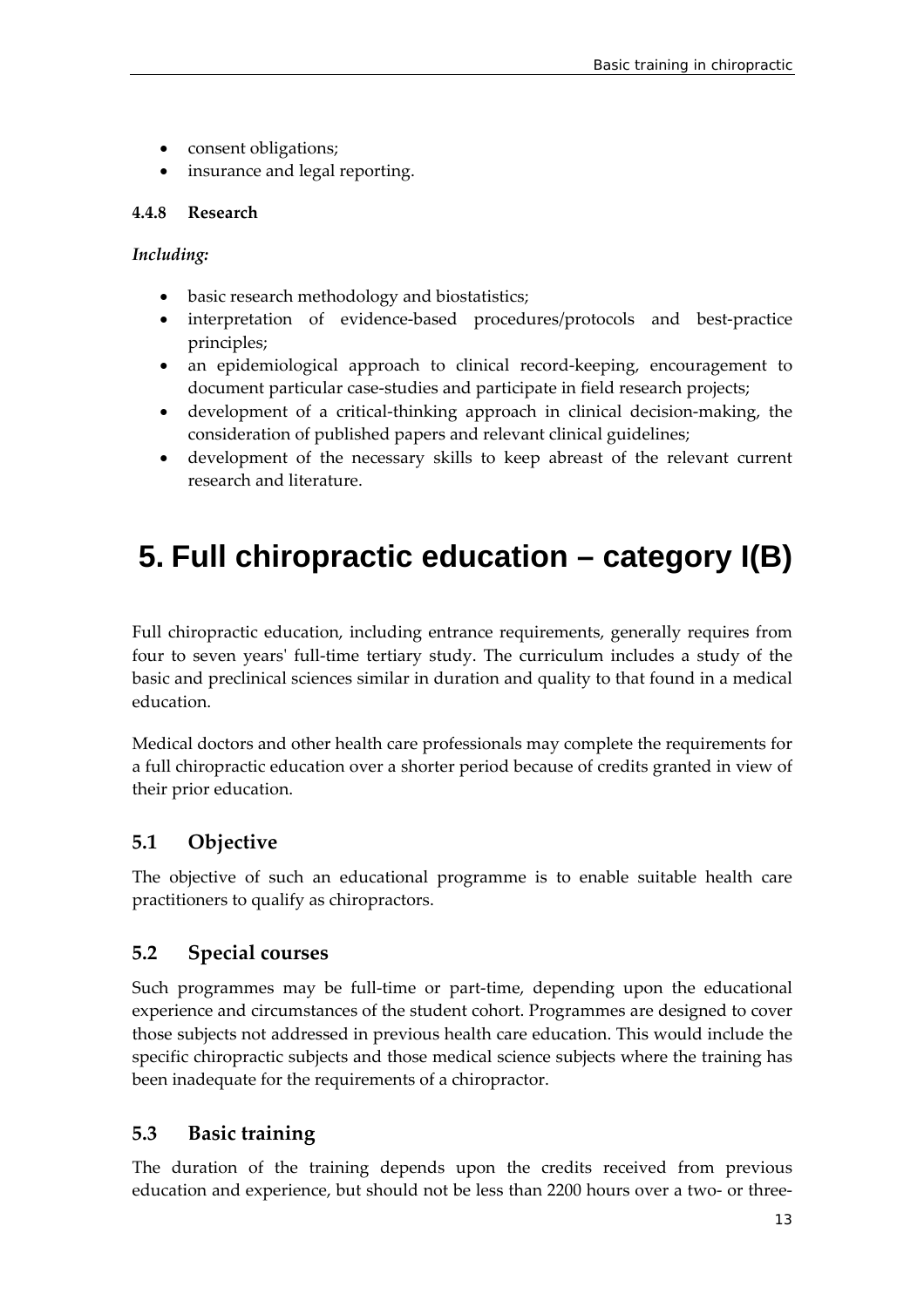year full-time or part-time programme, including not less than 1000 hours of supervised clinical experience.

# **6. Limited chiropractic education – category II(A)**

In some countries, it has not been practicable to adopt the models outlined in Category I, particularly when chiropractic education is first introduced and where significant numbers of students exist who have prior medical and other health care education and experience. As has been done already in certain jurisdictions, such students may obtain basic clinical skills for the delivery of chiropractic services with a more limited supplementary course, of full‐time or part‐time education, depending on the extent of their previous training.

This approach should be employed as an interim measure to establish the availability of chiropractic services. A full chiropractic educational programme for students choosing chiropractic as their primary career should be implemented as soon as it is practicable to do so.

# **6.1 Objective**

The objective of such an educational programme is to qualify suitable and available health care professionals to practise as chiropractors in the health care system.

This type of programme could be developed to facilitate an early introduction of chiropractic at a safe and acceptably effective level.

Programmes of this type should strongly consider the value of having an accredited chiropractic programme as a collaborative partner providing educational guidance.

## **6.2 Special courses**

The programme is designed to cover those subjects which are important for the practice of chiropractic and which have not been covered appropriately in previous health care education.

Part-time courses have been designed to be convenient for practitioners maintaining their current employment, extending appropriate credits to persons depending upon their level of health care training. For an example, see Annex 4.

## **6.3 Basic training**

Although dependent upon the human resources available for health care, the entrance requirement would normally be completion of university‐level training as a health care practitioner.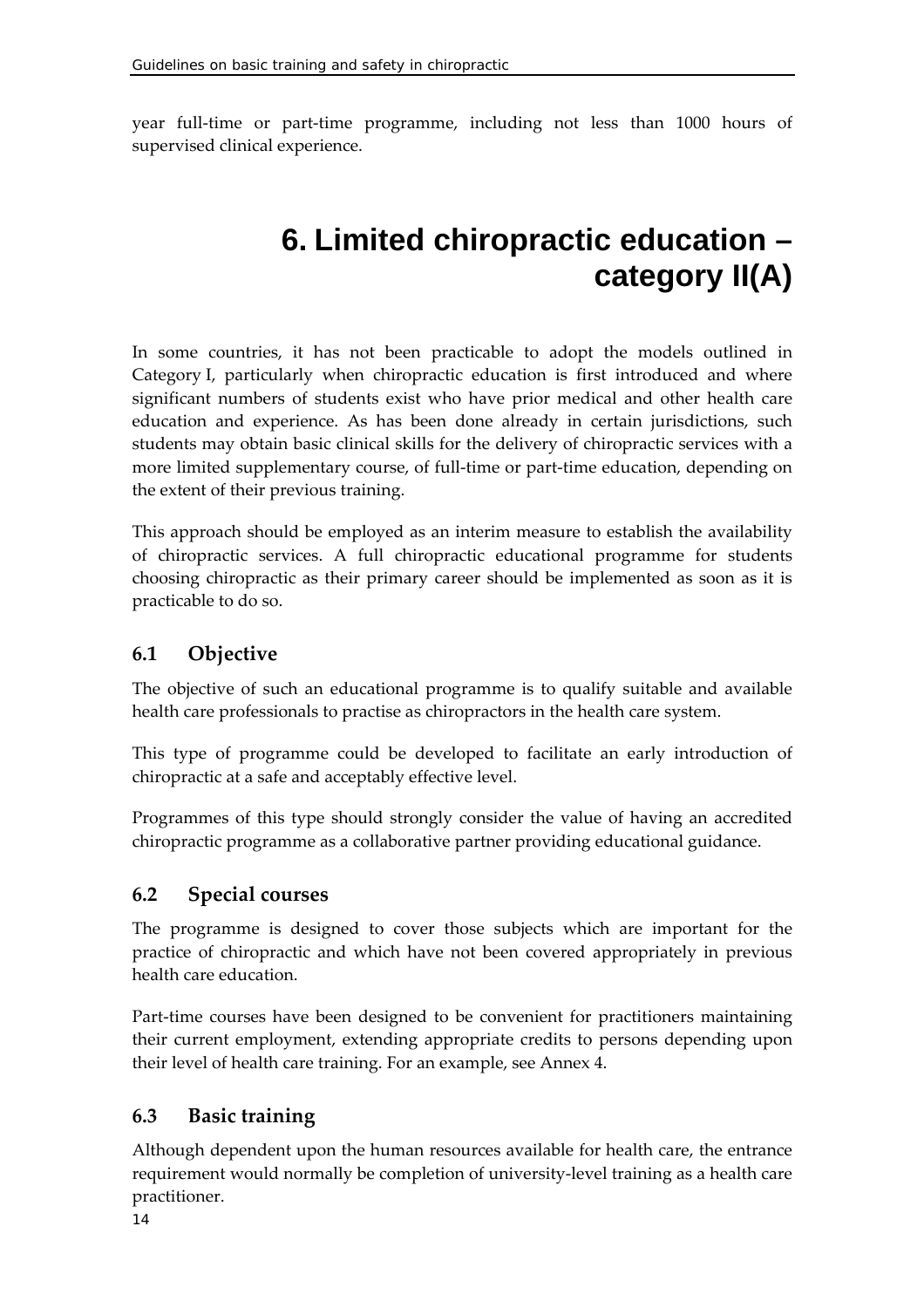The duration of training would be not less than 1800 hours over a two- or three-year full-time or part-time programme, including not less than 1000 hours of supervised clinical experience.

# **7. Limited chiropractic education – category II(B)**

This refers to the programmes necessary for persons with limited training, who identify themselves as "chiropractors", to obtain minimum requirements for safe practice. In many countries, no formal requirements exist for minimum chiropractic education. This leads to the unqualified practice of chiropractic, which is undesirable for patient safety. These programmes prepare graduates to attain the minimal acceptable requirements for the safe practice of chiropractic.

# **7.1 Objective**

To upgrade the knowledge and skills of existing practitioners utilizing some form of chiropractic, for the purpose of ensuring public safety and provision of adequate chiropractic service. This approach should be employed as an interim measure only.

# **7.2 Special courses**

As the existing training of practitioners varies greatly, the educational models adopted to address these situations also vary. Past experience suggests that the development of courses may require specific needs‐assessment studies.

The example used in Annex 5 is a basic three‐year, part‐time programme designed to meet or exceed the minimum requirements. The applicant practitioners are offered credits or considerations based upon their previous training or existing qualifications. Admission requirements for such programmes have been the completion of a qualifying local programme and an adequate period of clinical experience, typically 2‐ 3 years.

Programmes of this type should strongly consider the value of having an accredited chiropractic programme as a collaborative partner providing educational guidance.

## **7.3 Basic training**

The duration of training is not less than 2500 hours in a full-time or part-time programme, including not less than 1000 hours of supervised clinical experience. For an example, see Annex 5.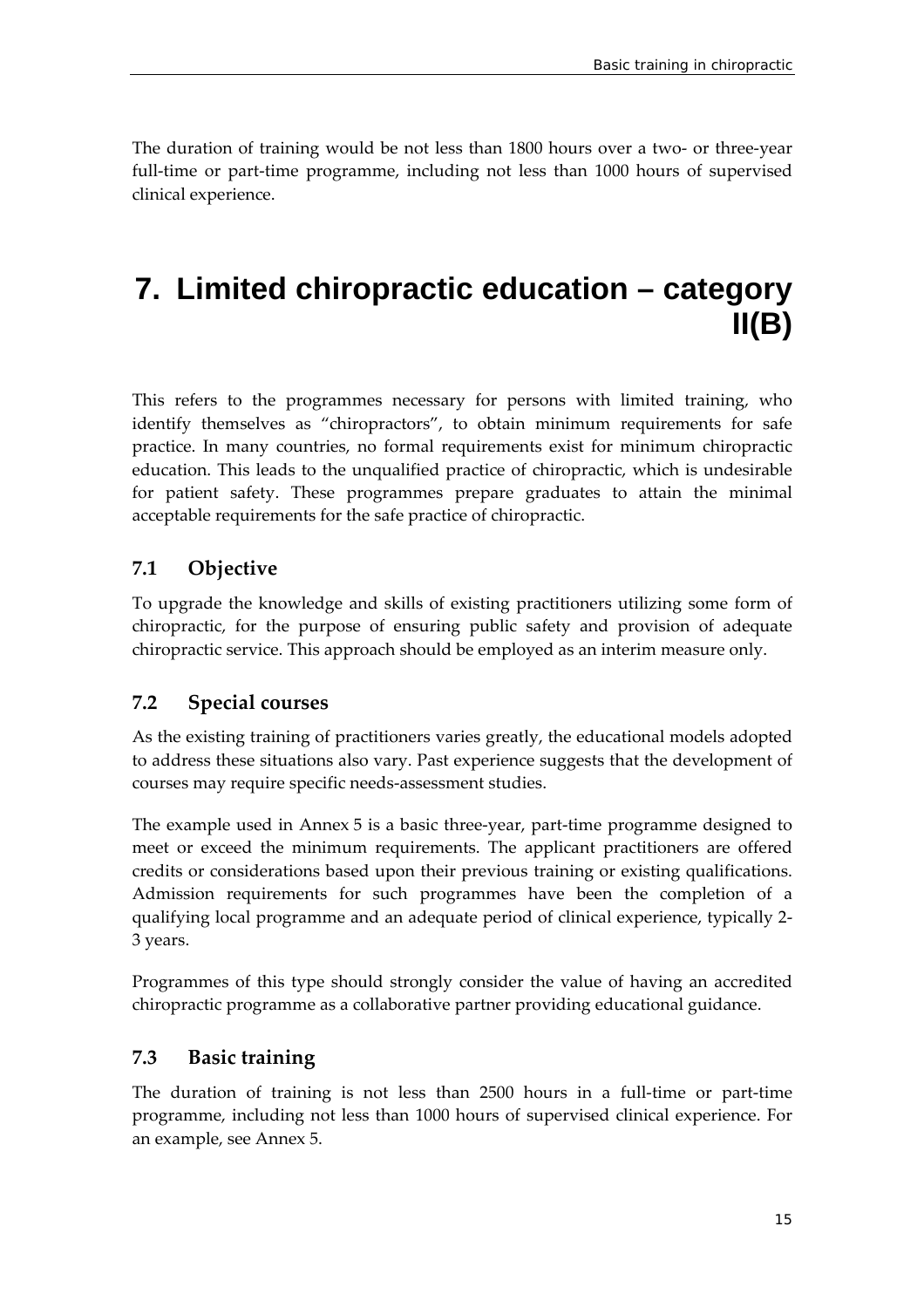# **8. Assessment and examination of students in chiropractic**

In order to ensure patient safety and the qualified practice of chiropractic, a system of independent examination and licensing is necessary. On completion of the full period of training, the student's theoretical knowledge and clinical competence in chiropractic should be independently evaluated through official examinations.

Continuing professional development should be encouraged for maintenance of licensing.

# **9. Primary health care workers and chiropractic**

# **9.1 Primary health care workers ‐ myotherapists**

Training has been developed by individual chiropractors within multidisciplinary settings, with programmes that meet national requirements. These courses introduce basic musculoskeletal soft‐tissue techniques, massage and other management skills for indigenous nurses and community health workers who apply chiropractic health care principles and basic interventions without employing spinal manipulative techniques. Such training should be sensitive to existing cultural and ethnic issues and should explore and embrace, where practical, local traditional practices.

Certain techniques to alleviate pain and address musculoskeletal dysfunction, as well as the constructive management of musculoskeletal factors amenable to change, may be taught to primary health care workers, particularly community health workers, increasing the quality of life for people in rural or remote areas (18).

Such workers may have a valuable role in community health education in various ways. These may include counselling on healthy lifestyles, prevention of musculoskeletal disorders and other public health issues.

## **9.2 Objective**

The objective of such courses is to create a category of primary health care worker to provide a first level of treatment and education in a community setting as an adjunct to other community health care measures.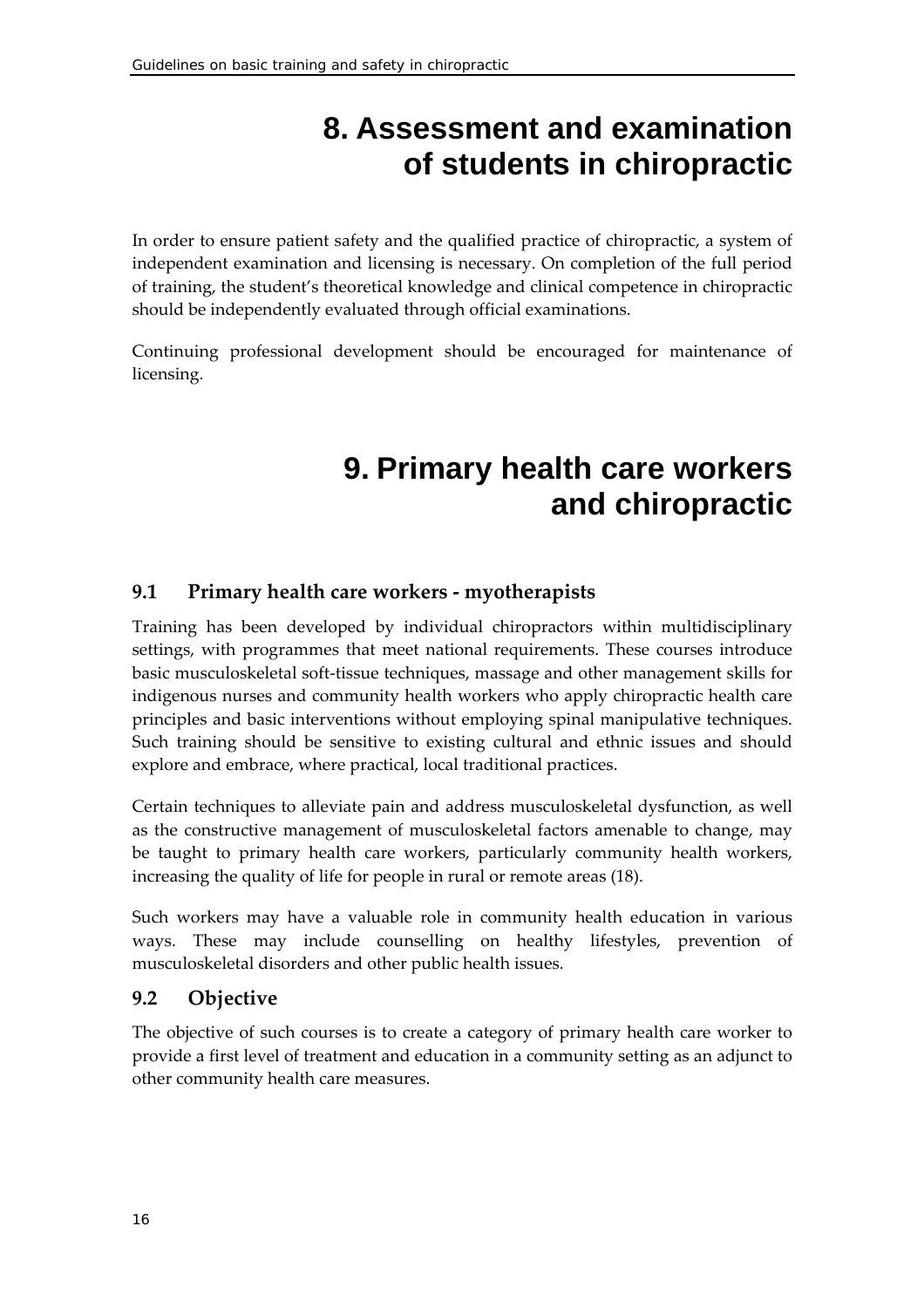#### **9.3 Course components**

Courses contain a combination of flexible, compulsory and elective units that address various competencies to meet existing requirements on‐site. These may include:

- remedial massage;
- specific myotherapy techniques;
- culturally appropriate health and lifestyle advice;
- addressing modifiable musculoskeletal risk factors, such as maintaining ideal weight and physical activity, smoking cessation and injury prevention;
- musculoskeletal assessment;
- trigger-point techniques;
- myofascial tension technique;
- deep tissue stimulation technique;
- stretching techniques;
- sports injury first aid (including taping and bracing techniques).

Joint adjustment/manipulation is excluded from these training programmes. Indications warranting this type of care would require attention by a chiropractor or other suitably qualified practitioner.

#### **9.4 Method and duration of training**

Training involves workshops, interactive demonstrations, clinical applications and assignments.

The duration (supervised) of such a training programme would be not less than 300 hours.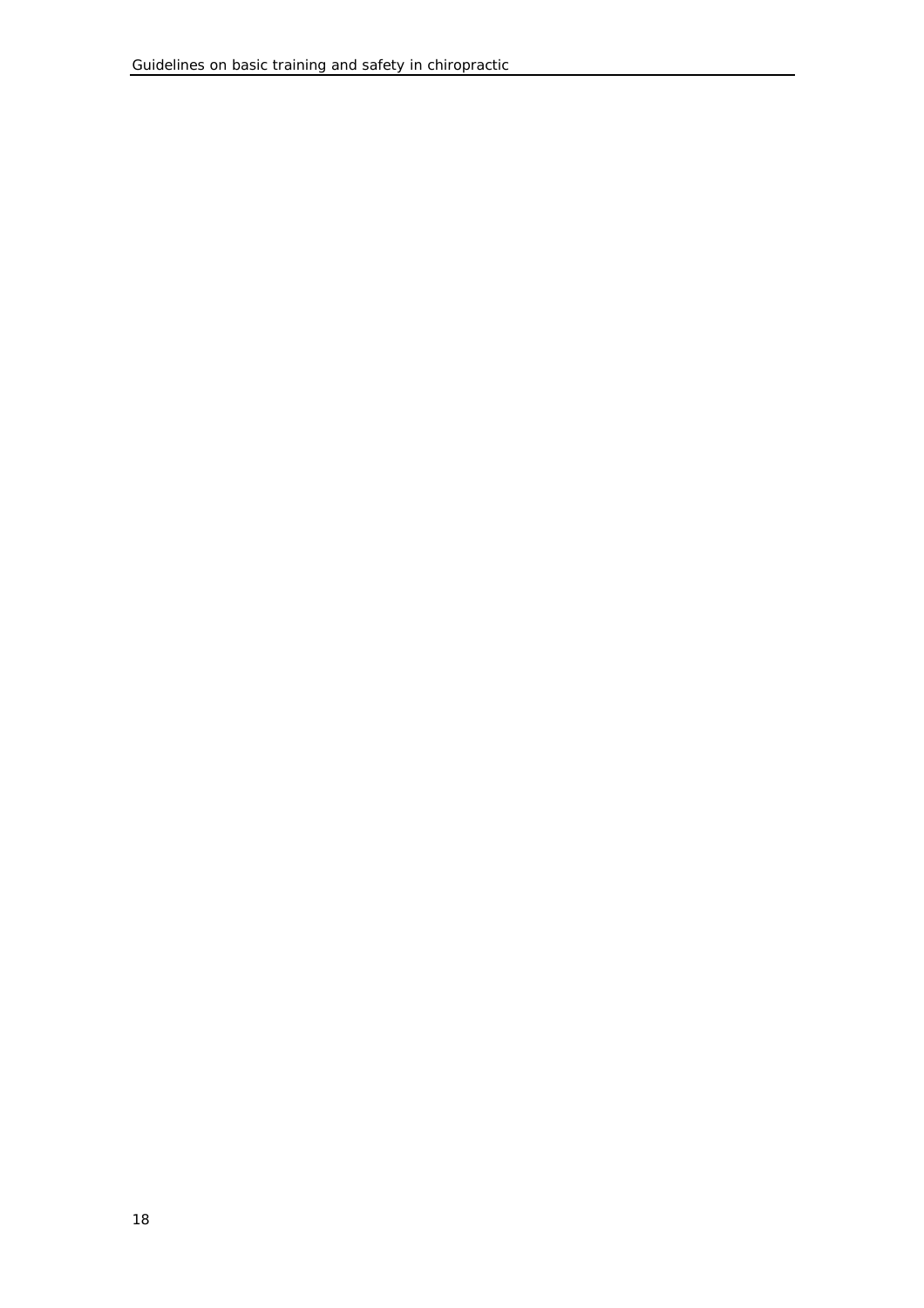# **Part 2: Guidelines on safety of chiropractic**

# **1. Introduction**

When employed skilfully and appropriately, chiropractic care is safe and effective for the prevention and management of a number of health problems. There are, however, known risks and contraindications to manual and other treatment protocols used in chiropractic practice.

While it is beyond the scope of these guidelines to review the various indications for chiropractic care and the supportive research evidence, this part will review contraindications to the primary therapeutic procedures used by chiropractors – techniques of adjustment, manipulation and mobilization, generally known as spinal manipulative therapy.

Contrary to the understanding of many within health care, chiropractic is not synonymous with, or limited to, the application of specific manipulative techniques. The **"**adjustment**"** and various manual therapies are central components of a chiropractor's treatment options: however, the profession as an established primary contact health service has the educational requirements and respects the responsibilities associated with such a status.

Chiropractic practice involves a general and specific range of diagnostic methods**,** including skeletal imaging, laboratory tests, orthopaedic and neurological evaluations, as well as observational and tactile assessments. Patient management involves spinal adjustment and other manual therapies, rehabilitative exercises, supportive and adjunctive measures, patient education and counselling. Chiropractic practice emphasizes conservative management of the neuromusculoskeletal system, without the use of medicines and surgery.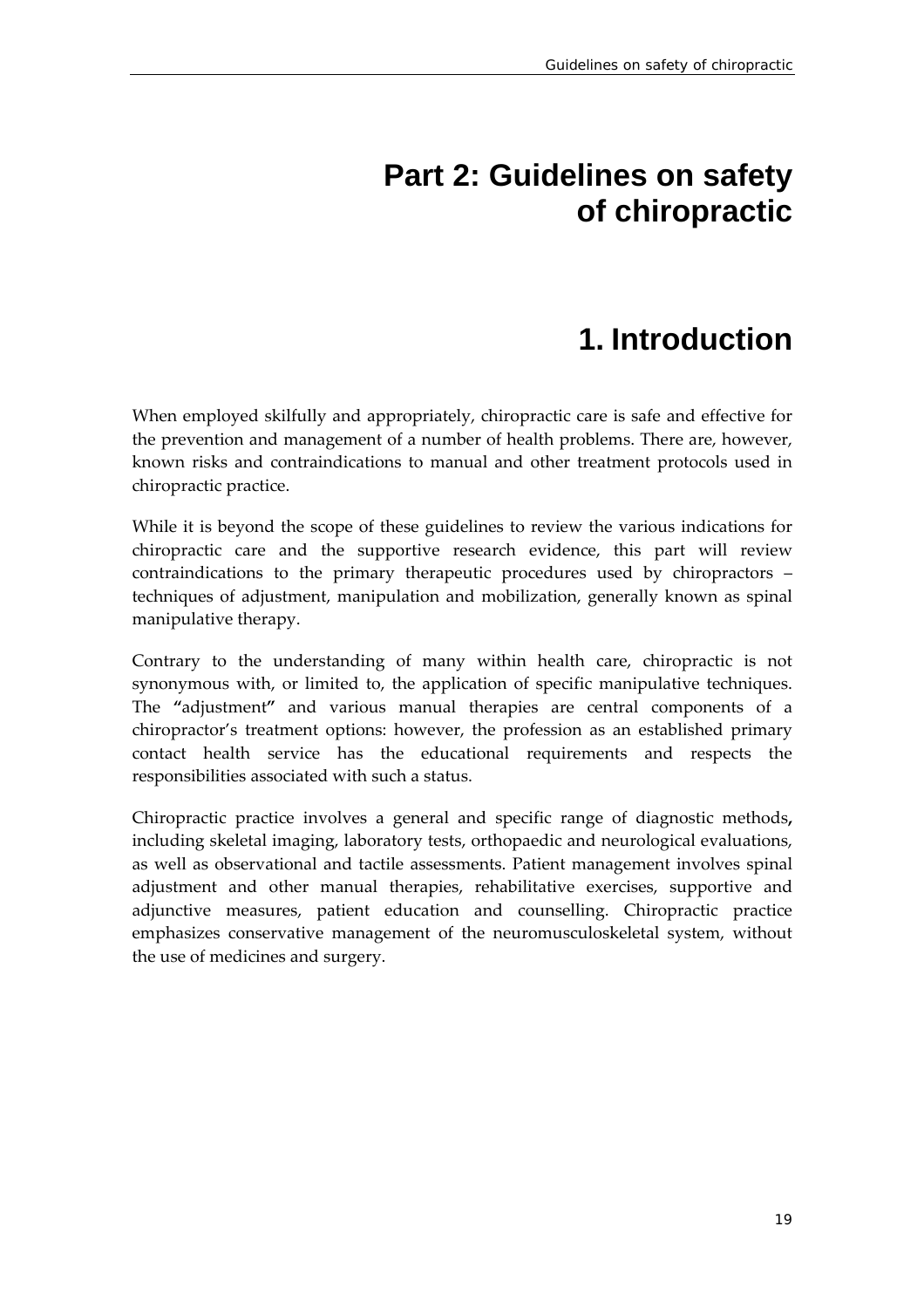# **2. Contraindications to spinal manipulative therapy**

Spinal manipulative therapy is the primary therapeutic procedure used by chiropractors, and because spinal manipulation involves the forceful passive movement of the joint beyond its active limit of motion, chiropractors must identify the risk factors that contraindicate manipulation or mobilization (19, 20, 21).

Manipulations can be classified as either nonspecific, long‐lever techniques or specific, short-lever, high-velocity, low-amplitude techniques (the most common forms of chiropractic adjustment) which move a joint through its active and passive ranges of movement to the paraphysiological space (22).

Mobilization is where the joint remains within a passive range of movement and no sudden thrust or force is applied.

Contraindications to spinal manipulative therapy range from a nonindication for such an intervention, where manipulation or mobilization may do no good, but should cause no harm, to an absolute contraindication, where manipulation or mobilization could be life‐threatening. In many instances, manipulation or mobilization is contraindicated in one area of the spine, yet beneficial in another region (23). For example, hypermobility may be a relative contraindication to manipulation in one area of the spine, although it may be compensating for movement restriction in another where manipulation is the treatment of choice (24, 25). Of course, the chiropractor's scope in manual therapy extends beyond the use of manipulation or mobilization and includes manual traction, passive stretching, massage, ischaemic compression of trigger points and reflex techniques designed to reduce pain and muscle spasm.

Successful spinal mobilization and/or manipulation involves the application of a force to the areas of the spine that are stiff or hypomobile, while avoiding areas of hypermobility or instability (26).

There are a number of contraindications to joint mobilization and/or manipulation, especially spinal joint manipulation, which have been reviewed in practice guidelines developed by the chiropractic profession (27, 28) and in the general chiropractic literature (29, 30, 31). These may be absolute**,** where any use of joint manipulation or mobilization is inappropriate because it places the patient at undue risk (23, 32:290‐ 291), or relative, where the treatment may place the patient at undue risk unless the presence of the relative contraindication is understood and treatment is modified so that the patient is not at undue risk. However, spinal manipulative therapy, particularly low‐force and soft‐tissue techniques, may be performed on other areas of the spine, depending upon the injury or disease present. Clearly, in relative contraindications, low-force and soft-tissue techniques are the treatments of choice, as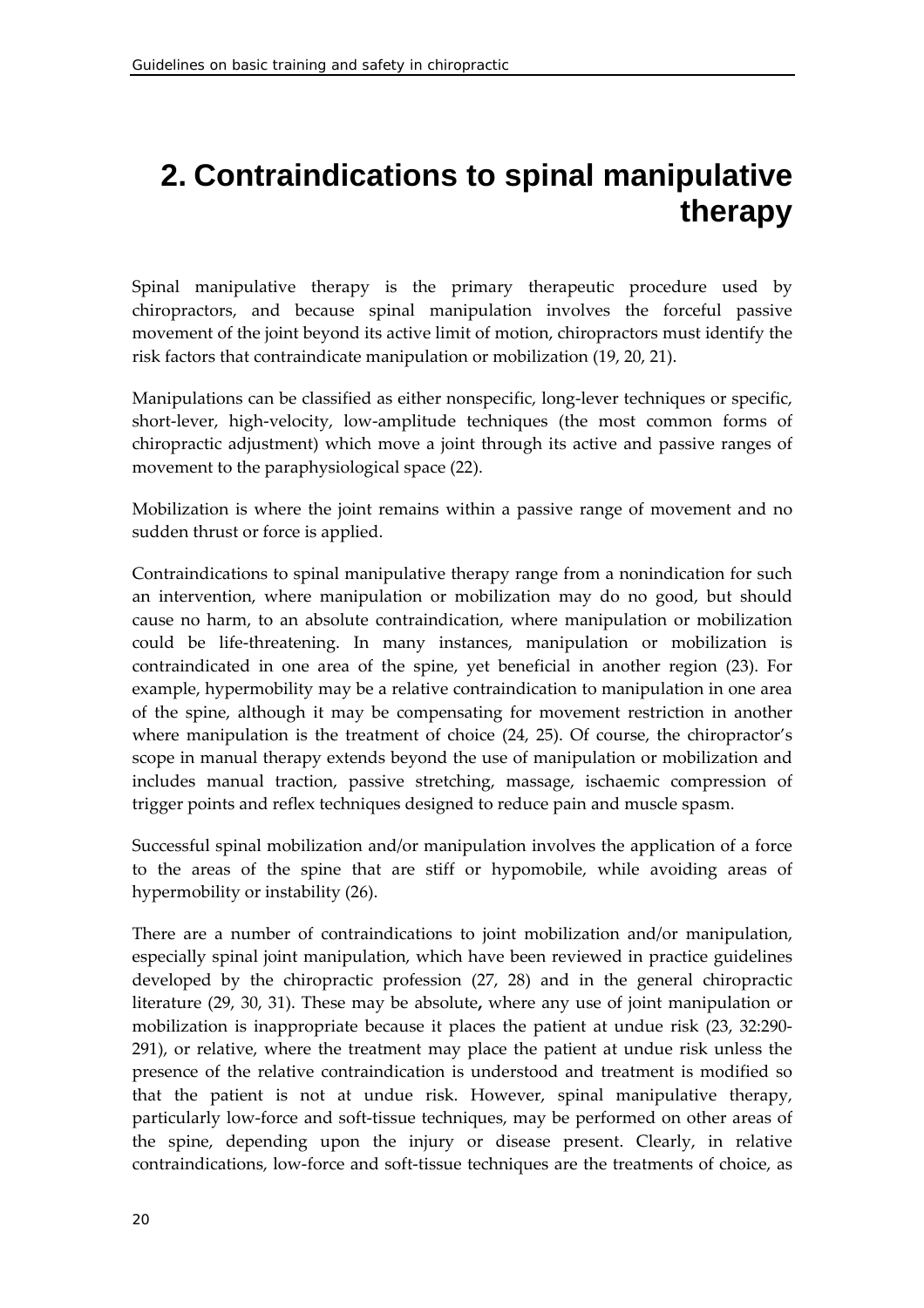both may be performed safely in most situations where a relative contraindication is present.

Conditions are listed first by absolute contraindications to spinal manipulative therapy. Absolute and relative contraindications to spinal manipulative therapy generally are then outlined as they relate to categories of disorders.

# **2.1 Absolute contraindications to spinal manipulative therapy**

It should be understood that the purpose of chiropractic spinal manipulative therapy is to correct a joint restriction or dysfunction, not necessarily to influence the disorders identified, which may be coincidentally present in a patient undergoing treatment for a different reason. Most patients with these conditions will require referral for medical care and/or comanagement (33).

- 1. anomalies such as dens hypoplasia, unstable os odontoideum, etc.
- 2. acute fracture
- 3. spinal cord tumour
- 4. acute infection such as osteomyelitis, septic discitis, and tuberculosis of the spine
- 5. meningeal tumour
- 6. haematomas, whether spinal cord or intracanalicular
- 7. malignancy of the spine
- 8. frank disc herniation with accompanying signs of progressive neurological deficit
- 9. basilar invagination of the upper cervical spine
- 10. Arnold‐Chiari malformation of the upper cervical spine
- 11. dislocation of a vertebra
- 12. aggressive types of benign tumours, such as an aneurismal bone cyst, giant cell tumour, osteoblastoma or osteoid osteoma
- 13. internal fixation/stabilization devices
- 14. neoplastic disease of muscle or other soft tissue
- 15. positive Kernig's or Lhermitte's signs
- 16. congenital, generalized hypermobility
- 17. signs or patterns of instability
- 18. syringomyelia
- 19. hydrocephalus of unknown aetiology
- 20. diastematomyelia
- 21. cauda equina syndrome

**NOTE:** In cases of internal fixation/stabilization devices, no osseous manipulation may be performed, although soft-tissue manipulation can be safely used. Spinal manipulative therapy may also only be absolutely contraindicated in the spinal region in which the pathology, abnormality or device is located, or the immediate vicinity.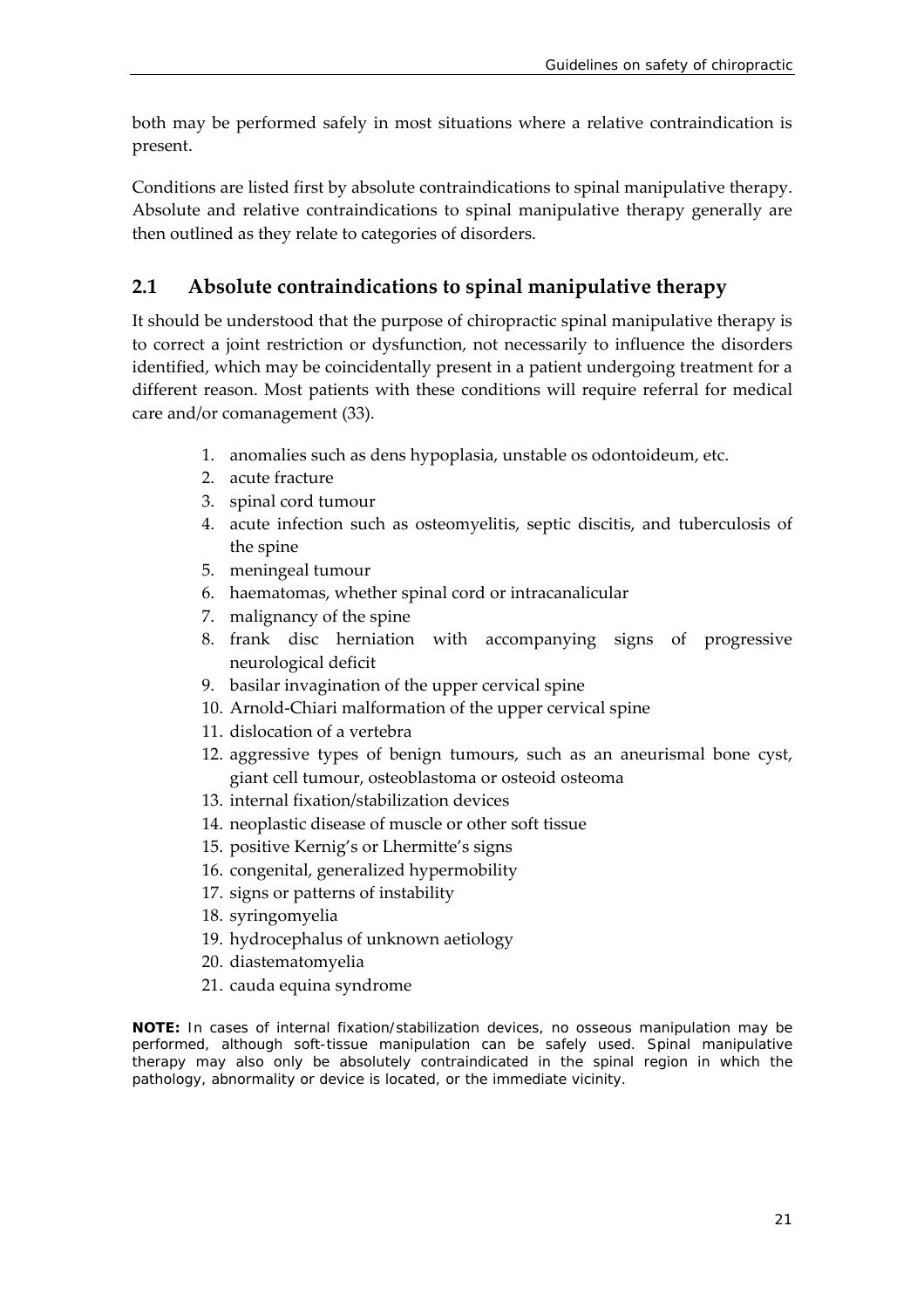# **3. Contraindications to joint manipulation by category of disorder**

## **3.1 Articular derangement**

Inflammatory conditions, such as rheumatoid arthritis, seronegative spondyloarthropies, demineralization or ligamentous laxity with anatomical subluxation or dislocation, represent an absolute contraindication to joint manipulation in anatomical regions of involvement.

Subacute and chronic ankylosing spondylitis and other chronic arthropathies in which there are no signs of ligamentous laxity, anatomic subluxation or ankylosis are not contraindications to joint manipulation applied at the area of pathology.

With degenerative joint disease, osteoarthritis, degenerative spondyloarthropathy and facet arthrosis, treatment modification may be warranted during active inflammatory phases.

In patients with spondylitis and spondylolisthesis, caution is warranted when joint manipulation is used. These conditions are not contraindications, but with progressive slippage, they may represent a relative contraindication.

Fractures and dislocations, or healed fractures with signs of ligamentous rupture or instability, represent an absolute contraindication to joint manipulation applied at the anatomical site or region.

Atlantoaxial instability represents an absolute contraindication to joint manipulation at the area of pathology.

Articular hypermobility and circumstances where the stability of a joint is uncertain represent a relative contraindication to joint manipulation at the area of pathology.

Postsurgical joints or segments with no evidence of instability are not a contraindication to joint manipulation but may represent a relative contraindication, depending on clinical signs (e.g. response, pre‐test tolerance or degree of healing).

Acute injuries of joint and soft‐tissues may require modification of treatment. In most cases, joint manipulation at the area of pathology is not contraindicated.

Although trauma is not an absolute contraindication to manipulation, patients who have suffered traumatic events require careful examination for areas of excessive motion, which may range from mild heightened mobility to segmental instability.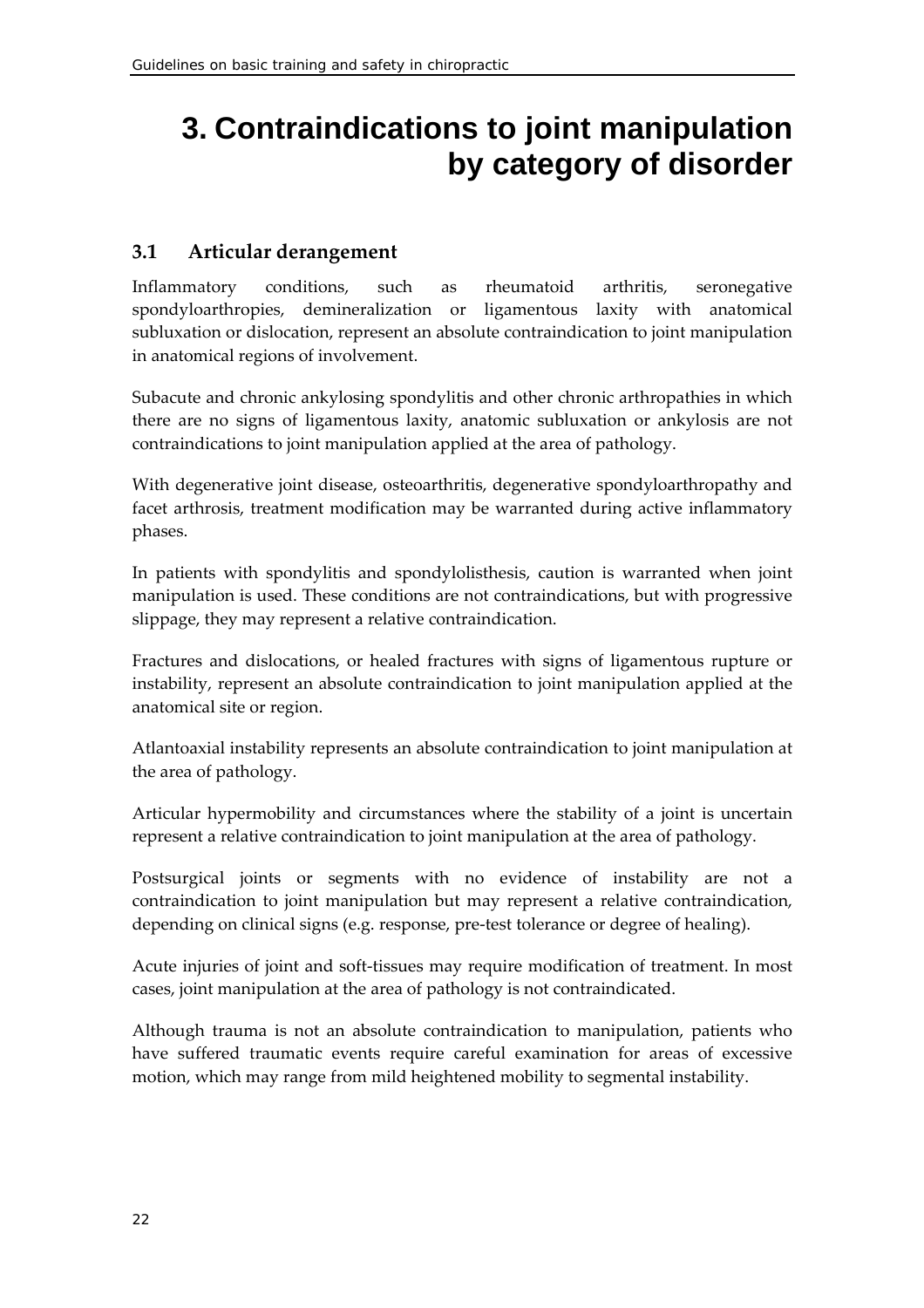# **3.2 Bone‐weakening and destructive disorders**

Active juvenile avascular necrosis, specifically of the weightbearing joints, represents an absolute contraindication to joint manipulation at the area of pathology.

Manipulation of bone weakened by metabolic disorders is a relative contraindication because of the risk of pathological fractures (34, 35). Demineralization of bone warrants caution. It represents a relative contraindication to joint manipulation at the area of pathology. The spine and ribs are particularly vulnerable to osteoporotic fracture, and those patients who have a history of long‐term steroid therapy, those with osteoporosis, and women who have passed menopause are most susceptible (19:229, 36). Benign bone tumours may result in pathological fractures and therefore represent a relative‐to‐absolute contraindication to joint manipulation at the area of pathology. Tumour‐like and dysphasic bone lesions may undergo malignant transformation or weaken bone to the point of pathological fracture, and therefore represent a relative-toabsolute contraindication to joint manipulation at the area of pathology.

Malignancies, including malignant bone tumours, are conditions for which joint manipulation at the area of pathology is absolutely contraindicated.

Infection of bone and joint represents an absolute contraindication to joint manipulation at the area of pathology.

Severe or painful disc pathology, such as discitis or disc herniations, are relative contraindications and nonforceful, non-high-velocity and nonrecoil manipulative techniques must be employed.

# **3.3 Circulatory and haematological disorders**

Clinical manifestations of vertebrobasilar insufficiency syndrome warrant particular caution and represent a relative‐to‐absolute contraindication to cervical joint manipulation at the area of pathology. This would include patients with a previous history of stroke (37).

When a diagnosis of an aneurysm involving a major blood vessel has been made, a relative‐to‐absolute contraindication may exist for joint manipulation within the area of pathology.

Bleeding is a potential complication of anticoagulant therapy or certain blood dyscrasias. These disorders represent a relative contraindication to joint manipulation.

# **3.4 Neurological disorders**

Signs and symptoms of acute myelopathy, intracranial hypertension, signs and symptoms of meningitis or acute cauda equina syndrome represent absolute contraindications to joint manipulation.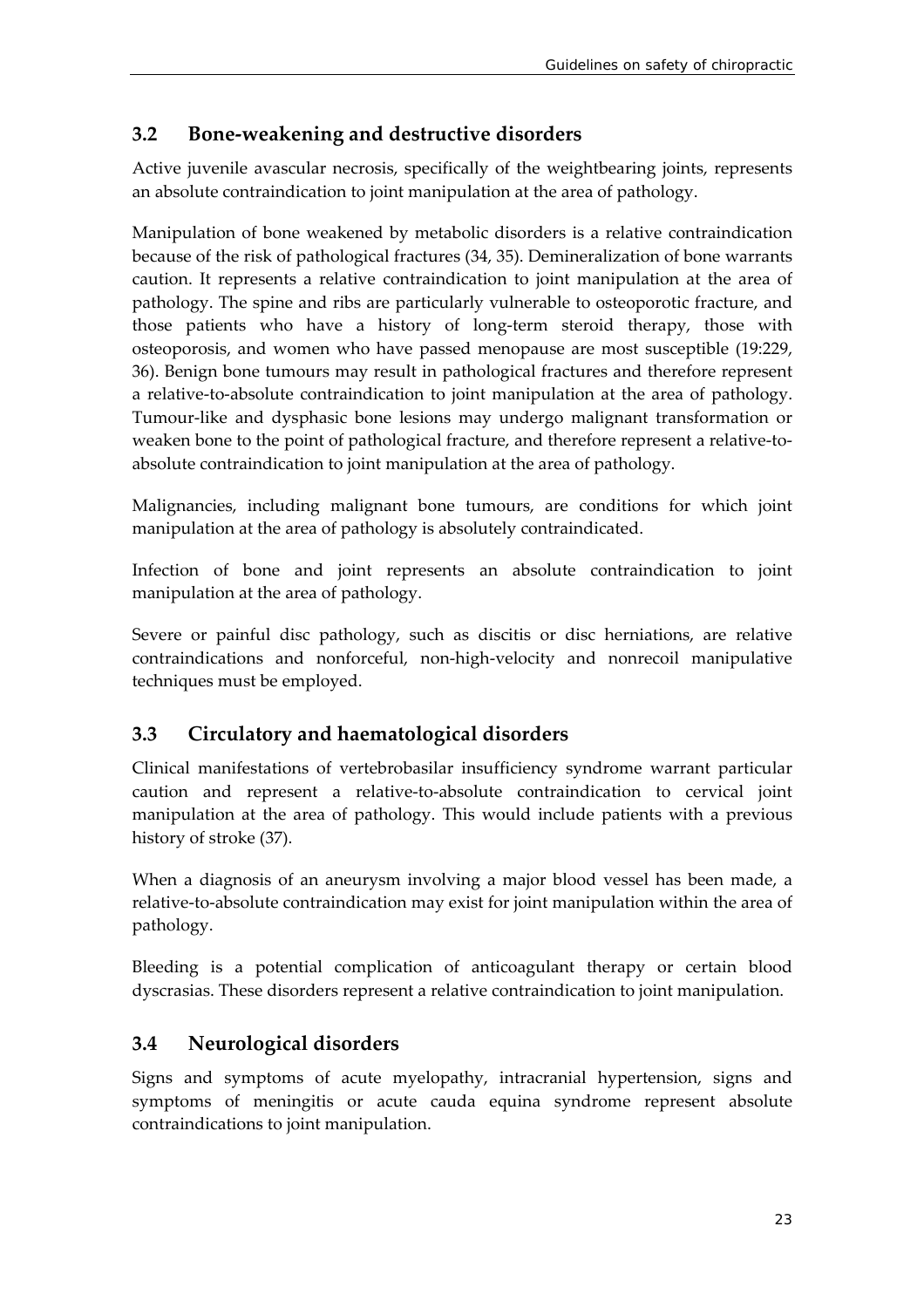## **3.5 Psychological factors**

It is important to consider psychological factors in the overall treatment of patients who seek chiropractic care. Certain aberrant behaviour patterns represent relative contraindications to continued or persistent treatment. Failure to differentiate patients with psychogenic complaints from those with organic disorders can result in inappropriate treatment. Moreover, it can delay appropriate referral. Patients who may need referral include malingerers, hysterics, hypochondriacs and those with dependent personalities (25:162).

# **4. Contraindications to adjunctive and supportive therapies**

## **4.1 Electrotherapies**

Adjunctive therapies in chiropractic practice may include electrotherapies such as ultrasound, interferential current and transcutaneous electrical nerve stimulation (TENS). The equipment for these modes of treatment needs to be properly maintained and used in accordance with appropriate specifications and clinical indications, but in these circumstances such therapeutic methods pose only a very limited risk of causing harm (38, 39, 40).

## **4.2 Exercises and supplementary supportive measures**

A wide range of rehabilitative exercises and supportive measures are used in chiropractic practice. These should be prescribed in accordance with each patient's individual requirements, and the dosage or level of exercise should be specifically designed to address the individual's limitations and needs, being generally conservative at first and then increasing over time. In these circumstances, there are no significant contraindications which could not be addressed by common sense and the practitioner's professional knowledge (41).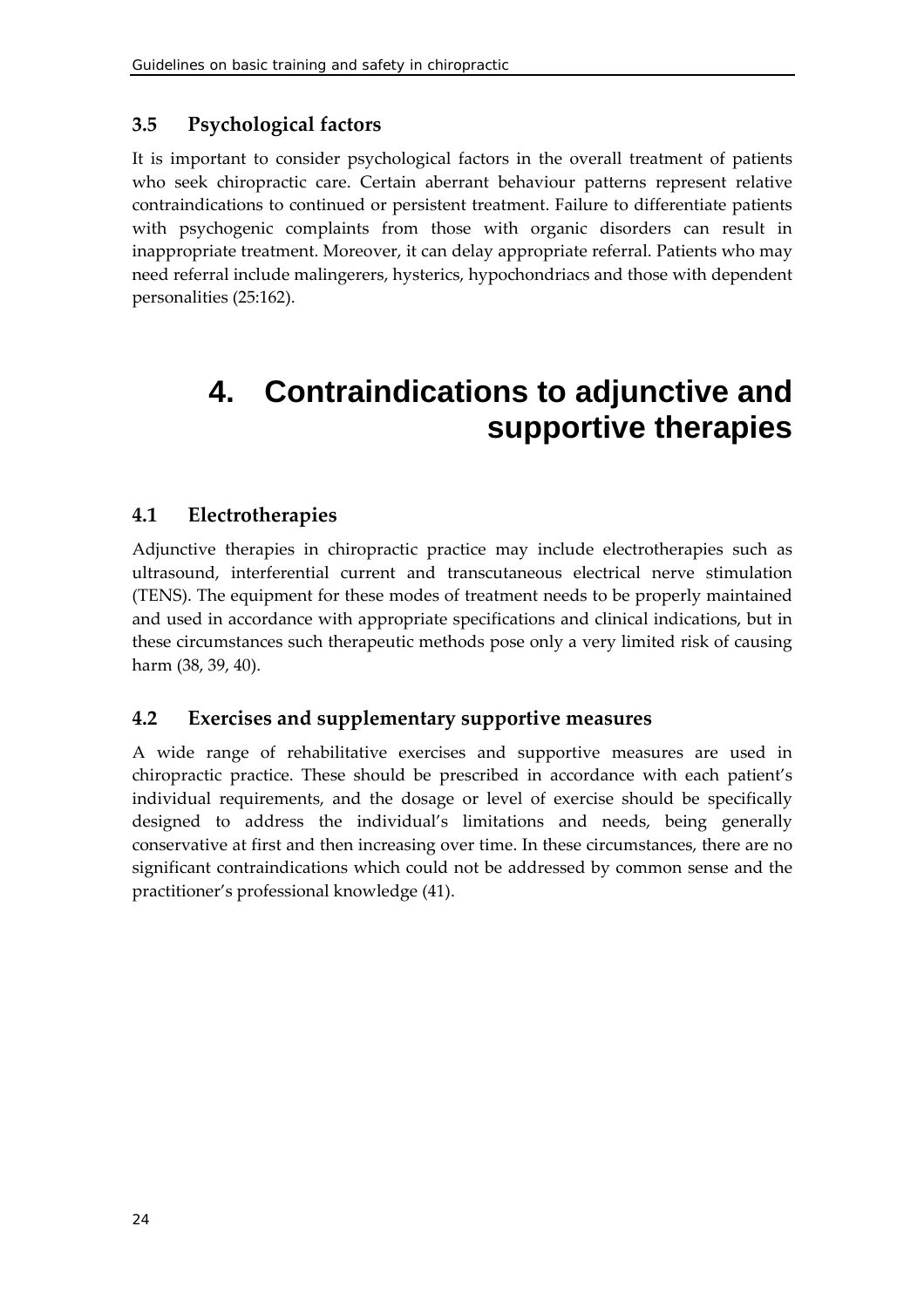# **5. Accidents and adverse reactions**

# **5.1 Causes of complications and adverse reactions**

See Henderson (42):

- lack of knowledge
- lack of skill
- lack of rational attitude and technique.

# **5.2 Examples of inappropriate practices**

See Henderson (42):

- inadequate diagnostic habits
- inadequate diagnostic imaging evaluation
- delay in referral
- delay in re-evaluation
- lack of interprofessional cooperation
- failure to take into account patient tolerances
- poor technique selection or implementation
- excessive or unnecessary use of manipulation.

## **5.3 Serious adverse consequences**

Manipulation is regarded as a relatively safe, effective and conservative means of providing pain relief and structural improvement of biomechanical problems of the spine. As with all therapeutic interventions, however, complications can arise. Serious neurological complications and vascular accidents have been reported, although both are rare (43).

#### **5.3.1 Cervical region**

- vertebrobasilar accidents (see part 2, section 3.3 above)
- Horner's syndrome (44)
- diaphragmatic paralysis (45)
- myelopathy (46)
- cervical disc lesions (25:66)
- pathological fractures (47, 48)

#### **5.3.2 Thoracic region**

• rib fracture and costochondral separation (49)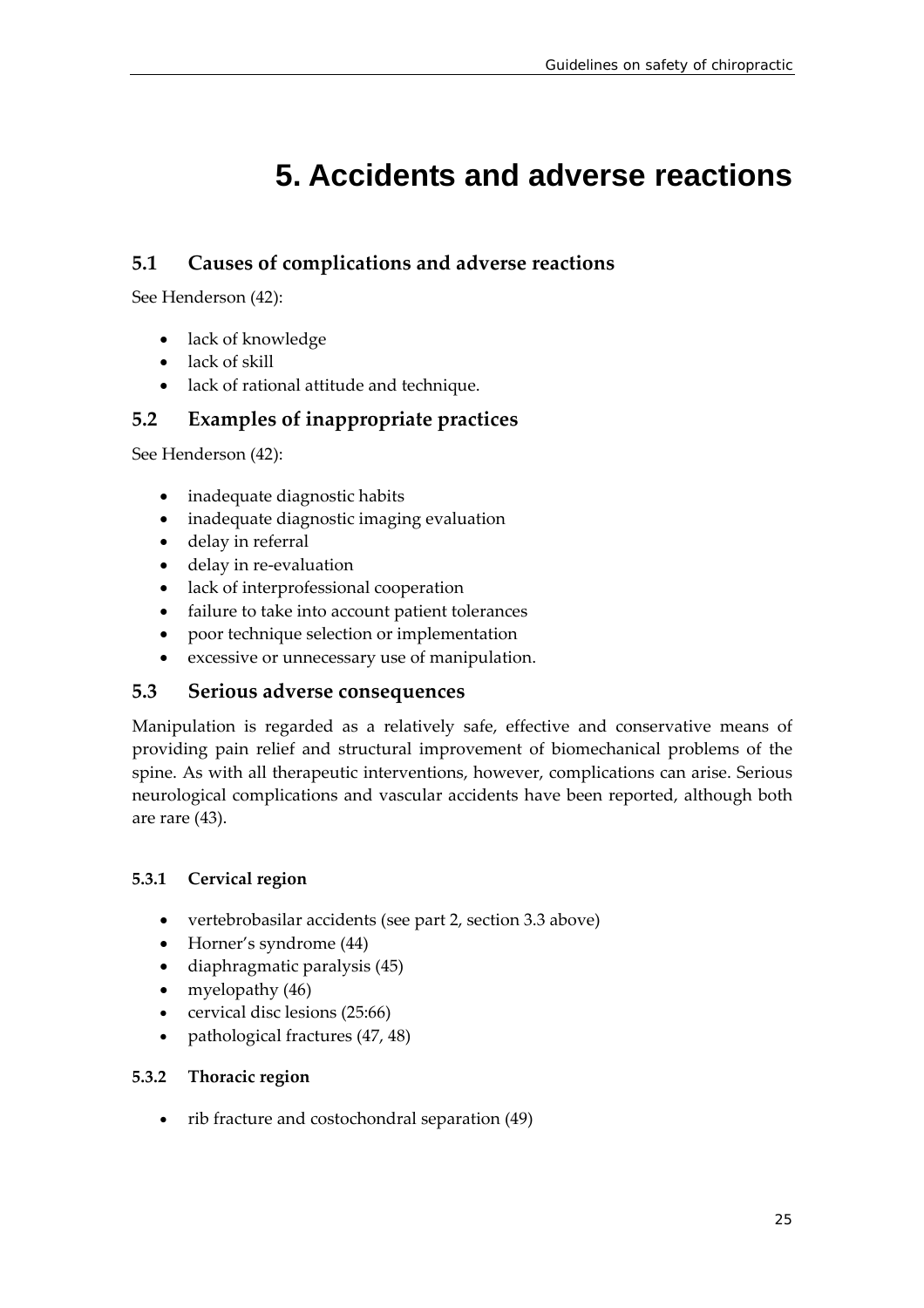#### **5.3.3 Lumbar region**

- an increase in neurological symptoms that originally resulted from a disc injury (50)
- cauda equina syndrome (51, 52)
- lumbar disc herniation (52)
- rupture of abdominal aortic aneurysm (53)

## **5.4 Vascular accidents**

Understandably, vascular accidents are responsible for the major criticism of spinal manipulative therapy. However, it has been pointed out that "critics of manipulative therapy emphasize the possibility of serious injury, especially at the brain stem, due to arterial trauma after cervical manipulation. It has required only the very rare reporting of these accidents to malign a therapeutic procedure that, in experienced hands, gives beneficial results with few adverse side effects" (43).

In very rare instances, the manipulative adjustment to the cervical spine of a vulnerable patient becomes the final intrusive act which, almost by chance, results in a very serious consequence (54, 55, 56, 57).

# **5.4.1 Mechanism**

Vertebrobasilar artery insufficiency is the result of transient, partial or complete obstruction of one or both of the vertebral arteries or its branches. The signs and symptoms of vertebral artery syndrome arising from that compression include vertigo, dizziness, light-headedness, giddiness, disequilibria, ataxia, walking difficulties, nausea and/or vomiting, dysphasia, numbness to one side of the face and/or body, sudden and severe neck/head pain after spinal manipulative therapy (43:579).

Most cases of arterial thrombosis and infarction generally occur in the elderly and are spontaneous and unrelated to trauma.

## **5.4.2 Incidence**

Vertebral artery syndrome attributed to cervical manipulation occurs in younger patients. The average age is under 40, and it occurs more often in women than men. In 1980, Jaskoviak estimated that five million treatments had been given at National College of Chiropractic clinics over a 15‐year period, without a single case of vertebral artery syndrome associated with manipulation (58).

While it is understood that the actual incidence of cerebral vascular injury could be higher than the number of reported incidents, estimates from recognized authorities in research in this area have varied from as little as one fatality in several tens of millions of manipulations (59), one in 10 million (60) and one in one million (61) to the slightly more significant "one important complication in 400 000 cervical manipulations" (62).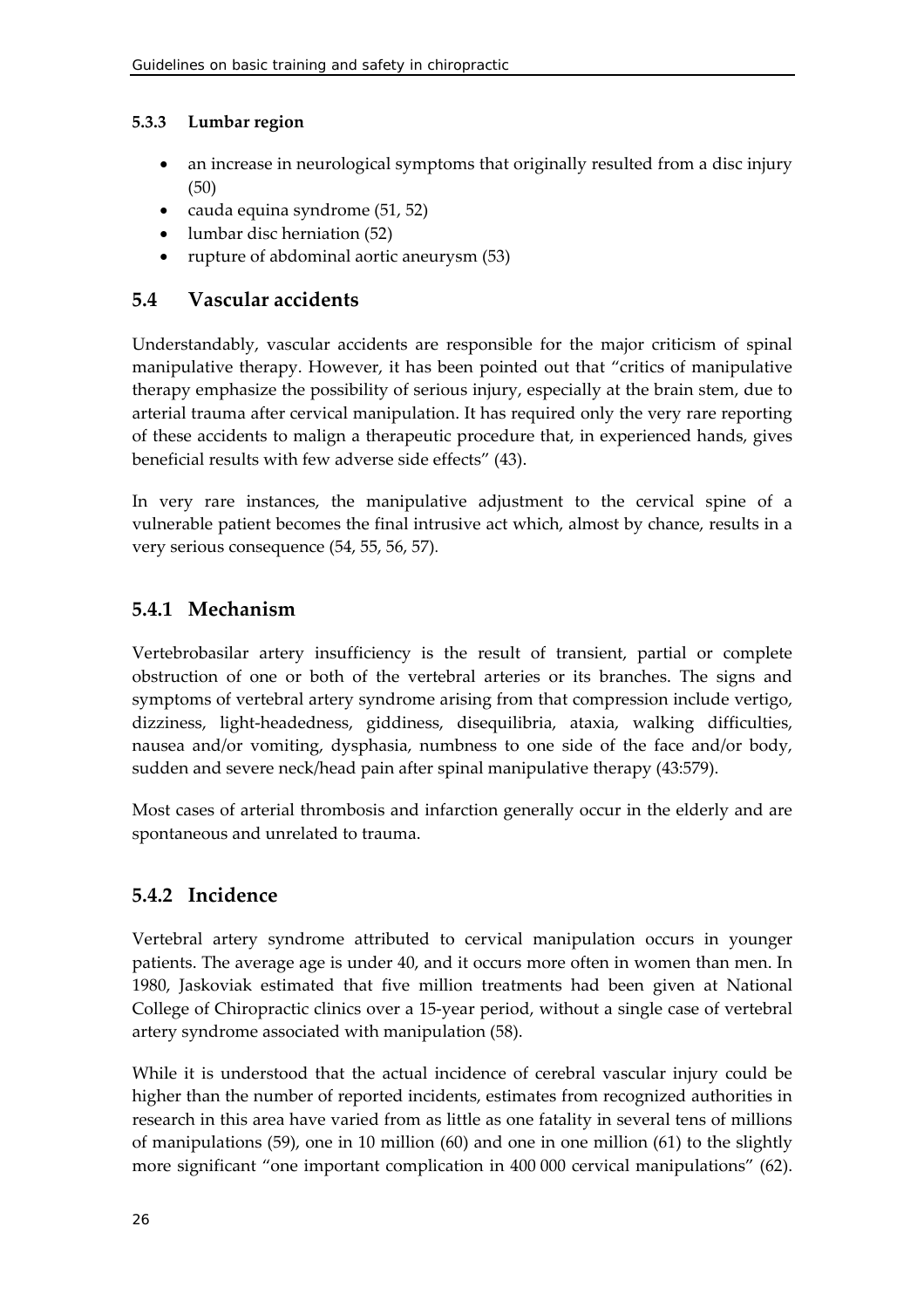Serious complications are very rare, and it would seem unlikely that the adverse occurrences have been solely attributable to the therapeutic intervention.

#### **5.5 Prevention of complications from manipulation**

Incidents and accidents that result from manipulative therapy can be prevented by careful appraisal of the patient's history and examination findings. Information must be sought about coexisting diseases and the use of medication, including long‐term steroid use and anticoagulant therapy. A detailed and meticulous examination must be carried out. The use of appropriate techniques is essential, and the chiropractor must avoid techniques known to be potentially hazardous (19:234‐235).

# **6. First aid training**

All recognized programmes in chiropractic contain standard courses in first aid, either taught within the institution or required to be taken from such authorities as Red Cross. This is the case in all training programmes, whether they are full‐time, conversion or standardization programmes. Also, within risk management courses, time is spent on procedures to minimize the possibility of injuries and the appropriate action to follow should an incident occur.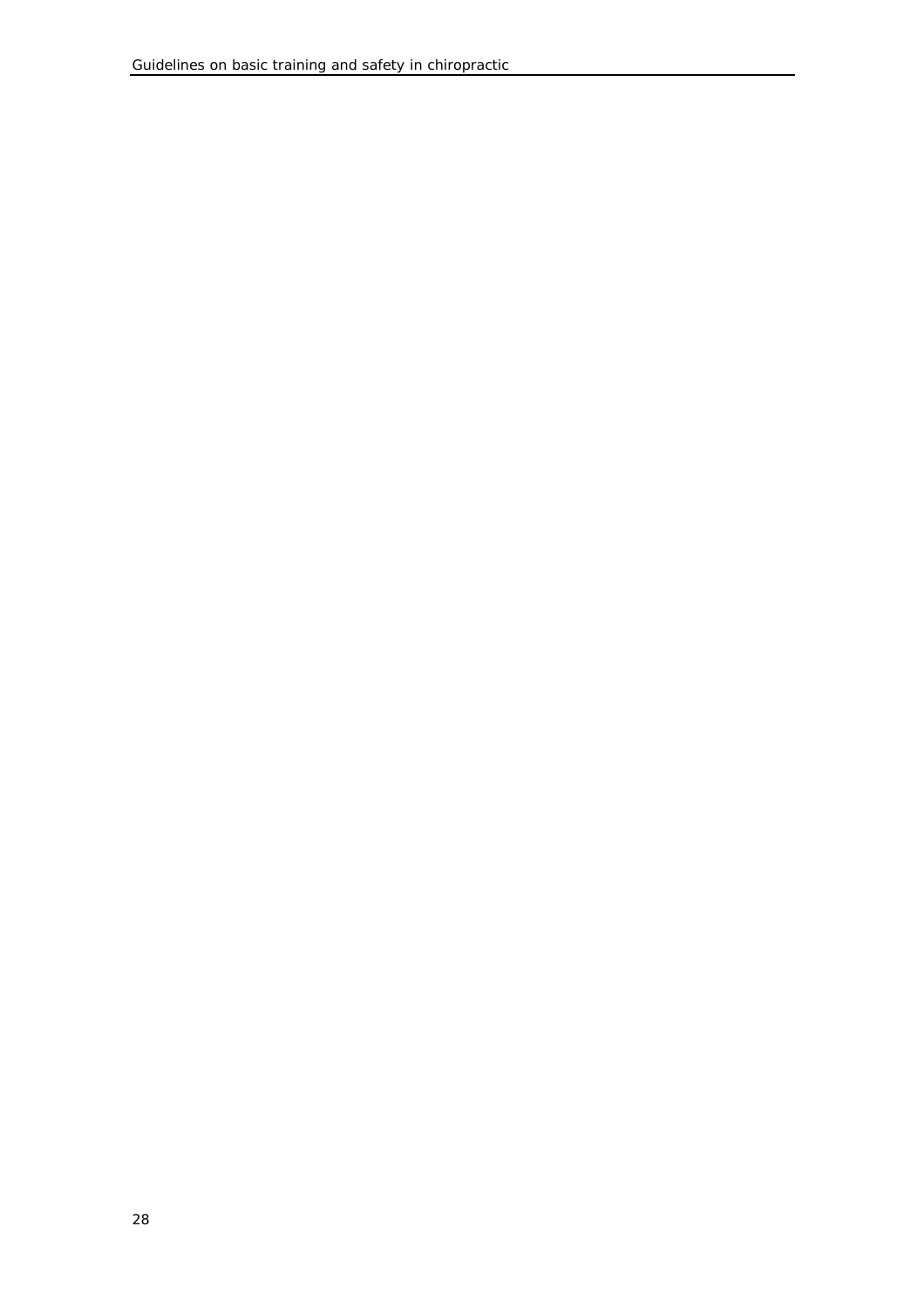# **Annex 1: List of participants**

#### **WHO Consultation on Chiropractic 2 ‐ 4 December 2004, Milan, Italy**

## **Participants**

Dr Abdullah **Al Bedah**, Supervisor, Complementary and Alternative Medicine, Ministry of Health, Riyadh, Saudi Arabia

Dr Maurizio Amigoni, Deputy Director-General, Directorate-General of Health, Lombardy Region, Milan, Italy

Dr Sassan **Behjat**, Coordinator, Office of Complementary and Alternative Medicine, Ministry of Health, Abu Dhabi, United Arab Emirates

Ms Anna **Caizzi**, Director of Consumer Protection and Support to the Commercial System Structure, Directorate‐General of Markets, Fairs and Congresses, Lombardy Region, Milan, Italy

Dr Martin **Camara**, Board Member, Philippine Institute of Traditional and Alternative Health Care (PITAHC), Makati City, Philippines *(Co‐Rapporteur)*

Dr Margaret **Coats**, Chief Executive & Registrar, General Chiropractic Council, London, England

Dr Alessandro **Discalzi,** Directorate‐General of Family and Social Solidarity, Lombardy Region, Milan, Italy

Mr Igwe Lawrence **Eleke**, Assistant Director, National Traditional Medicine Development Programme, Federal Ministry of Health, Abuja, Nigeria1

Mr Michael **Fox,** Chief Executive, Prince of Walesʹs Foundation for Integrated Health, London, England

Dr Ricardo **Fujikawa**, Centro Universitario Feevale, Novo Hamburgo, Brazil

Dr Edward Tin‐tak **Lee**, Chairman, Chiropractors Council, Hong Kong SAR, Peopleʹs Republic of China *(Co‐Chairperson)*

Professor Jean‐Pierre **Meersseman**, Chiropractor, Italian Chiropractic Association, Genova, Italy

<u> 1989 - Johann Barn, mars eta bainar eta bainar eta baina eta baina eta baina eta baina eta baina eta baina e</u>

<sup>&</sup>lt;sup>1</sup> Unable to attend.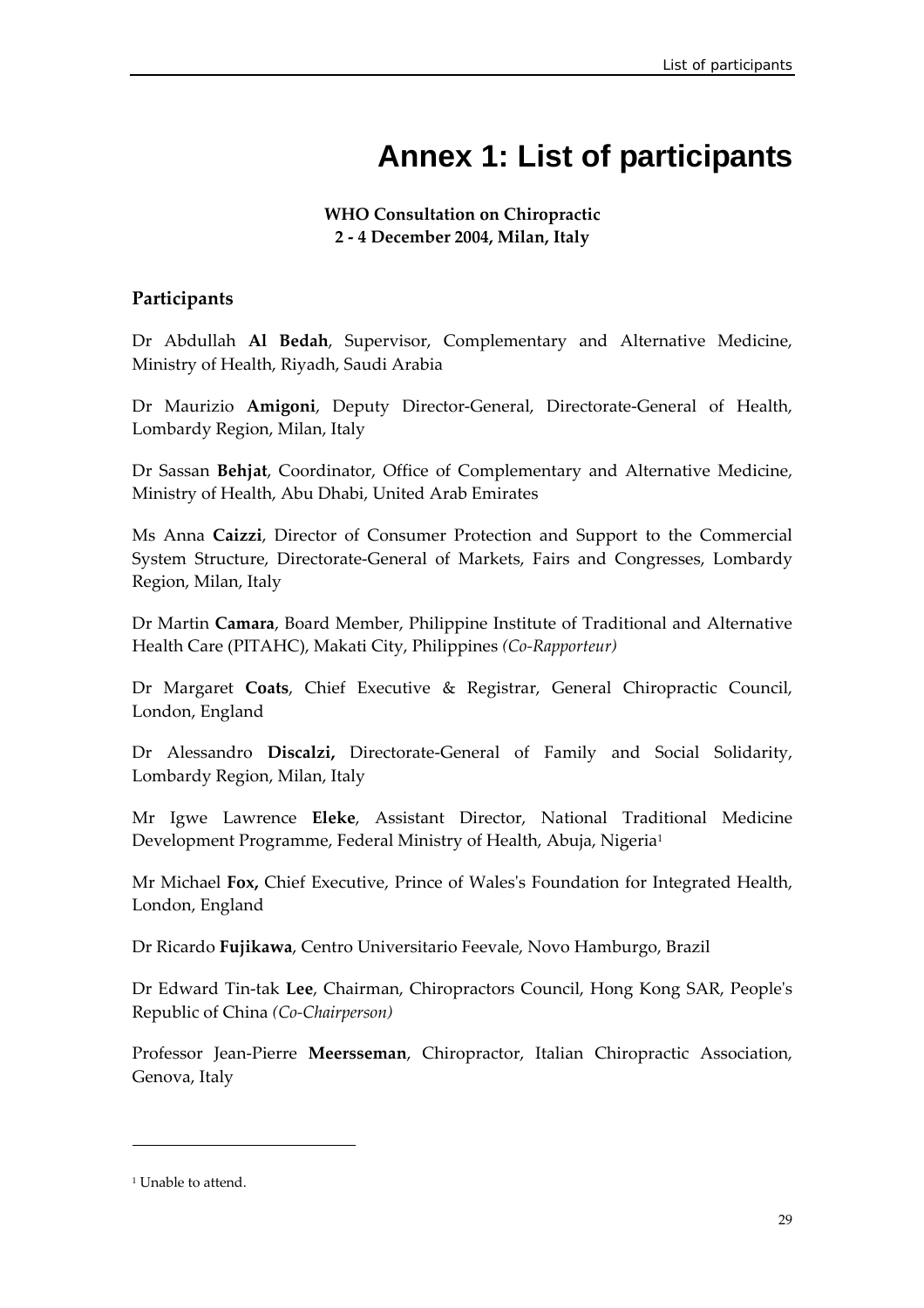Professor Emilio **Minelli,** WHO Collaborating Centre for Traditional Medicine, Centre of Research in Bioclimatology, Biotechnologies and Natural Medicine, State University of Milan, Milan, Italy

Dr Koichi **Nakagaki**, Kokusai Chiropractic School, Osaka, Japan

Dr Susanne Nordling, Chairman, Nordic Co-operation Committee for Nonconventional Medicine (NSK), Committee for Alternative Medicine, Sollentuna, Sweden

Ms Lucia **Scrabbi**, Planning Unit, Directorate‐General of Health, Lombardy Region, Milan, Italy

Professor Vladimir S. **Shoukhov**, Health Officer, International Federation of Red Cross and Red Crescent Societies (IFRCRC), Moscow, Russian Federation

Professor Umberto **Solimene,** Director, WHO Collaborating Centre for Traditional Medicine, Centre of Research in Bioclimatology, Biotechnologies and Natural Medicine, State University of Milan, Milan, Italy

Dr John **Sweaney,** New Lambton, Australia *(Co‐Rapporteur)*

Dr U Sein **Win**, Director, Department of Traditional Medicine, Ministry of Health, Yangon, Myanmar *(Co‐Chairperson)*

#### **Representatives of professional organizations**

#### **World Chiropractic Alliance (WCA)**

Dr Asher **Nadler**, Member of the International Board, Israel Doctors of Chiropractic, Jerusalem, Israel

Dr Yannick **Pauli**, WCA Liaison to WHO, Lausanne, Switzerland

#### **World Federation of Chiropractic (WFC)**

Dr David **Chapman‐Smith**, Secretary‐General, Toronto, Ontario, Canada

Dr Anthony **Metcalfe**, President, Teddington, Middlesex, England

#### **Local secretariat**

Ms Elisabetta **Minelli**, International Relations Office, WHO Collaborating Centre for Traditional Medicine, State University of Milan, Liaison with Planning Unit, Directorate‐General of Health, Lombardy Region, Milan, Italy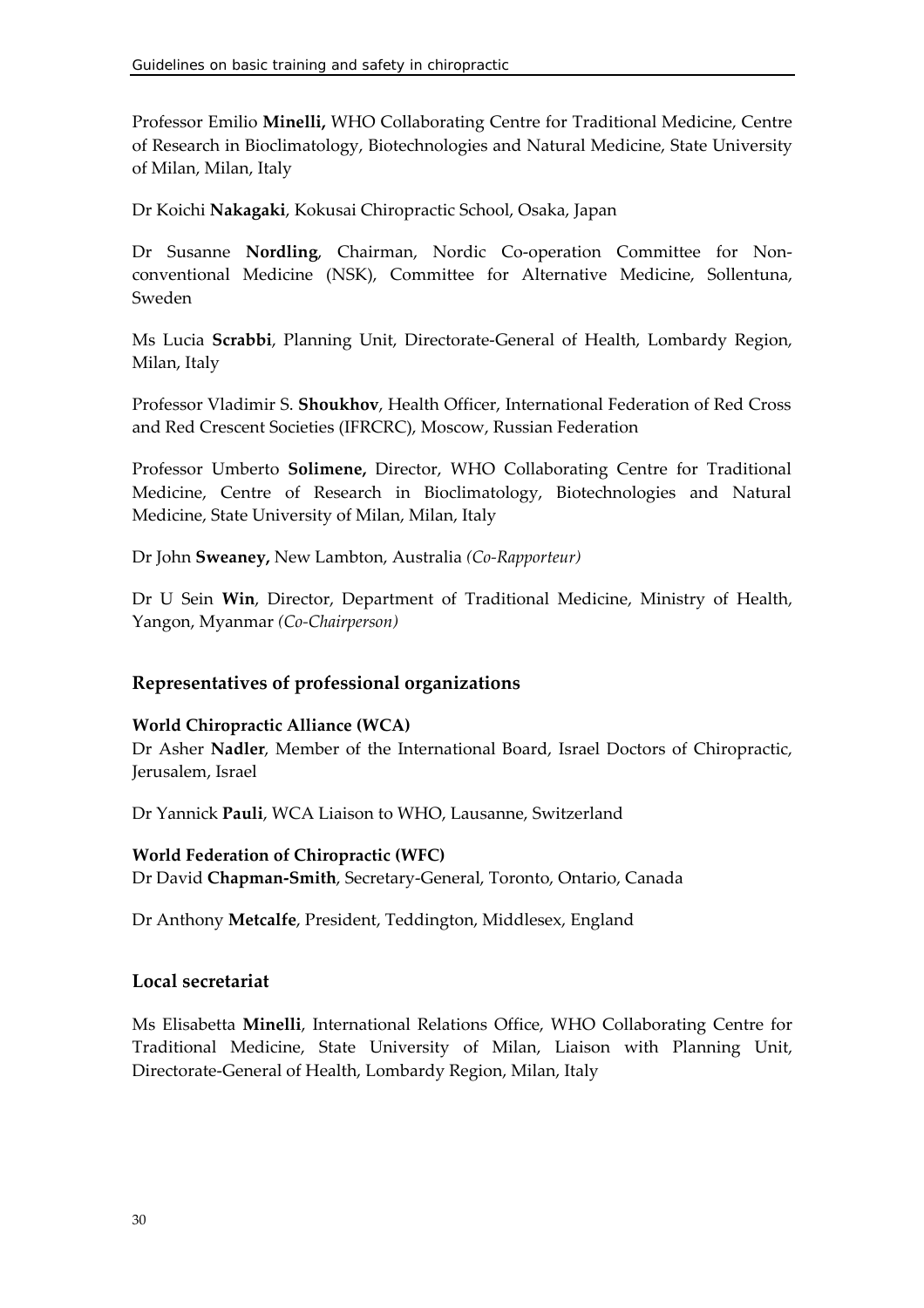#### **WHO Secretariat**

Dr Samvel **Azatyan**, Technical Officer, Traditional Medicine, Department of Technical Cooperation for Essential Drugs and Traditional Medicine, World Health Organization, Geneva, Switzerland

Dr Xiaorui **Zhang,** Coordinator, Traditional Medicine, Department of Technical Cooperation for Essential Drugs and Traditional Medicine, World Health Organization, Geneva, Switzerland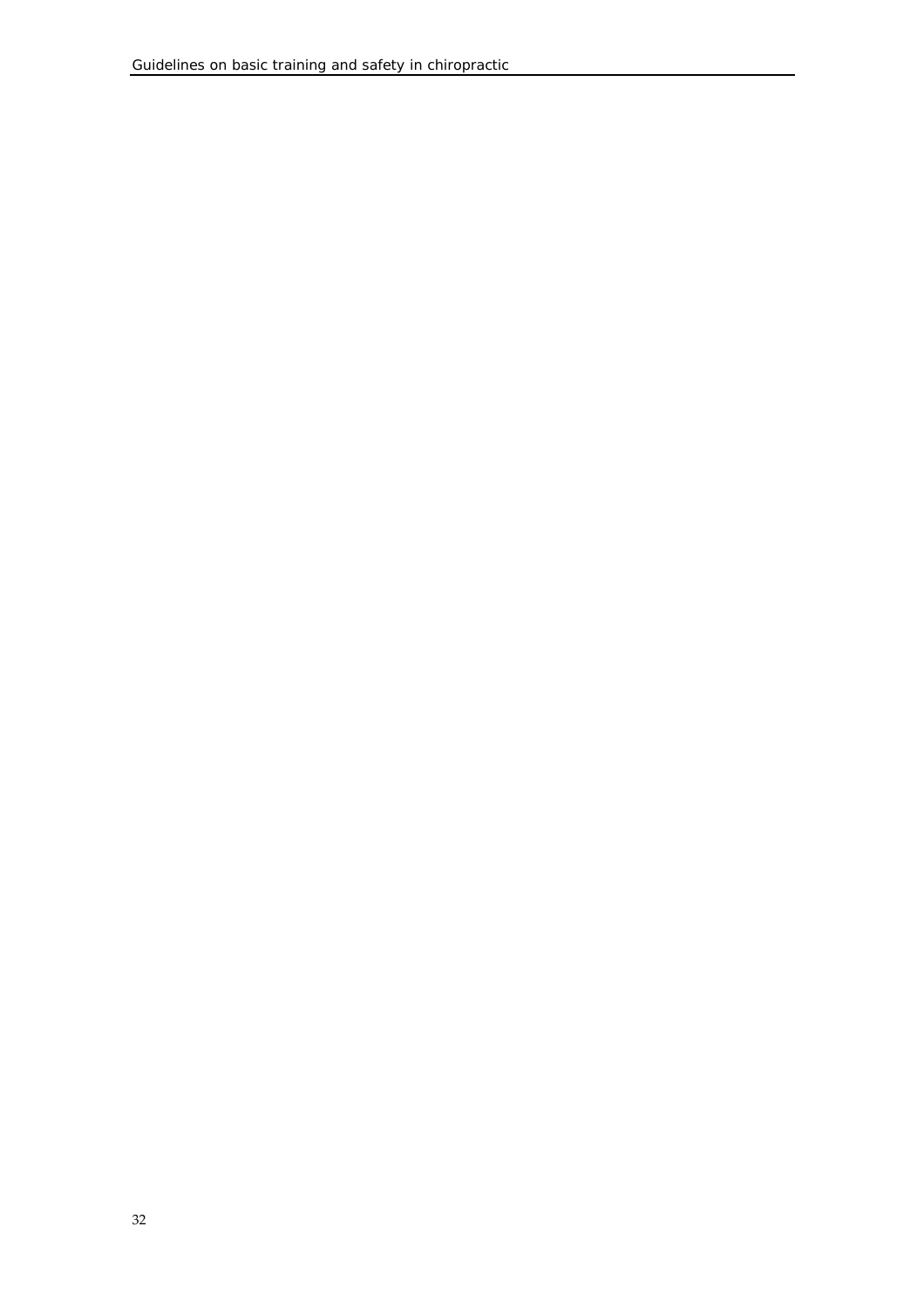# **Annex 2: A sample four-year, full-time accredited programme**

Category I(A) Subjects taught in a typical semester-based chiropractic programme, by year and number of hours.

| <b>DIVISION</b>                                                     | <b>FIRST YEAR</b><br>(HOURS)                                                                                                                      | <b>SECOND YEAR</b><br>(HOURS)                                                                                                                              | THI RD YEAR<br>(HOURS)                                                                                                                                                                                                                | <b>FOURTH YEAR</b><br>(HOURS)                                                                                                                                               |  |
|---------------------------------------------------------------------|---------------------------------------------------------------------------------------------------------------------------------------------------|------------------------------------------------------------------------------------------------------------------------------------------------------------|---------------------------------------------------------------------------------------------------------------------------------------------------------------------------------------------------------------------------------------|-----------------------------------------------------------------------------------------------------------------------------------------------------------------------------|--|
| Biological<br>Sciences                                              | Human Anatomy<br>(180)<br>Microscopic<br>Anatomy (140)<br>Neuroanatomy<br>(72)<br>Neuroscience I<br>(32)<br>Biochemistry (112)<br>Physiology (36) | Pathology (174)<br>Lab Diagnosis (40)<br>Microbiology &<br><b>Infectious Disease</b><br>(100)<br>Neuroscience II (85)<br>Nutrition (60)<br>Immunology (15) | Lab Diagnosis (32)<br>Toxicology (12)                                                                                                                                                                                                 | Clinical Nutrition (26)<br><b>Community Health</b><br>(40)                                                                                                                  |  |
| <b>Clinical Sciences</b>                                            | Normal<br>Radiographic<br>Anatomy (16)<br>Radiation<br>Biophysics and<br>Protection (44)                                                          | Intro. Diagnosis (85)<br>Intro Bone Pathology<br>(48)<br>Normal Roentgen,<br>Variants &<br>Roentgenometrics<br>(40)                                        | Orthopaedics &<br>Rheumatology (90)<br>Neuro. Diagnosis (40)<br>Diagnosis &<br>Symptomatology (120)<br><b>Differential Diagnosis</b><br>(30)<br>Radiological Technology<br>(40)<br>Arthritis & Trauma (48)                            | Clinical Psychology<br>(46)<br>Emergency Care (50)<br>Child Care (20)<br>Female Care (30)<br>Geriatrics (20)<br>Abdomen, Chest &<br>Special Radiographic<br>Procedures (40) |  |
| Chiropractic<br><b>Sciences</b>                                     | Chiropractic<br>Principles I (56)<br><b>Basic Body</b><br>Mechanics (96)<br>Chiropractic Skills I<br>(100)                                        | <b>Chiropractic Principles</b><br>II(60)<br>Chiropractic Skills II<br>(145)<br>Spinal Mechanics (40)                                                       | <b>Chiropractic Principles</b><br>III(42)<br><b>Clinical Biomechanics</b><br>(100)<br>Chiropractic Skills III<br>(145)<br>Auxiliary Chiropractic<br>Therapy $(60)$<br>Introduction to<br>Jurisprudence & Practice<br>Development (16) | Integrated<br>Chiropractic Practice<br>(90)<br>Jurisprudence &<br>Practical<br>Development (50)                                                                             |  |
| Clinical<br>Practicum                                               | Observation I (30)                                                                                                                                | Observation II (70)                                                                                                                                        | Observation III (400)                                                                                                                                                                                                                 | Internship (750)<br>Clerkships: Auxiliary<br>Therapy (30); Clinical<br>Lab (20)<br>Clinical X-ray:<br>Technology (70);<br>Interpretation (70)<br>Observer IV (30)           |  |
| Research                                                            |                                                                                                                                                   |                                                                                                                                                            | Applied Research &<br>Biometrics (32)                                                                                                                                                                                                 | Research<br>Investigative Project                                                                                                                                           |  |
| Totals                                                              | 914                                                                                                                                               | 962                                                                                                                                                        | 1207                                                                                                                                                                                                                                  | 1382                                                                                                                                                                        |  |
| <b>TOTAL HOURS</b><br><b>Full-time</b><br>study over<br>four years: | 4465<br>plus research<br>project                                                                                                                  |                                                                                                                                                            |                                                                                                                                                                                                                                       |                                                                                                                                                                             |  |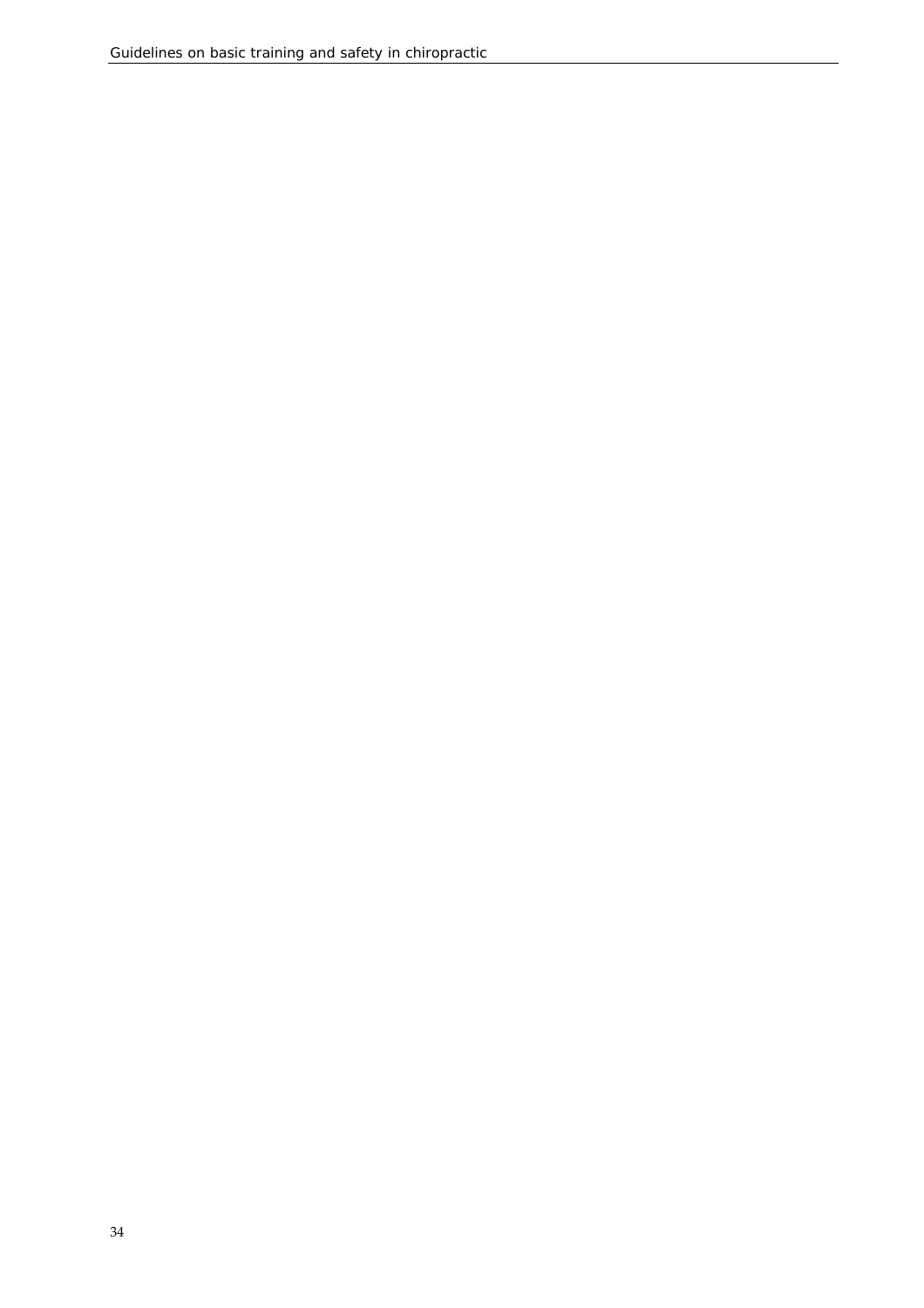# **Annex 3: A sample full (conversion) programme**

Category I(B) Essentially, conversion programmes are dependent upon assessment of the medical training of the student cohort. They are then designed so as to complete satisfactorily all requirements of a full chiropractic programme.

| <b>DIVISION</b>                                                        | <b>FIRST YEAR (HOURS)</b>                                                                                                                                                          | <b>SECOND YEAR</b><br>(HOURS)                                                                                             | <b>THIRD YEAR</b><br>(HOURS)                                                      |  |  |
|------------------------------------------------------------------------|------------------------------------------------------------------------------------------------------------------------------------------------------------------------------------|---------------------------------------------------------------------------------------------------------------------------|-----------------------------------------------------------------------------------|--|--|
| <b>Biological Sciences</b>                                             | Spinal Anatomy (45)<br>Laboratory Diagnosis (30)<br>Pathology (60)<br>Physiology (45)                                                                                              | Pathology (120)                                                                                                           | <b>Clinical Nutrition</b><br>(45)                                                 |  |  |
| <b>Clinical Sciences</b>                                               | Radiology (90)<br>Neuromusculoskeletal<br>Diagnosis (30)                                                                                                                           | Radiology (90)<br>Neurology (45)<br>Physical Diagnosis (30)<br>Neuromusculoskeletal<br>Diagnosis (30)                     | Paediatrics (45)<br>Geriatrics (30)                                               |  |  |
| <b>Chiropractic Sciences</b>                                           | Chiropractic History (30)<br>Principles & Philosophy of<br>Chiropractic (20)<br>Spinal Biomechanics (60)<br>Static & Dynamic Spinal<br>Palpation (30)<br>Chiropractic Skills (180) | Principles & Philosophy of<br>Chiropractic (20)<br>Static & Dynamic Spinal<br>Palpation (60)<br>Chiropractic Skills (120) | Principles &<br>Philosophy of<br>Chiropractic (20)<br>Chiropractic Skills<br>(60) |  |  |
| Clinical Practicum                                                     | Supervised Clinical<br>Practicum (120)                                                                                                                                             | Supervised Clinical<br>Practicum (225)                                                                                    | Supervised Clinical<br>Practicum (500)                                            |  |  |
| Research                                                               |                                                                                                                                                                                    |                                                                                                                           | Research (25)                                                                     |  |  |
| <b>TOTALS</b>                                                          | 740                                                                                                                                                                                | 740                                                                                                                       | 725                                                                               |  |  |
| <b>TOTAL HOURS Full-time</b><br>or part-time study over<br>three years | 2205                                                                                                                                                                               |                                                                                                                           |                                                                                   |  |  |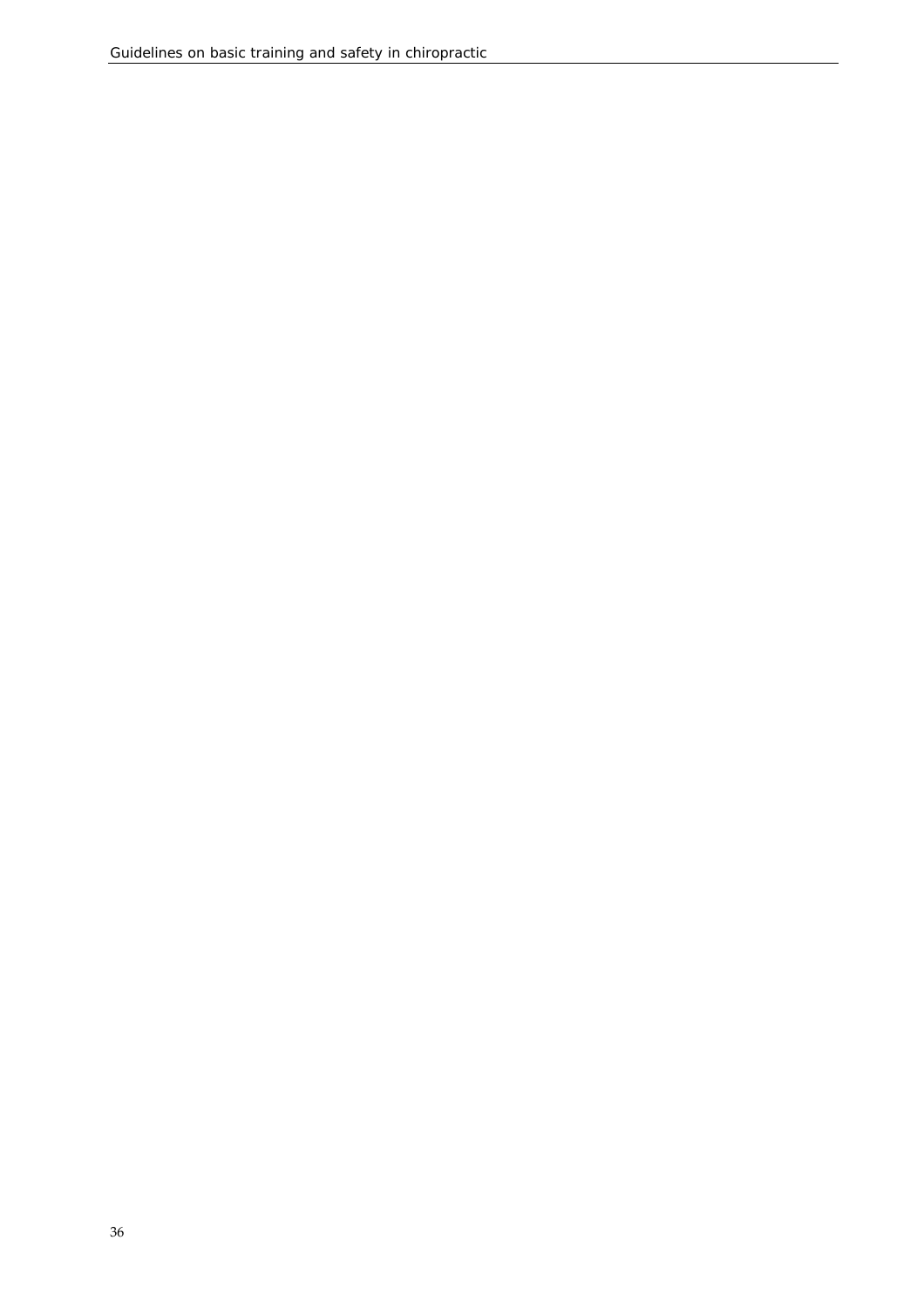# **Annex 4: A sample limited (conversion) programme**

Category II(A) Suitable for persons with a solid medical education to attain minimal registerable requirements to practise safely and relatively effectively as chiropractors.

| <b>DIVISION</b>                                           | <b>FIRST YEAR (HOURS)</b>                                                                                                                                                         | <b>SECOND YEAR</b><br>(HOURS)                                                                                            | <b>THIRD YEAR</b><br>(HOURS)                                                |  |
|-----------------------------------------------------------|-----------------------------------------------------------------------------------------------------------------------------------------------------------------------------------|--------------------------------------------------------------------------------------------------------------------------|-----------------------------------------------------------------------------|--|
| <b>Biological Sciences</b>                                | Spinal Anatomy (45)<br>Pathology (60)<br>Physiology (45)                                                                                                                          | Pathology (60)                                                                                                           | Clinical Nutrition (30)                                                     |  |
| <b>Clinical Sciences</b>                                  | Diagnostic Imaging (45)<br>Neurology (45)<br>Neuromusculoskeletal<br>Diagnosis (30)                                                                                               | Diagnostic Imaging (45)<br>Neurology (45)<br>Physical Diagnosis (30)<br>Neuromusculoskeletal<br>Diagnosis (30)           | Paediatrics (45)<br>Geriatrics (30)                                         |  |
| <b>Chiropractic Sciences</b>                              | Chiropractic History (30)<br>Principles & Philosophy of<br>Chiropractic (20)<br>Spinal Biomechanics (60)<br>Static & Dynamic Spinal<br>Palpation (30)<br>Chiropractic Skills (90) | Principles & Philosophy of<br>Chiropractic (20)<br>Static & Dynamic Spinal<br>Palpation (60)<br>Chiropractic Skills (90) | Principles & Philosophy<br>of Chiropractic (20)<br>Chiropractic Skills (60) |  |
| <b>Clinical Practicum</b>                                 | Supervised Clinical Practicum<br>(100)                                                                                                                                            | Supervised Clinical<br>Practicum (220)                                                                                   | Supervised Clinical<br>Practicum (420)                                      |  |
| <b>TOTAL</b>                                              | 600                                                                                                                                                                               | 600                                                                                                                      | 605                                                                         |  |
| <b>TOTAL HOURS</b><br>Part-time study<br>over three years | 1805                                                                                                                                                                              |                                                                                                                          |                                                                             |  |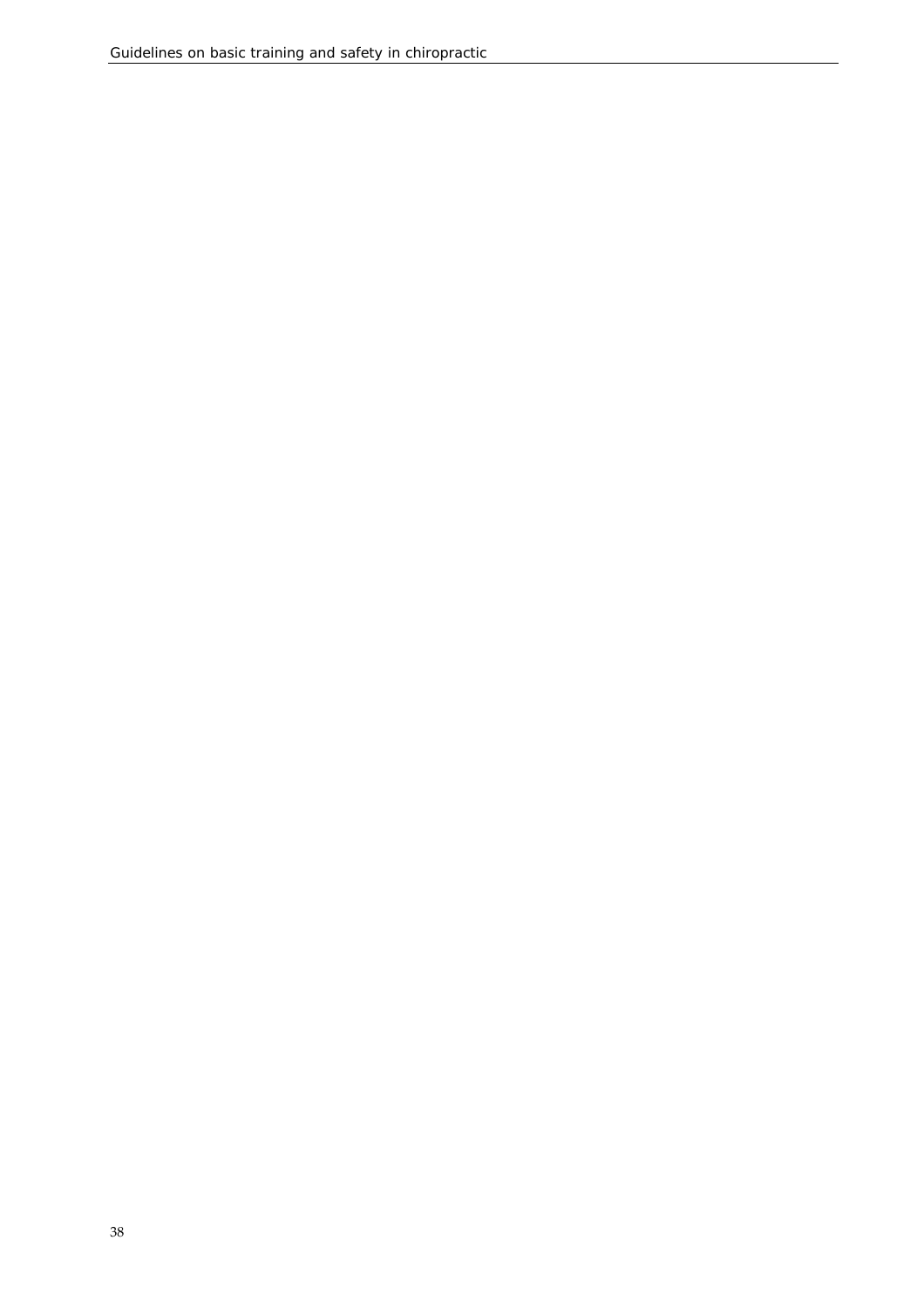# **Annex 5: A sample limited (standardization) programme**

Category II(B) Addresses deficiencies identified through assessment of a student's existing knowledge and skills and enables graduates to attain safe and minimal registerable standards as chiropractors.

| <b>DIVISION</b>                                                        | <b>FIRST YEAR</b>                                                                            | DL                               | <b>IR</b>                                                                                                                              | CP  | <b>SECOND</b><br><b>YEAR</b>                                     | <b>DL</b>      | <b>IR</b>      | <b>CP</b> | <b>THIRD YEAR</b>                                                                                        | DL             | IR.            | <b>CP</b> |
|------------------------------------------------------------------------|----------------------------------------------------------------------------------------------|----------------------------------|----------------------------------------------------------------------------------------------------------------------------------------|-----|------------------------------------------------------------------|----------------|----------------|-----------|----------------------------------------------------------------------------------------------------------|----------------|----------------|-----------|
| Biological<br>Sciences                                                 | Anatomy<br>Biochemistry<br>Physiology<br>Pathology<br>Public Health<br>Clinical<br>Nutrition | 56<br>56<br>56<br>70<br>56<br>56 | 24<br>4<br>4<br>12<br>4<br>4                                                                                                           |     | Laboratory<br>Diagnosis                                          | 42             | 8              |           |                                                                                                          |                |                |           |
| <b>Clinical Sciences</b>                                               |                                                                                              |                                  |                                                                                                                                        |     | Physical<br>Diagnosis<br>Orthopaedics/<br>Neurology<br>Radiology | 56<br>56<br>56 | 14<br>14<br>16 |           | Head/Cervical<br>Spine Care<br>Thoracic/Lumbar<br>Spine & Pelvis<br>Care<br>Hip/Knee/Ankle/<br>Foot Care | 70<br>70<br>70 | 20<br>20<br>20 |           |
|                                                                        |                                                                                              |                                  |                                                                                                                                        |     | Clinical<br>Diagnosis                                            | 56             | 9              |           | Shoulder/Elbow/<br>Wrist/Hand Care<br>Special<br>Population Care                                         | 70<br>56       | 20<br>24       |           |
| Chiropractic<br>Sciences                                               | Biomechanics<br>Principles of<br>Chiropractic                                                | 56<br>42                         | 16<br>3                                                                                                                                |     | Patient<br>Management<br>Procedures                              | 42             | 18             |           | Record Keeping,<br>Documentation &<br>Quality<br>Assurance                                               | 42             | 16             |           |
| Practicum<br>Clinical                                                  |                                                                                              |                                  |                                                                                                                                        | 400 |                                                                  |                |                | 400       |                                                                                                          |                |                | 400       |
| Research                                                               | Computer<br><b>Skills</b><br>Workshop                                                        |                                  |                                                                                                                                        | 6   | Research<br>Methodology<br>First<br>Aid/Emergency<br>Care        | 50<br>28       | 24             |           |                                                                                                          |                |                |           |
| n<br>Total                                                             |                                                                                              | 448                              | 71                                                                                                                                     | 406 |                                                                  | 486            | 103            | 400       |                                                                                                          | 378            | 100            | 400       |
| <b>TOTAL</b><br><b>HOURS</b><br>Part-time<br>study over<br>three years | 2790                                                                                         |                                  | $DL = Distance Learning (Self Directed Learning); IR = In Residence (Lectures &$<br>Workshops); $CP = Clinical Practicum (Supervised)$ |     |                                                                  |                |                |           |                                                                                                          |                |                |           |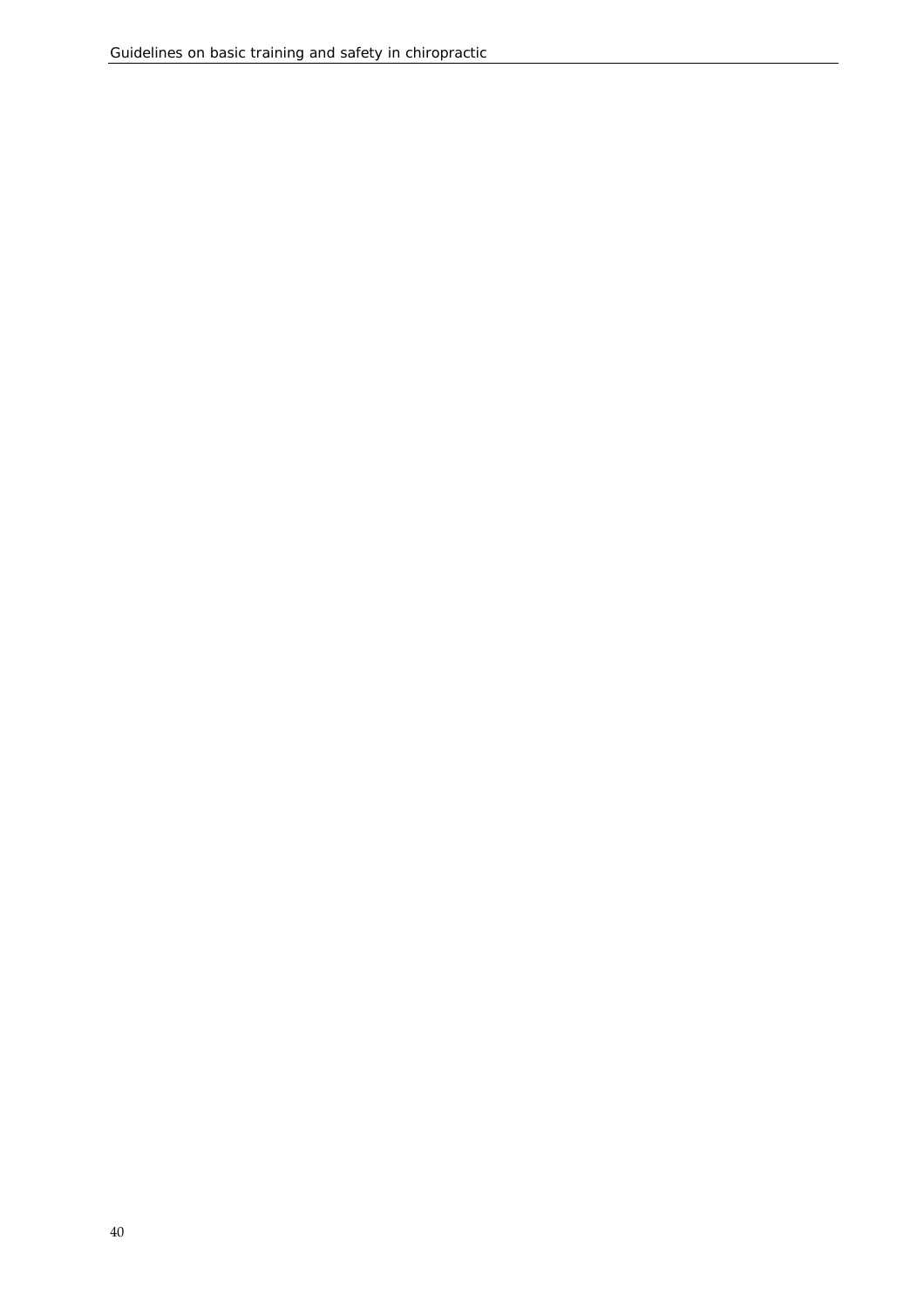# **References**

#### **Introduction**

- 1. Meade TW et al. Low back pain of mechanical origin: randomised comparison of chiropractic and hospital outpatient treatment. *British Medical Journal*, 1990, 300(6737):1431‐37.
- 2. Meade TW et al. Randomised comparison of chiropractic and hospital outpatient management for low back pain: results from extended follow up. *British Medical Journal*, 1995, 311(7001):349‐351.
- 3. Baldwin ML et al. Cost‐effectiveness studies of medical and chiropractic care for occupational low back pain: A critical review of the literature. *Spine*, 2001, 1(2):138‐147.

#### **Part 1**

- 4. Withington BT. *Hippocrates, with an English translation*. Cambridge, MA, Harvard University Press, 1928.
- 5. Palmer DD. *The chiropractor's adjustor.* Portland, OR, Portland Printing House, 1910.
- 6. Gibbons RW. Medical and social protest as part of hidden American history. In: Haldeman S, ed. *Principles and practice of chiropractic*. East Norwalk, CT, Appleton Lang, 1992:17.
- 7. Palmer DD. *Three generations: a history of chiropractic*. Davenport, Iowa, Palmer College of Chiropractic, 1967:29.
- 8. Ehrenreich B, English E. *For her own good*. New York, Anchor/Doubleday, 1978:16.
- 9. Coulter ID. What is chiropractic? In: McNamee KP. *The chiropractic college directory, 1997‐98*, 5th ed. Los Angeles, CA, KM Enterprises, 1997.
- 10. World Federation of Chiropractic. *Consensus statements and the ACC position paper on chiropractic: The chiropractic paradigm* (Proceedings of the conference on Philosophy in Chiropractic Education). Fort Lauderdale, FL, World Federation of Chiropractic Toronto, 2000.
- 11. Gatterman MI, Hansen DT. Development of chiropractic nomenclature through consensus. *Journal of Manipulative and Physiological Therapeutics*, 1974, 17(5):308.
- 12. Guthrie HN. *Report of the Honorary Royal Commission to Inquire into Provisions of the Natural Therapists Bill in Western Australia*. Perth, Western Australian Government Printer, 1961.
- 13. Lacroix G. *Report of the Royal Commission on Chiropraxy and Osteopathy*. Quebec, Government of Quebec, 1965.
- 14. Teece J. *Report of the New South Wales Health Commission Inquiry into the Question of Registration of Chiropractors*. Sydney, New South Wales Government Printer, 1975.
- 15. Webb EC. *Report of the Committee of Inquiry into Chiropractic, Osteopathy, Homeopathy and Naturopathy*. Canberra, Australian Government Publishing Service, 1977.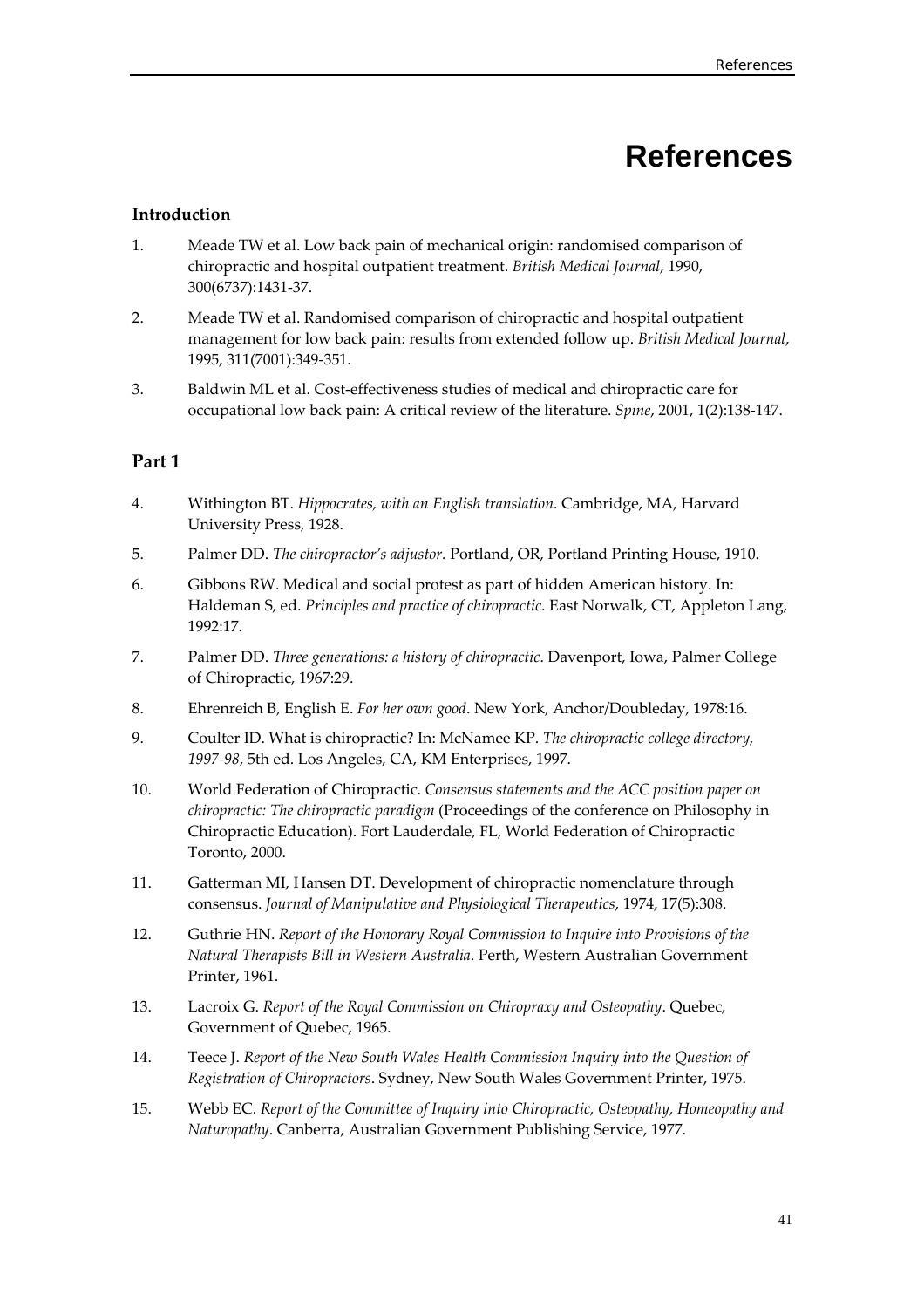- 16. Inglis BD, Fraser B, Penfold BR. *Chiropractic in New Zealand report: Commission of Inquiry into Chiropractic*. Wellington, New Zealand Printer, 1979:105‐106.
- 17. Bingham T. *Report of the Kings Fund Working Party on Chiropractic*. London, King's Fund, 1993.
- 18. Vindigni D, Perkins J. Identifying musculoskeletal conditions among rural indigenous peoples. *Australian Journal of Rural Health*, 2003, 11(4):187‐192.

#### **Part 2**

- 19. Gatterman M. Standards for contraindications to spinal manipulative therapy. In: Vear HJ, ed. *Chiropractic standards of practice and quality of care*. Gaithersburg, MD, Aspen Publishers Inc, 1992.
- 20. Vear HJ. Standards of chiropractic practice. *Journal of Manipulative and Physiological Therapeutics*, 1985, 8(1):33‐43.
- 21. Gatterman MI. Indications for spinal manipulation in the treatment of back pain. *Journal of the American Chiropractic Association*, 1982, 19(10):51‐66.
- 22. Haldeman S. Spinal manipulative therapy in the management of low back pain. In: Finneson GE, ed. *Low back pain,* 2nd ed. Philadelphia, PA, JB Lippincott, 1980:260‐280.
- 23. Gatterman MI. Contraindications and complications of spinal manipulation therapy. *Journal of the American Chiropractic Association*, 1981, 15:575‐586.
- 24. Palmer DD. *The science, art and philosophy of chiropractic*. Portland, OR, Portland Printing House, 1910:101.
- 25. Gatterman MI. *Chiropractic management of spine related disorders*. Baltimore, MD, Lippincott, Williams & Wilkins, 1990.
- 26. Cassidy JD, Potter GE. Motion examination of the lumbar spine. *Journal of Manipulative and Physiological Therapeutics*, 1979, 2(3):151‐158.
- 27. Haldeman S, Chapman‐Smith D, Petersen DM, eds. *Guidelines for chiropractic quality assurance and practice parameters.* Gaithersburg, MD, Aspen Publishers, 1992.
- 28. Henderson DJ et al., eds. Clinical guidelines for chiropractic practice in Canada. *Journal of the Canadian Chiropractic Association*, 1994 (Suppl.), 38(1).
- 29. Singer KP. Contraindications to spinal manipulation. In: Giles LGF, Singer KP, eds. *The clinical anatomy and management of low‐back pain*. Oxford, Butterworth‐Heinemann, 1997:387‐391.
- 30. Giles LGF. Diagnosis of thoracic spine pain and contraindications to spinal mobilization and manipulation. In: Giles LGF, Singer KP, eds. *The clinical anatomy and management of low‐back pain*. Oxford, Butterworth‐Heinemann, 1997:283‐297.
- 31. Terrett AGJ. Contraindications to cervical spine manipulation. In: Giles LGF, Singer KP, eds. *The clinical anatomy and management of low‐back pain*. Oxford, Butterworth‐ Heinemann, 1997:192‐210.
- 32. Stoddard A. *Manual of osteopathic medicine*, 2nd ed. London, Hutchinson, 1983.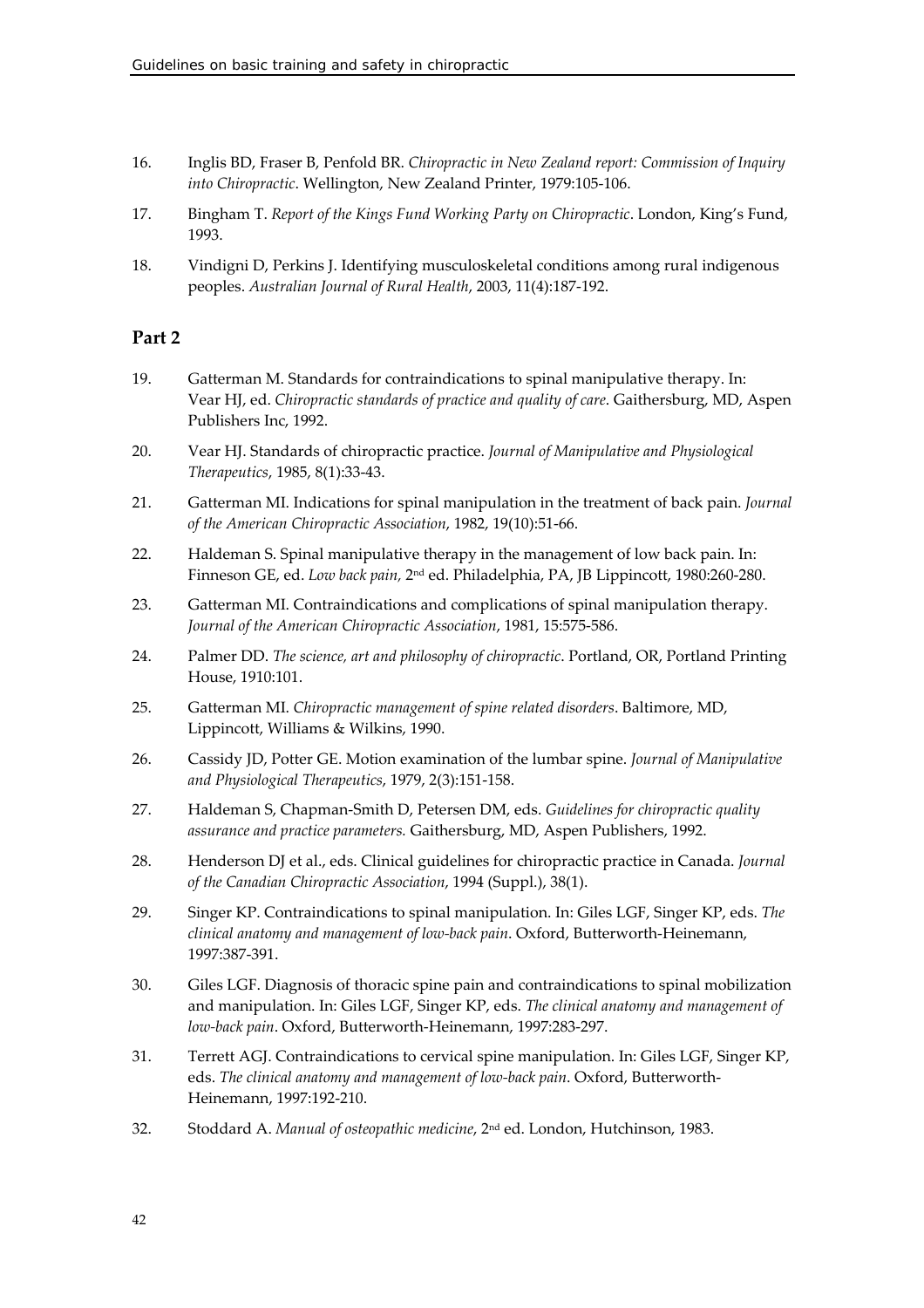- 33. Haynes‐Mazion LM. *Contraindications to chiropractic manipulation with specific technique alternatives*. Phoenix, AZ, K & M Printing, 1995.
- 34. Stoddard A. *Manual of osteopathic practice*. London, Hutchinson, 1969:279.
- 35. Maitland GD. *Vertebral manipulation*, 3rd ed. London, Butterworth, 1973:4.
- 36. Bohannon AD, Lyles KW. Drug‐induced bone disease. *Clinics in geriatric medicine*, 1994, 10(4):611‐623.
- 37. Walker B, ed. *Risk Management Continuing Education Module. Chapter 1 Neck manipulation and vertebrobasilar stroke, Chapter 5 Musculoskeletal complications of spinal manipulation.* Chiropractic and Osteopath College Australasia, Ringwood, Victoria, 2002.
- 38. Belanger A. *Evidence‐based guide to therapeutic physical agents*. Baltimore, MD, Lippincott, Williams & Wilkins, 2003.
- 39. Low J, Reed A. *Electrotherapy explained*, 3rd ed. Oxford, Butterworth‐Heinemann Ltd, 2000.
- 40. Robertson V et al. *Guidelines for the clinical use of electro‐physical agents*. Melbourne, Australian Physiotherapy Association, 2001.
- 41. Kleynhans AM. Complications and contraindications to spinal manipulative therapy. In: Haldeman S, ed. *Modern developments in the principles and practice of chiropractic.* New York, NY, Appleton‐Century‐Crofts, 1980:133‐141.
- 42. Henderson DJ. Vertebral artery syndrome. In: Vear HJ, ed. *Chiropractic standards of practice and quality of care*. Gaithersburg, MD, Aspen Publishers, 1992:137‐138.
- 43. Kleynhans AM, Terrett AG. Cerebrovascular complications of manipulation. In: Haldeman S, ed. *Principles and practice of chiropractic*, 2nd ed. East Norwalk, CT, Appleton Lang, 1992.
- 44. Grayson MF. Horner's syndrome after manipulation of the neck. *British Medical Journal*, 1987, 295:1382‐83.
- 45. Heffner JE. Diaphragmatic paralysis following chiropractic manipulation of the cervical spine. *Archives of Internal Medicine*, 1985, 145:562‐563.
- 46. Kewalramani LS et al. Myelopathy following cervical spine manipulation. *American Journal of Physical Medicine*, 1982, 61:165‐175.
- 47. Mann T, Refshauge K. Causes of complication from cervical spine manipulation. *Australian Journal of Physiotherapy*, 2001, 47(4):255‐266.
- 48. Brynin R, Yomtob C. Missed cervical spine fracture: chiropractic implications. *Journal of Manipulative and Physiological Therapeutics*, 1999, 22(9):610‐614.
- 49. Grieve GP. Incidents and accidents of manipulation. In: Grieve GP, ed. *Modern manual therapy.* New York, NY, Churchill Livingston, 1986:873‐889.
- 50. Bromley W. National Chiropractic Mutual Insurance Company: stronger than ever. *Journal of the American Chiropractic Association*, 1989, 26:52.
- 51. Laderman JP. Accidents of spinal manipulation. *Annals of the Swiss Chiropractors' Association*, 1981, 7:162‐208.